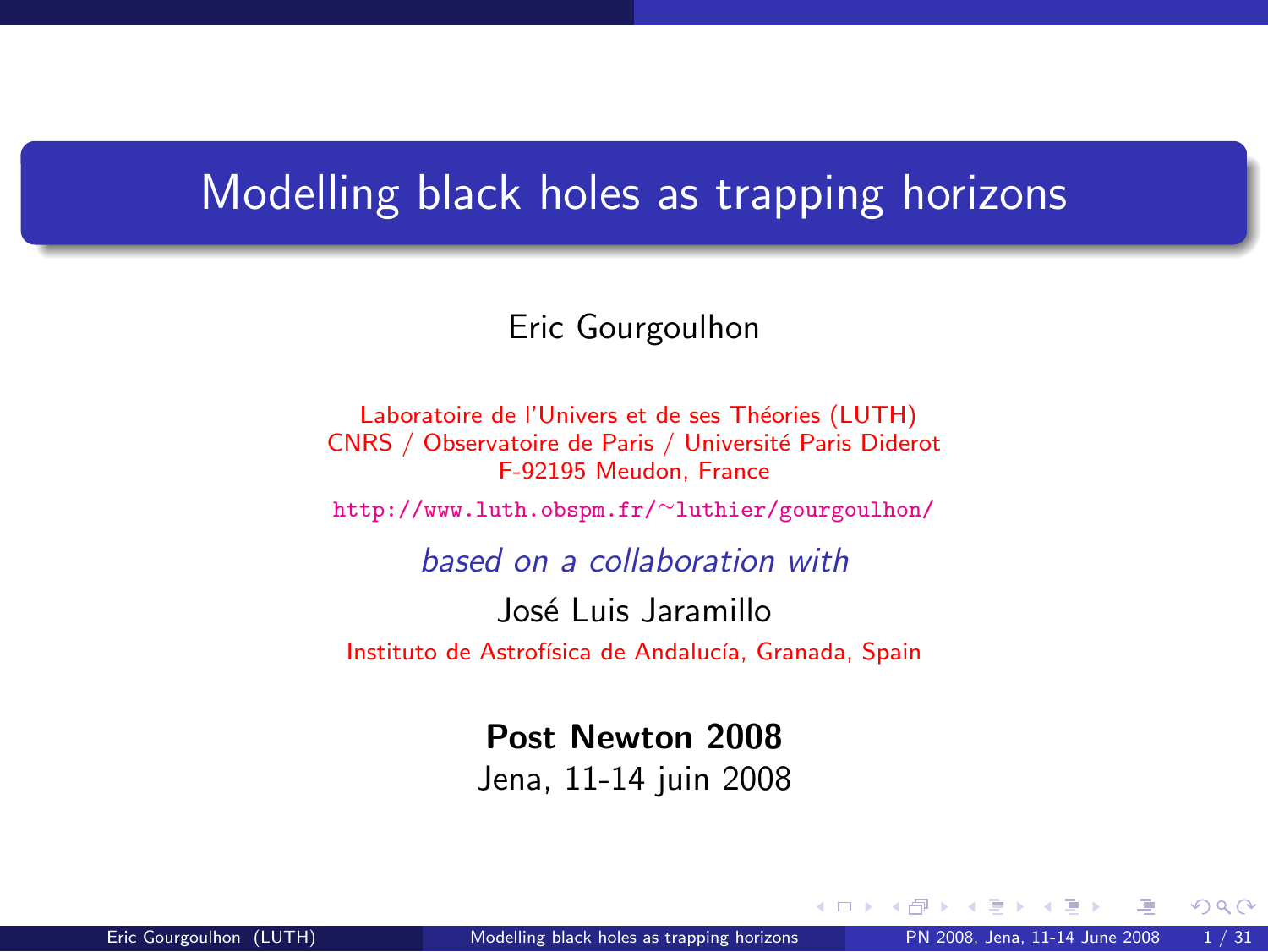<sup>1</sup> [Local approaches to black holes](#page-2-0)

2 [Viscous fluid analogy](#page-29-0)

3 [Angular momentum and area evolution laws](#page-45-0)

<sup>4</sup> [Applications to numerical relativity](#page-56-0)

<span id="page-1-0"></span>つへへ

4 0 8 4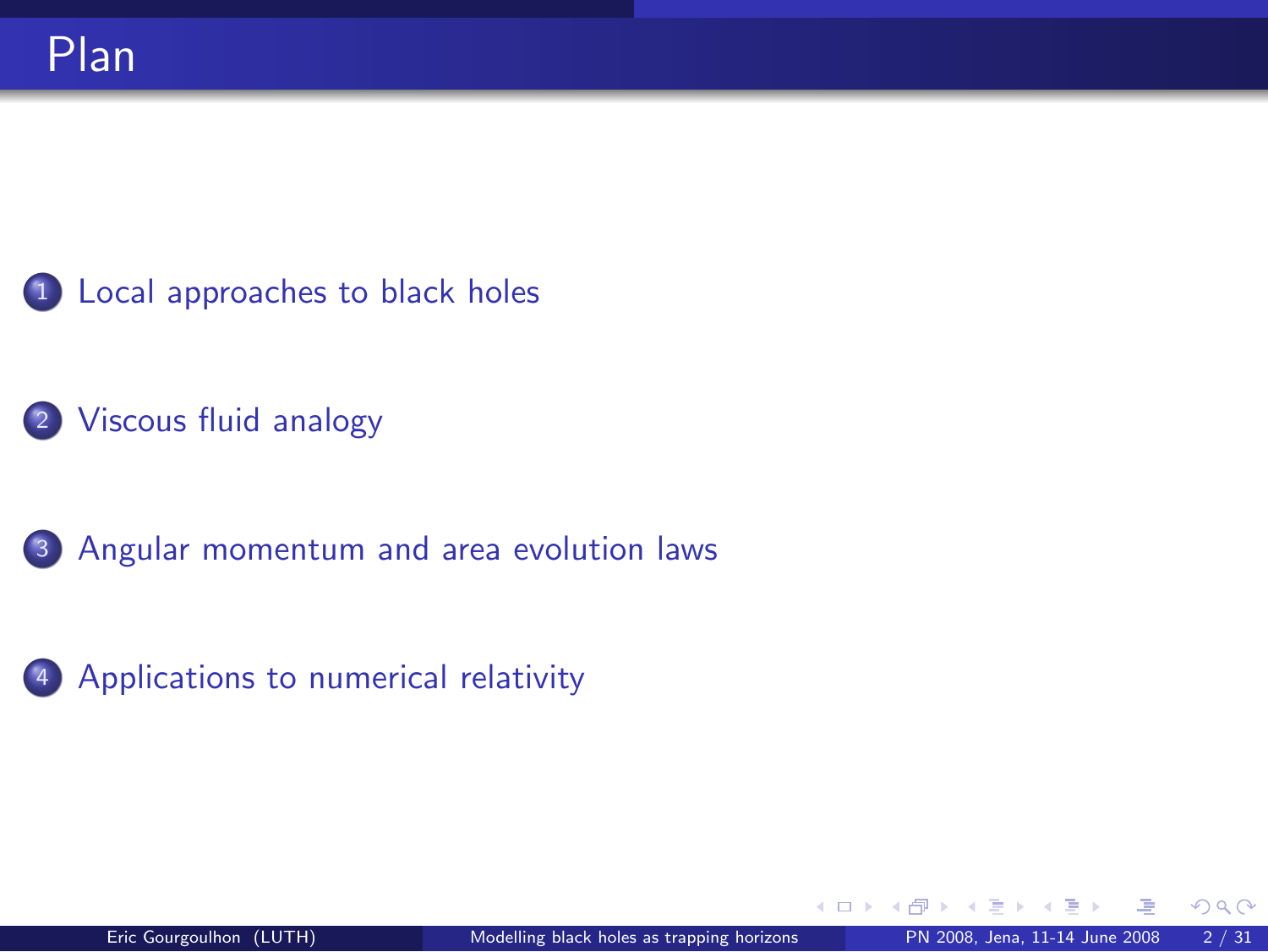# **Outline**

<sup>1</sup> [Local approaches to black holes](#page-2-0)

<sup>2</sup> [Viscous fluid analogy](#page-29-0)

<sup>3</sup> [Angular momentum and area evolution laws](#page-45-0)



<span id="page-2-0"></span> $\Omega$ 

**← ロ ▶ → イ 同**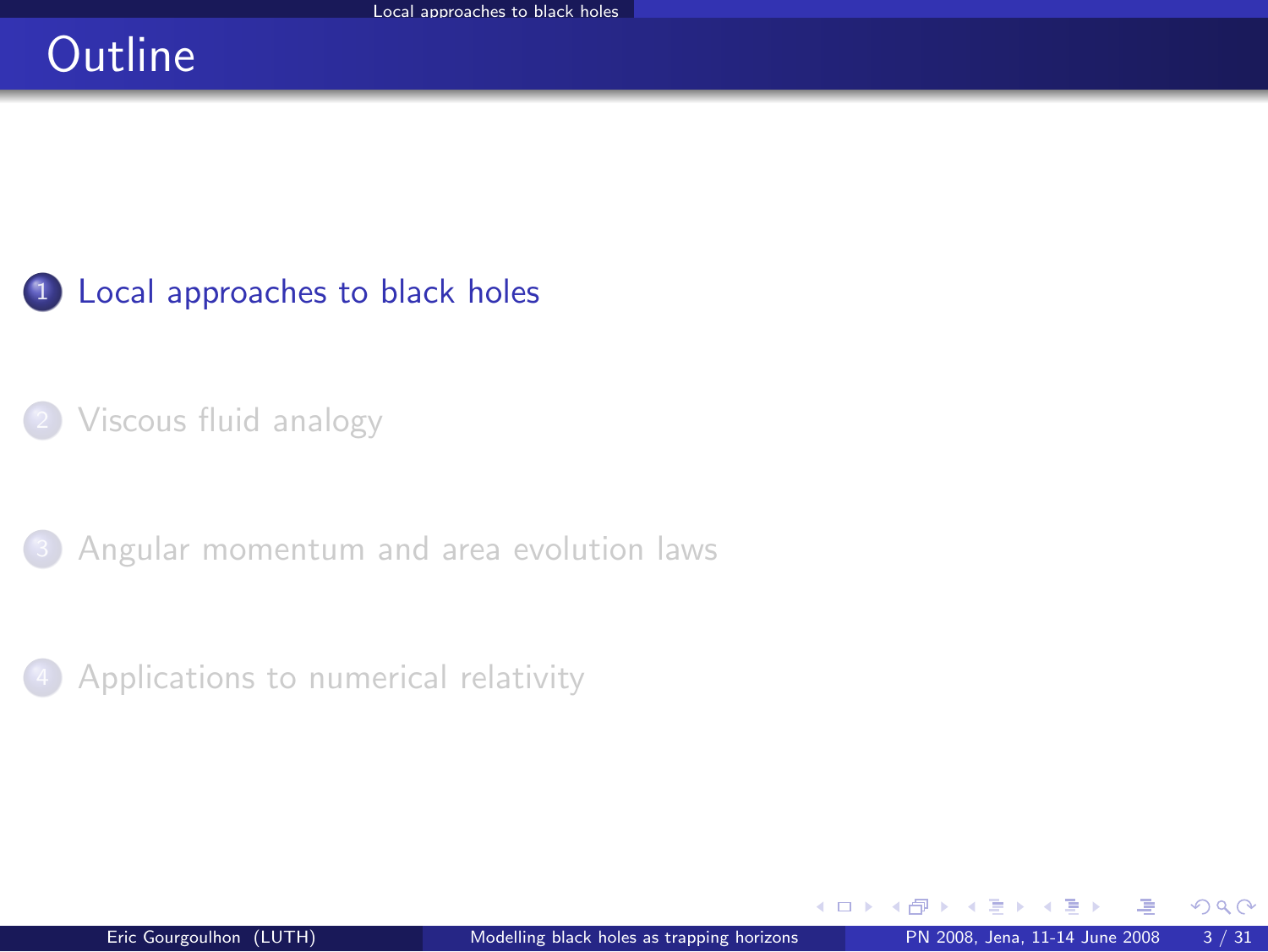## Classical definition of a black hole



black hole: 
$$
B := \mathcal{M} - J^-(\mathcal{I}^+)
$$

i.e. the region of spacetime where light rays cannot escape to infinity

 $({\mathscr M}, g) =$  asymptotically flat manifold

• 
$$
\mathscr{I}^+=
$$
 future null infinity

$$
\bullet\ J^-(\mathscr I^+)=\text{causal past of }\mathscr I^+
$$

4 0 8 1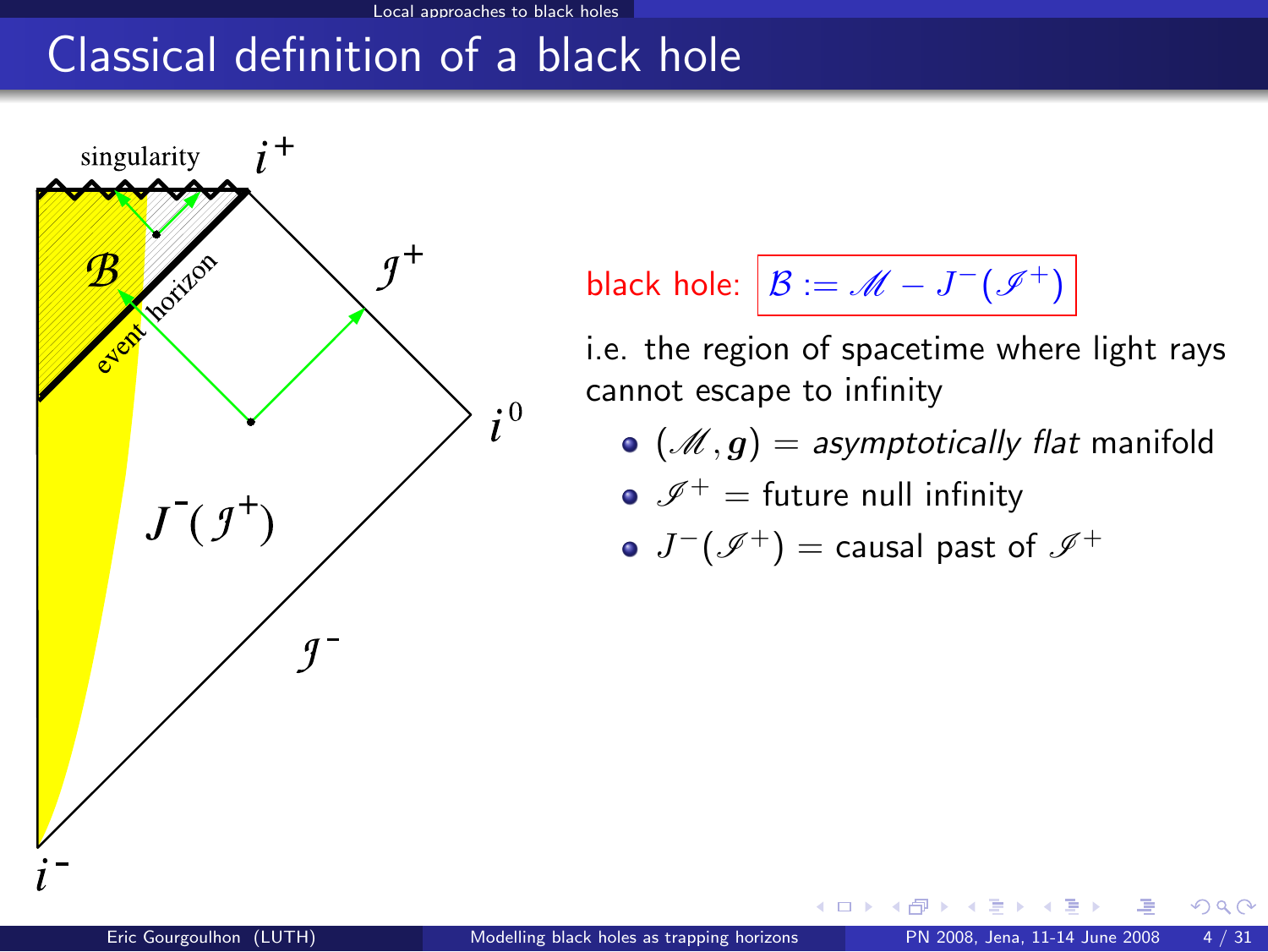# Classical definition of a black hole



black hole: 
$$
B := \mathcal{M} - J^-(\mathcal{I}^+)
$$

i.e. the region of spacetime where light rays cannot escape to infinity

 $\bullet$  ( $\mathscr{M}, g$ ) = asymptotically flat manifold

$$
\bullet\ \mathscr I^+=\text{future null infinity}
$$

$$
\bullet\ J^-(\mathscr I^+) = \text{causal past of }\mathscr I^+
$$

event horizon:  $\mathcal{H}:=\dot{J}^{-}(\mathscr{I}^{+})$ (boundary of  $J^-(\mathscr{I}^+)$ )

H smooth  $\Longrightarrow$  H null hypersurface

**4 ロ ト 4 何 ト 4**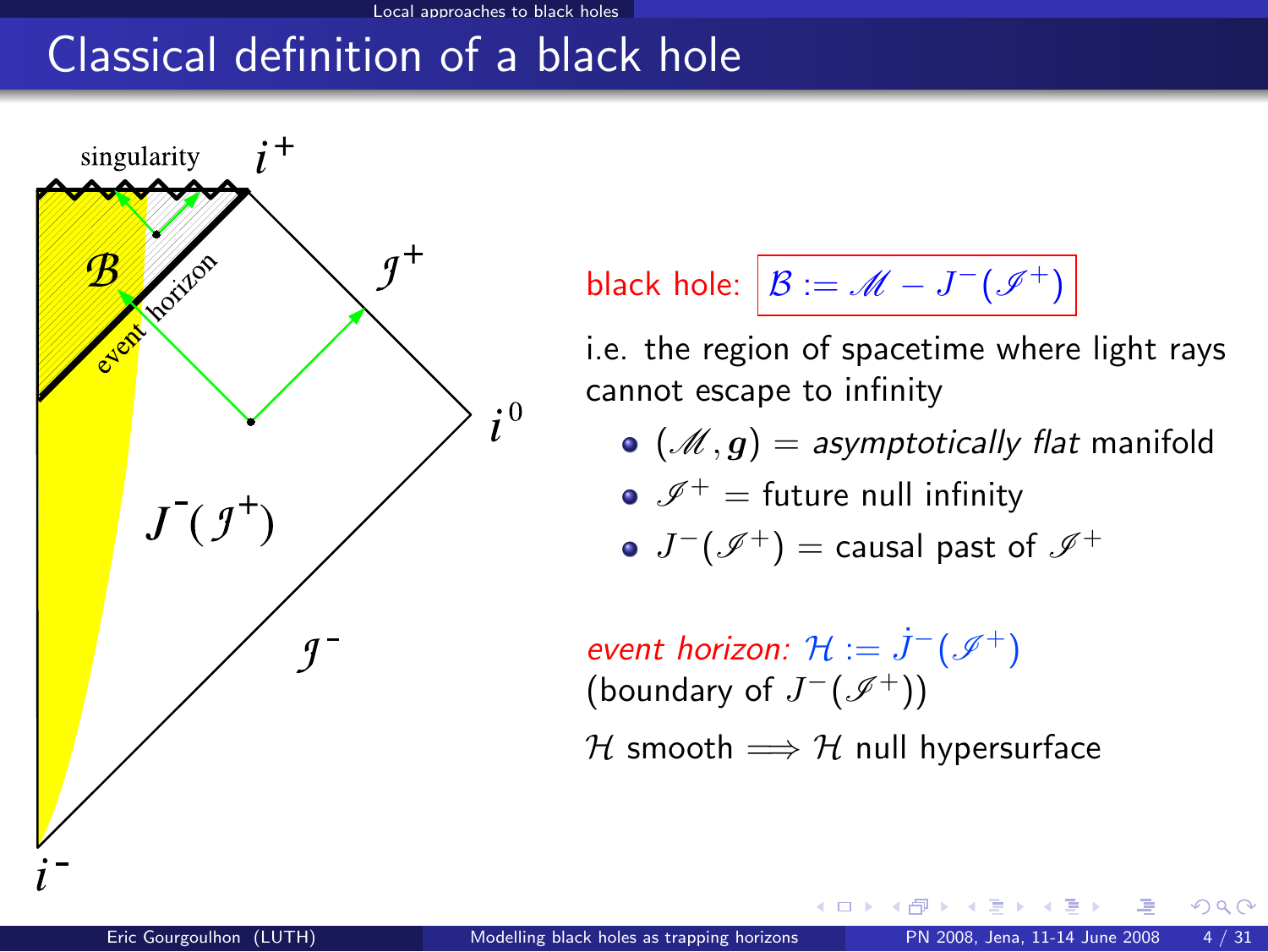• not applicable in cosmology, for in general  $(\mathcal{M}, g)$  is not asymptotically flat

 $\Omega$ 

**K ロ ▶ K 何 ▶ K**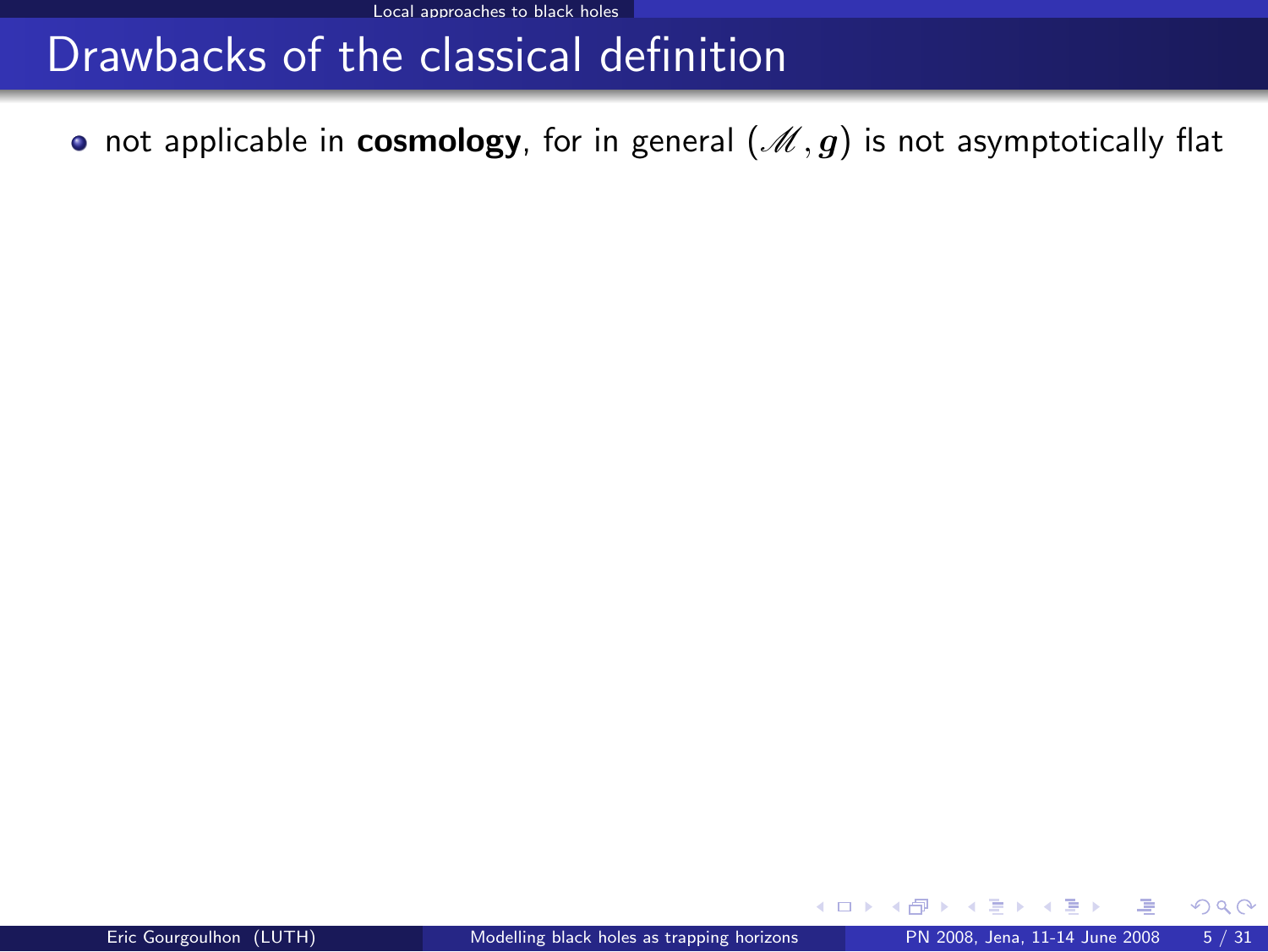• not applicable in cosmology, for in general  $(\mathcal{M}, g)$  is not asymptotically flat • even when applicable, this definition is highly non-local:

**K ロ ▶ K 何 ▶ K 手** 

 $299$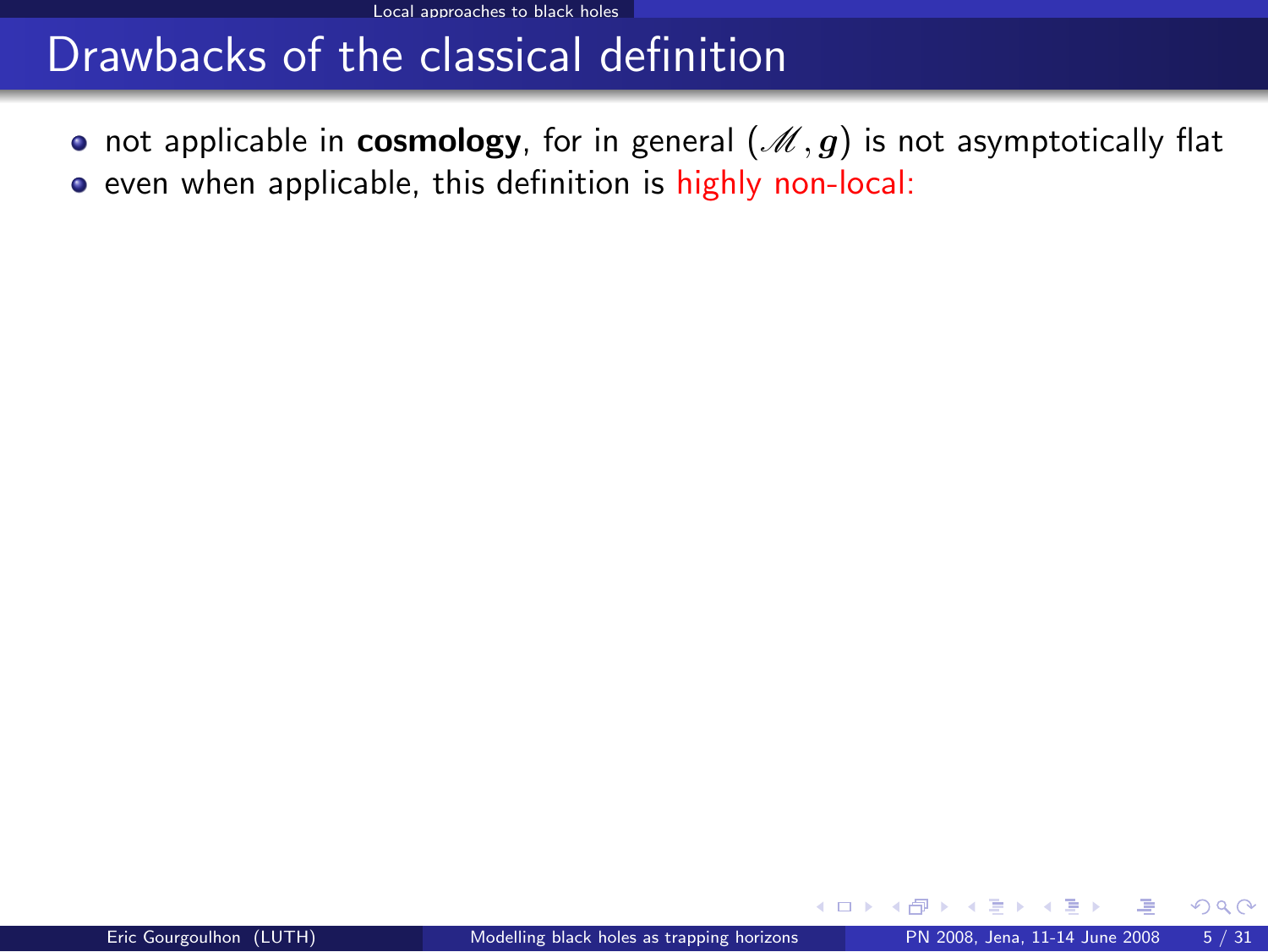• not applicable in **cosmology**, for in general  $(\mathcal{M}, g)$  is not asymptotically flat • even when applicable, this definition is highly non-local:

Determination of  $J^-(\mathscr{I}^+)$  requires the knowledge of the entire future null infinity. Moreover this is not locally linked with the notion of strong gravitational field:



[\[Ashtekar & Krishnan, LRR](http://www.livingreviews.org/lrr-2004-10) 7, 10 (2004)]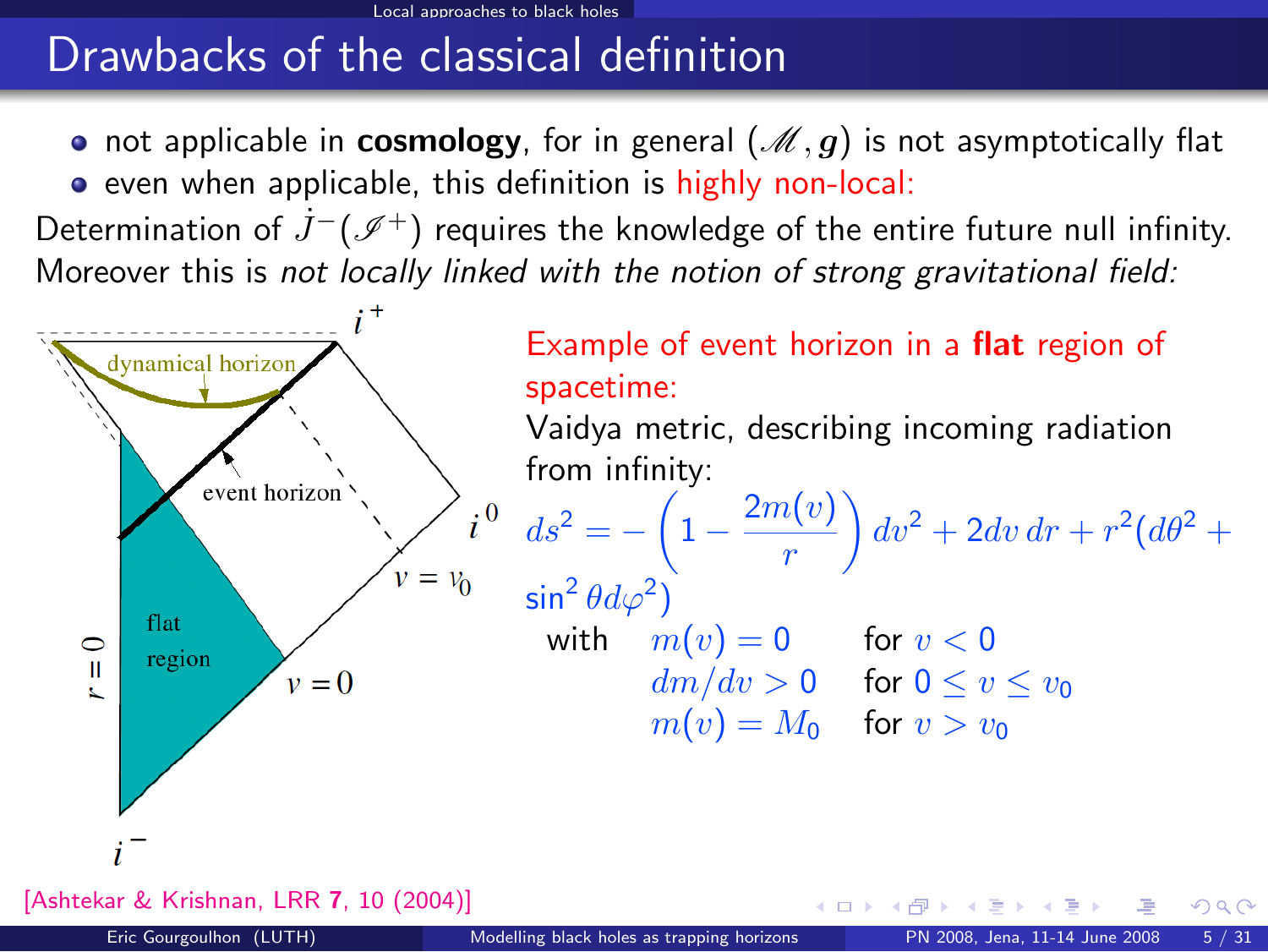• not applicable in **cosmology**, for in general  $(\mathcal{M}, g)$  is not asymptotically flat • even when applicable, this definition is highly non-local:

Determination of  $J^-(\mathscr{I}^+)$  requires the knowledge of the entire future null infinity. Moreover this is not locally linked with the notion of strong gravitational field:



[\[Ashtekar & Krishnan, LRR](http://www.livingreviews.org/lrr-2004-10) 7, 10 (2004)]

**K ロ ▶ K 何 ▶ K 手** 

 $290$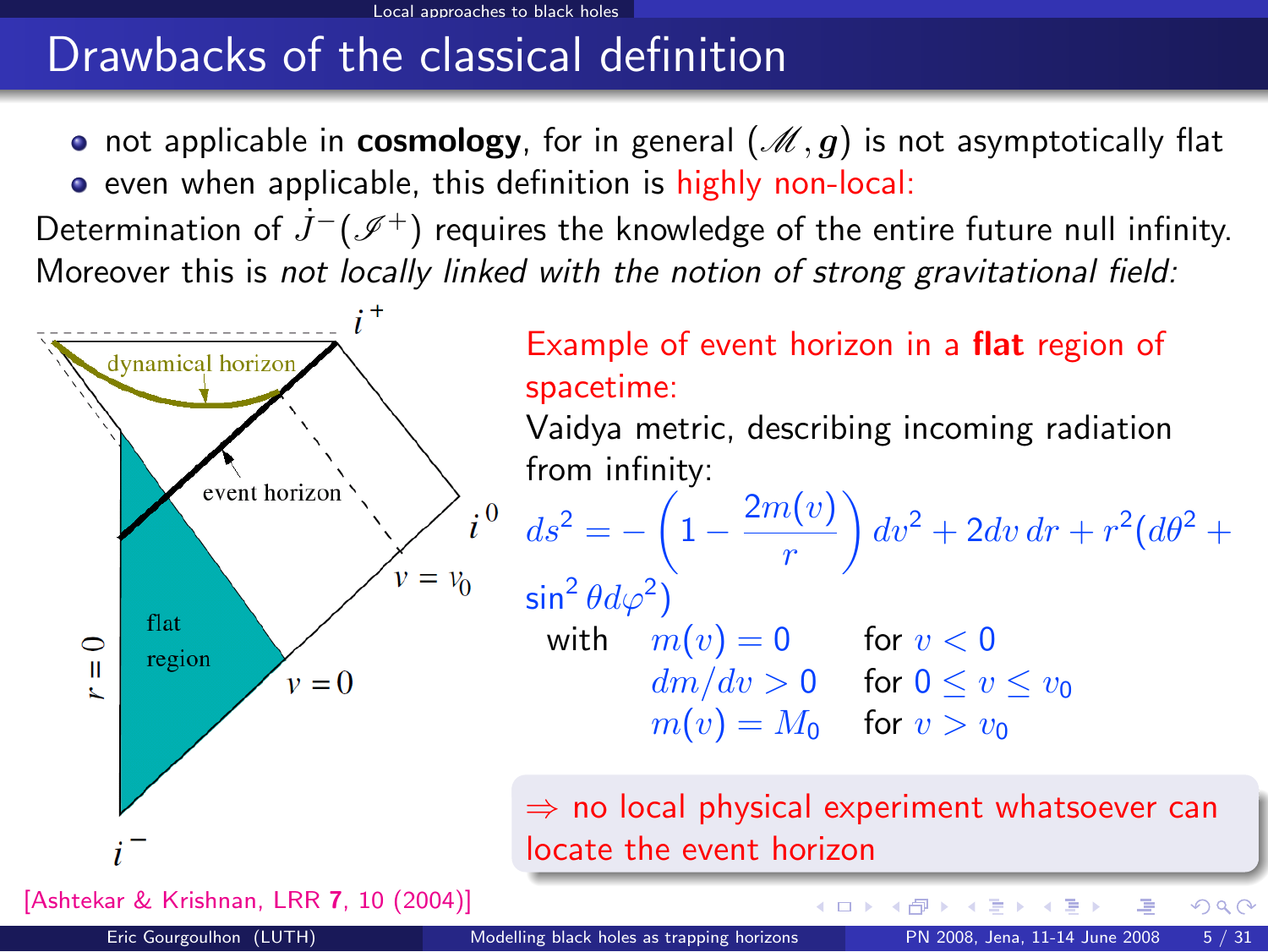Local approaches to black holes

# Another non-local feature: teleological nature of event horizons



[\[Booth, Can. J. Phys.](http://fr.arxiv.org/abs/gr-qc/0508107) 83, 1073 (2005)]

The classical black hole boundary, i.e. the event horizon, responds in advance to what will happen in the future.

**← ロ ▶ → イ 同**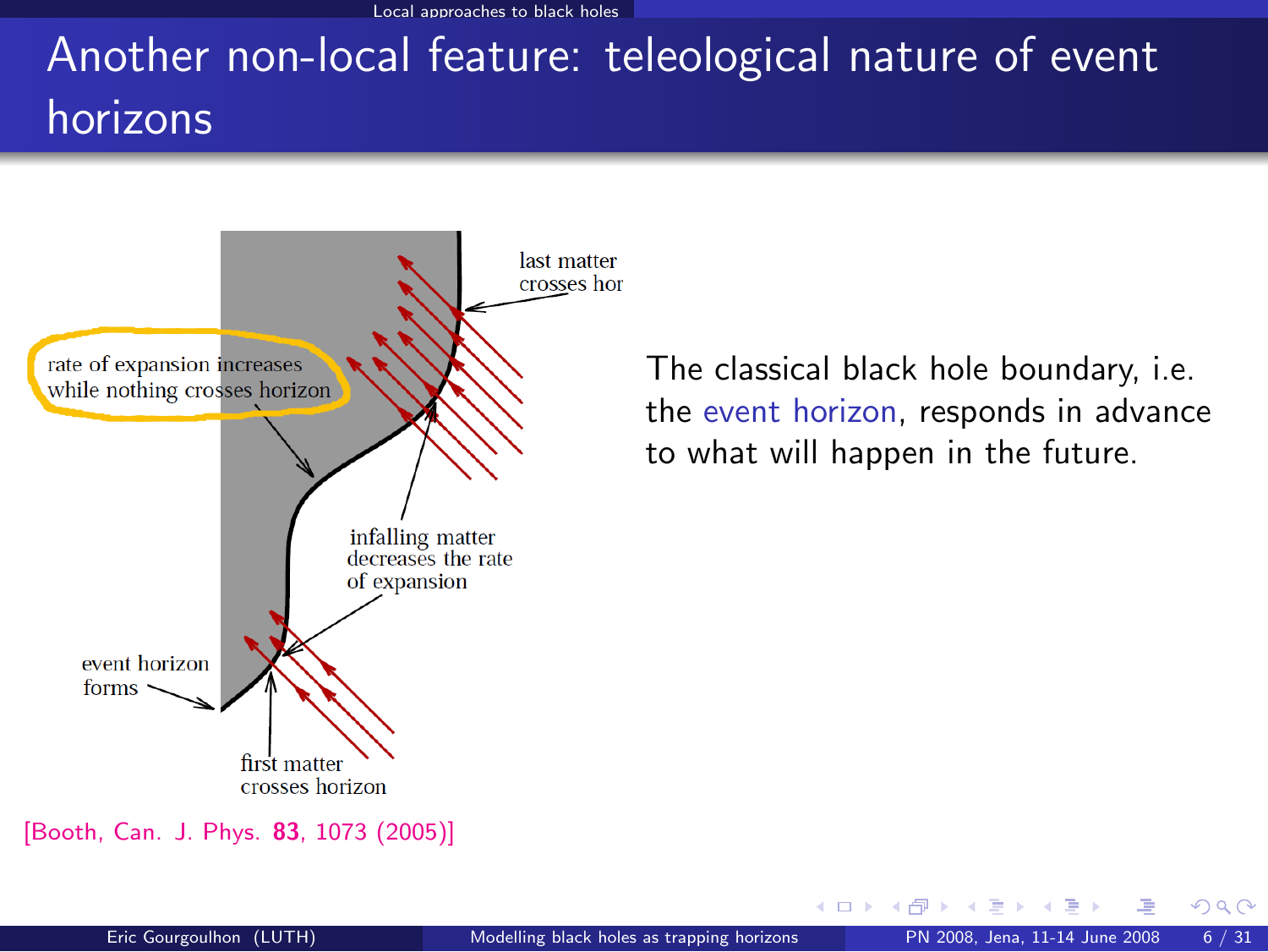Local approaches to black holes

# Another non-local feature: teleological nature of event horizons



[<sup>\[</sup>Booth, Can. J. Phys.](http://fr.arxiv.org/abs/gr-qc/0508107) 83, 1073 (2005)]

The classical black hole boundary, i.e. the event horizon, responds in advance to what will happen in the future.

To deal with black holes as ordinary physical objects, a **local** definition would be desirable

 $\rightarrow$  quantum gravity, numerical relativity

**←ロ ▶ ← イ 同 →**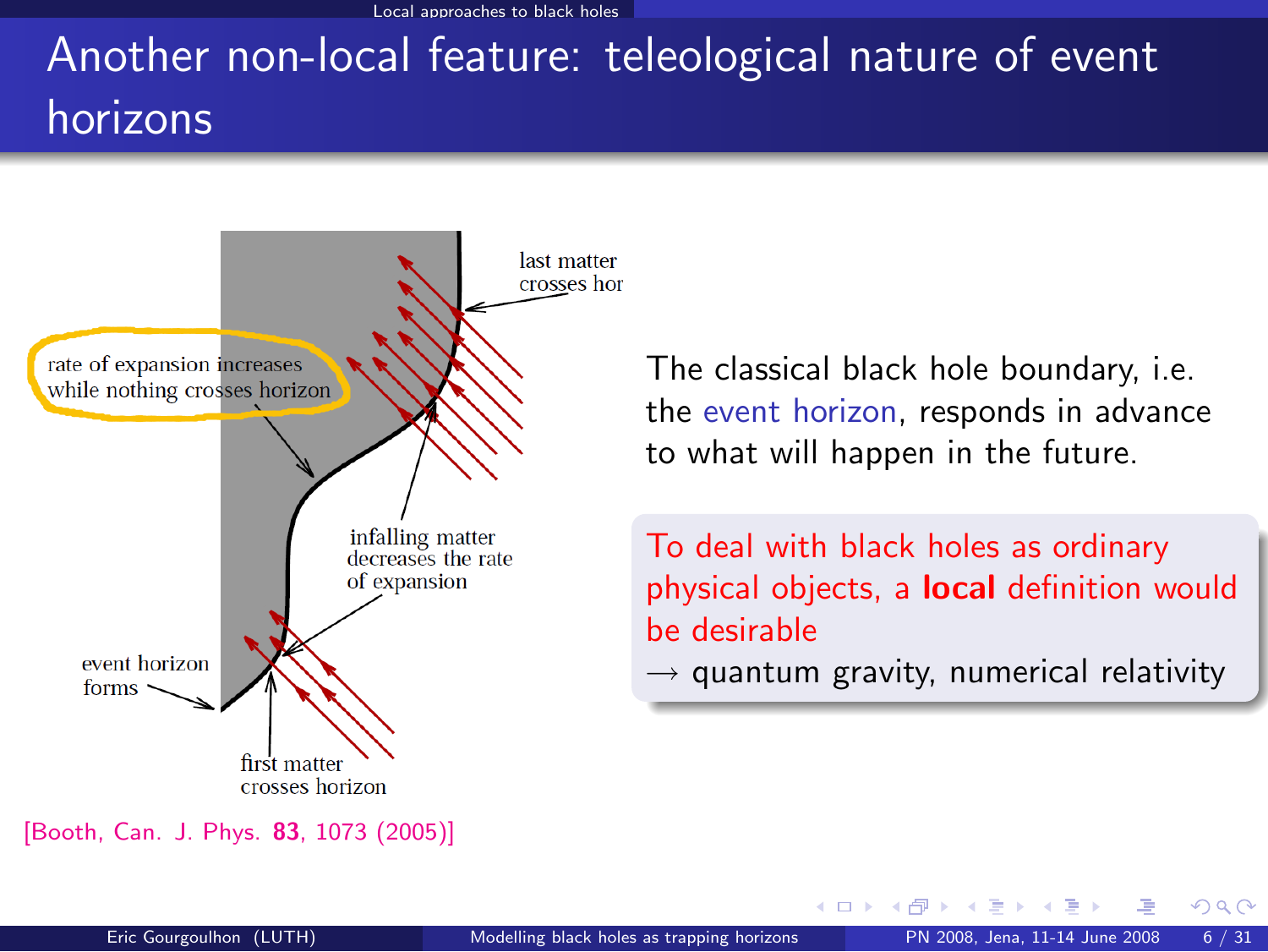## Local characterizations of black holes

Recently a new paradigm appeared in the theoretical approach of black holes: instead of event horizons, black holes are described by

- trapping horizons (Hayward 1994)
- isolated horizons (Ashtekar et al. 1999)
- dynamical horizons (Ashtekar and Krishnan 2002)
- slowly evolving horizons (Booth and Fairhurst 2004)

All these concepts are **local** and are based on the notion of trapped surfaces

 $\Omega$ 

∢ □ ▶ к 何 ▶ к ∃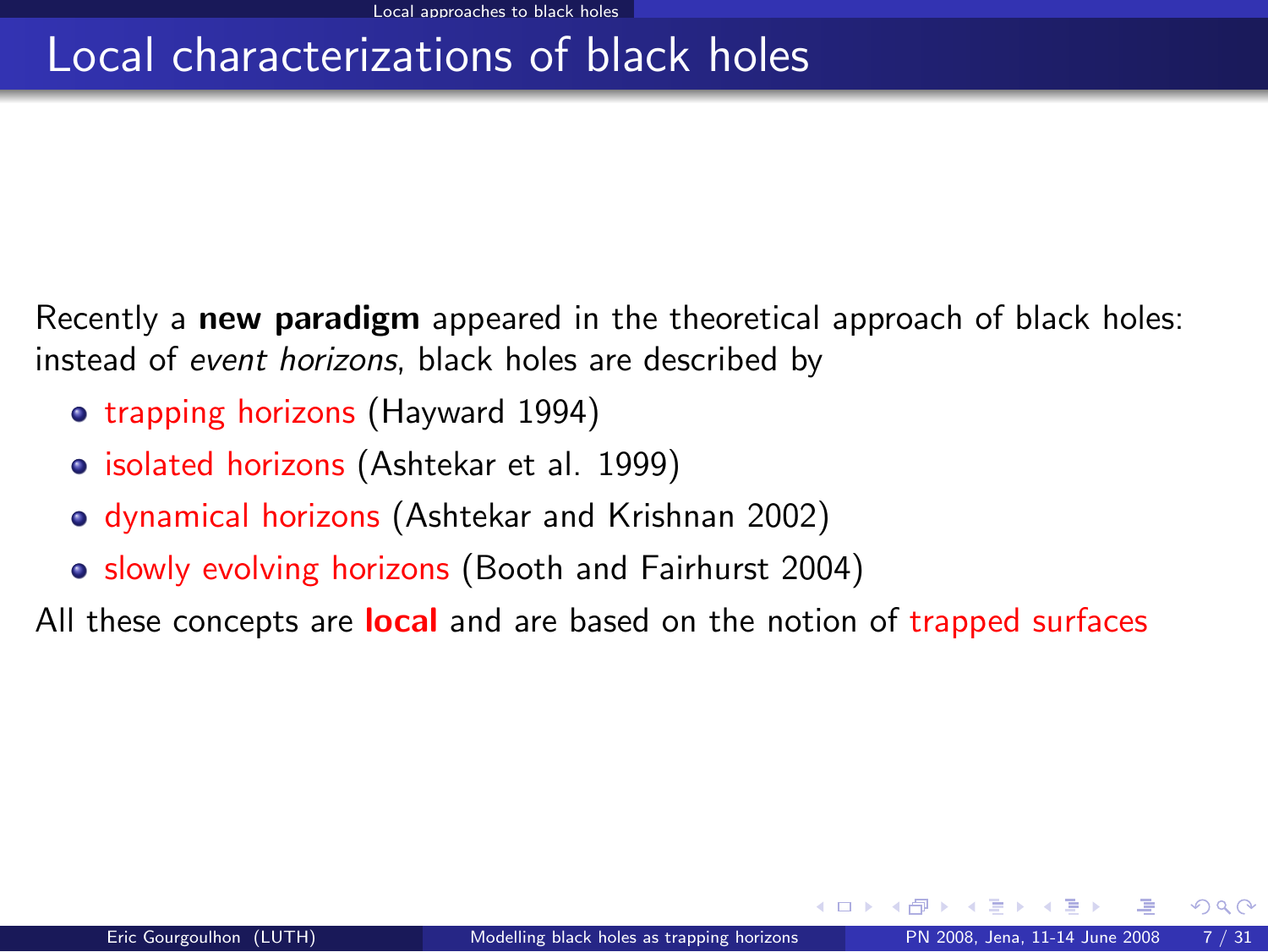$S$ : closed (i.e. compact without boundary) spacelike 2-dimensional surface embedded in spacetime  $(M, g)$ 



 $\Omega$ 

**← ロ ▶ → イ 同**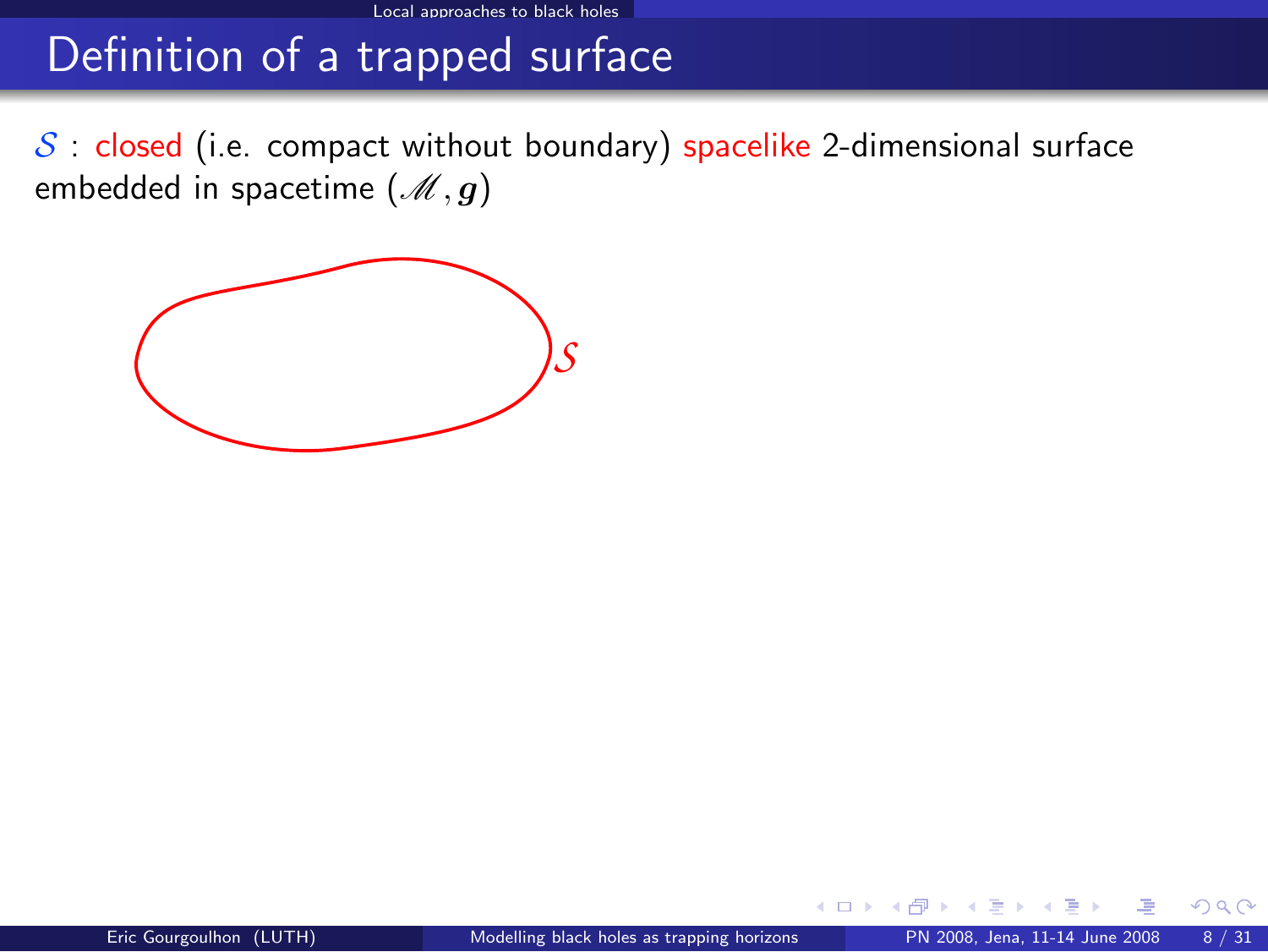#### Local approaches to black holes

# Definition of a trapped surface

 $S$  : closed (i.e. compact without boundary) spacelike 2-dimensional surface embedded in spacetime  $(M, g)$ 



Being spacelike,  $S$  lies outside the light cone

4 0 8 4

 $299$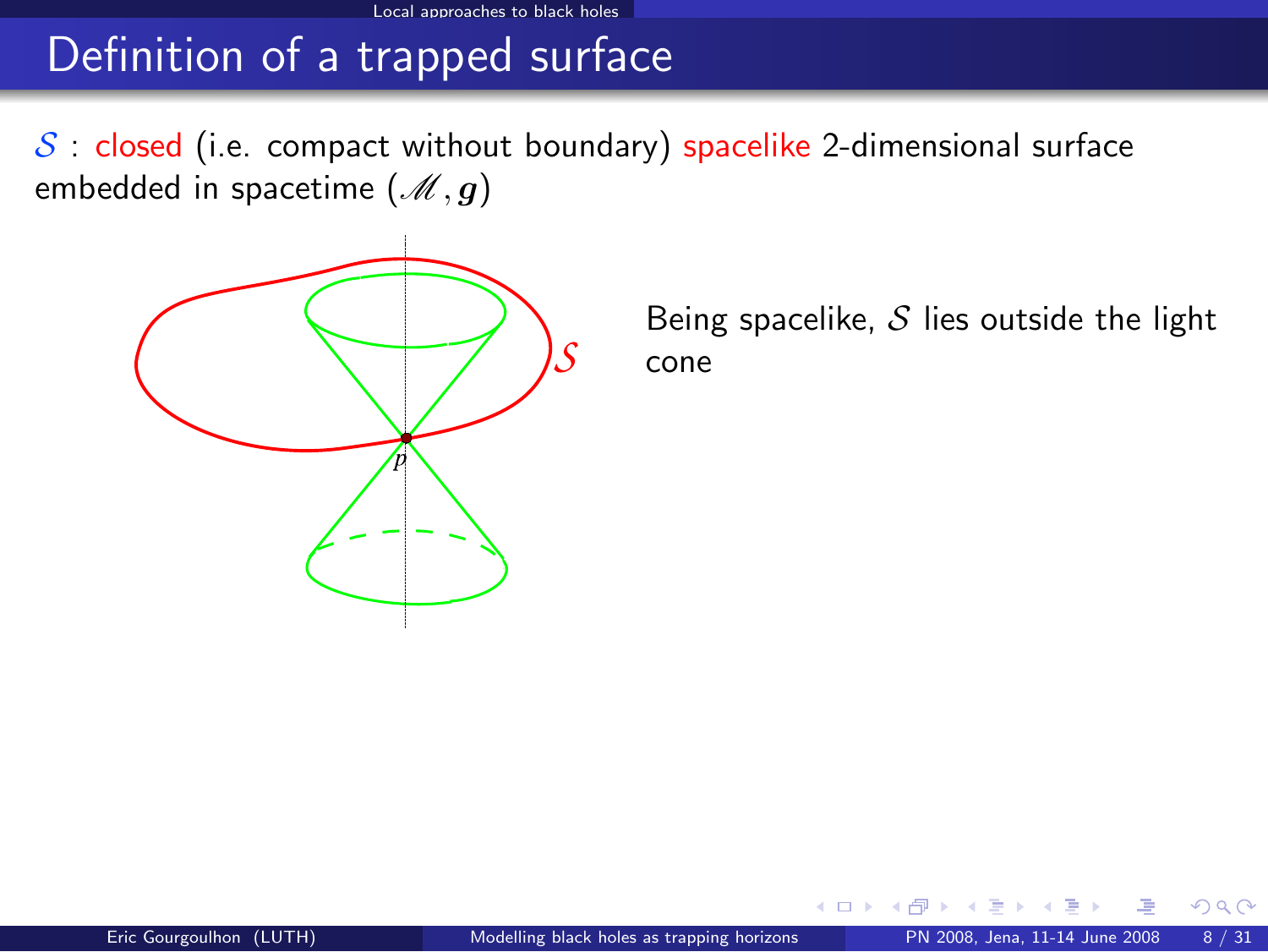$S$  : closed (i.e. compact without boundary) spacelike 2-dimensional surface embedded in spacetime  $(\mathcal{M}, g)$ 



Being spacelike,  $S$  lies outside the light cone

∃ two future-directed null directions orthogonal to  $S$ :

 $\ell =$  outgoing, expansion  $\theta^{(\ell)}$ 

$$
k = \text{ingoing, expansion } \theta^{(k)}
$$

4 0 8

In flat space,  $\theta^{(\bm{k})} < 0$  and  $\theta^{(\bm{\ell})} > 0$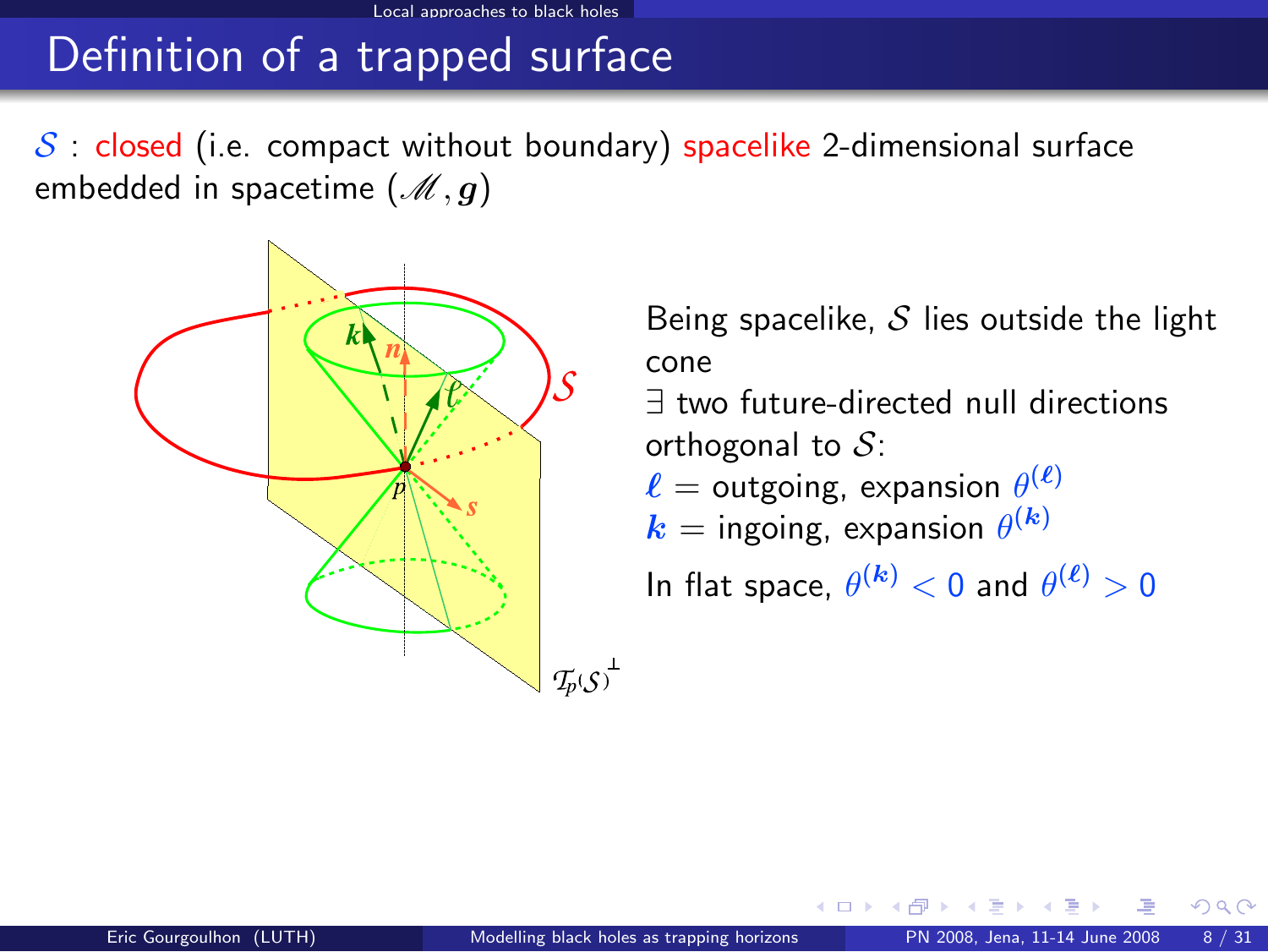$S$  : closed (i.e. compact without boundary) spacelike 2-dimensional surface embedded in spacetime  $(\mathcal{M}, g)$ 



 $\Omega$ 

4 D F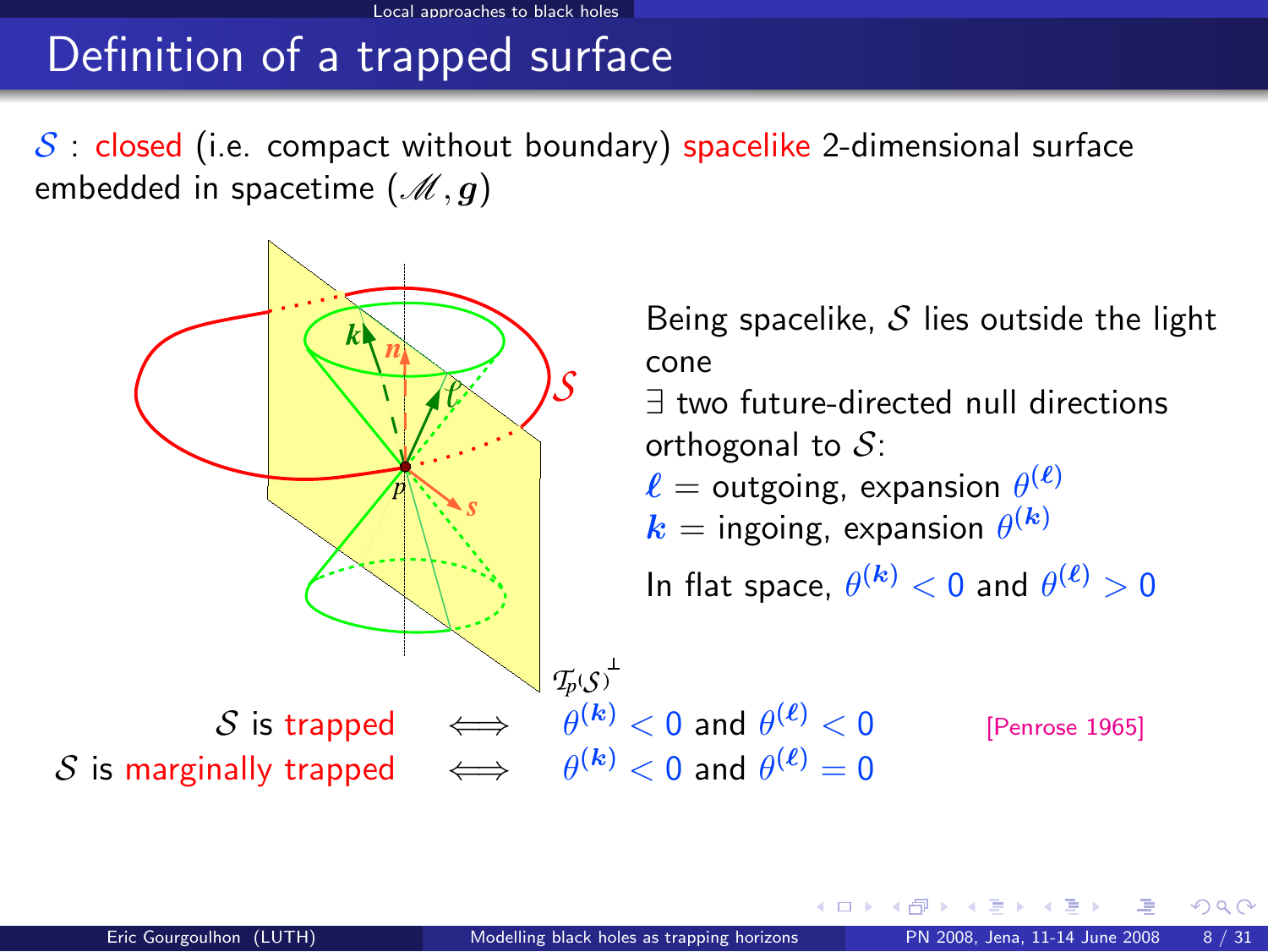$S$  : closed (i.e. compact without boundary) spacelike 2-dimensional surface embedded in spacetime  $(\mathcal{M}, g)$ 



trapped surface  $=$  **local** concept characterizing very strong gravitational fields

4 0 8 1 ∢ n <span id="page-16-0"></span> $OQ$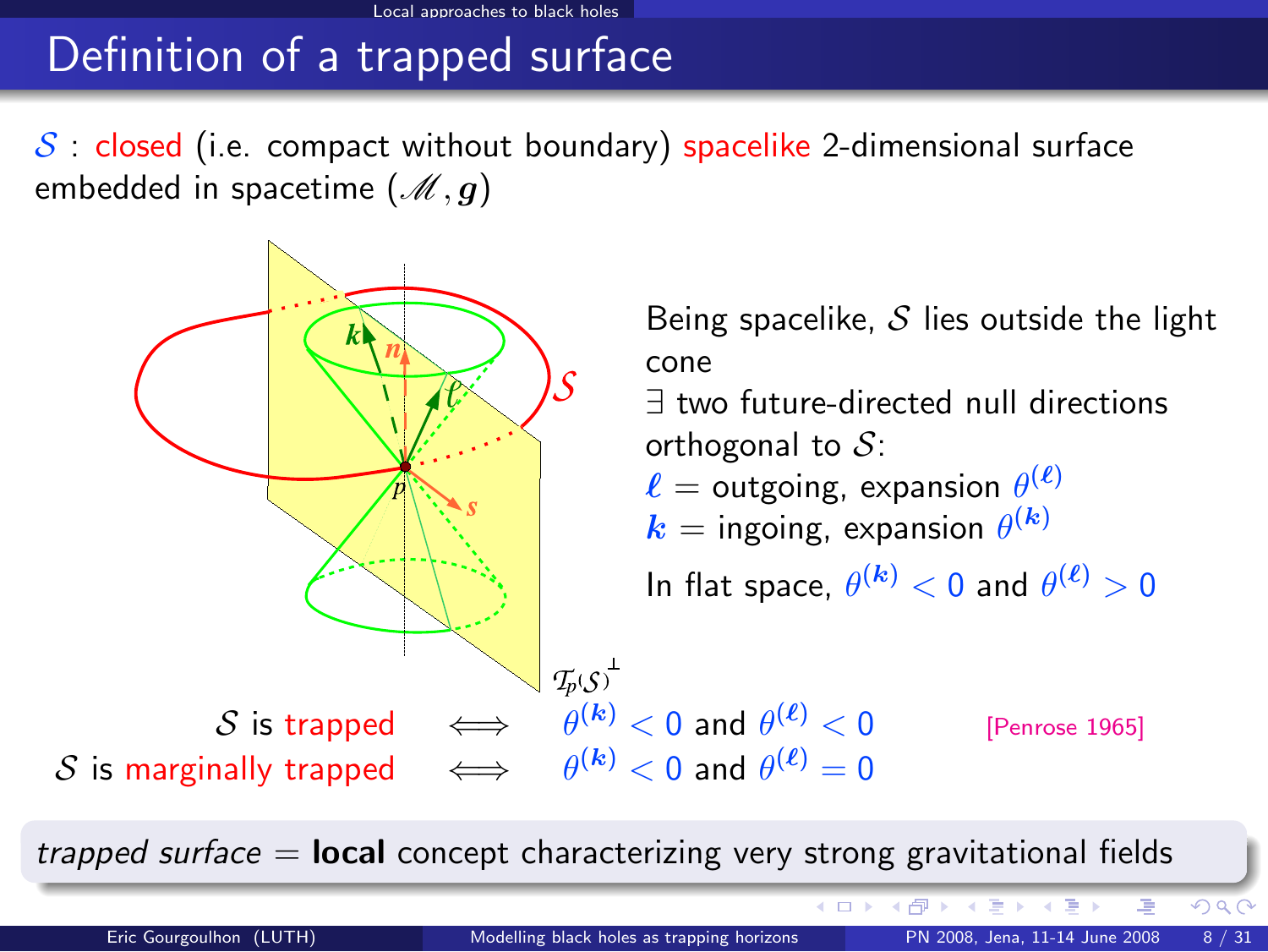A hypersurface H of  $(\mathcal{M}, g)$  is said to be



• a future outer trapping horizon (FOTH) iff

<span id="page-17-0"></span>4 D F

(i)  $H$  foliated by marginally trapped 2-surfaces  $(\theta^{(\bm{k})} < 0$  and  $\theta^{(\bm{\ell})} = 0)$ (ii)  $\mathcal{L}_{\bm{k}} \, \theta^{(\bm{\ell})} < 0$  (locally outermost trapped surf.)

[\[Hayward, PRD](http://link.aps.org/abstract/PRD/v49/p6467) 49, 6467 (1994)]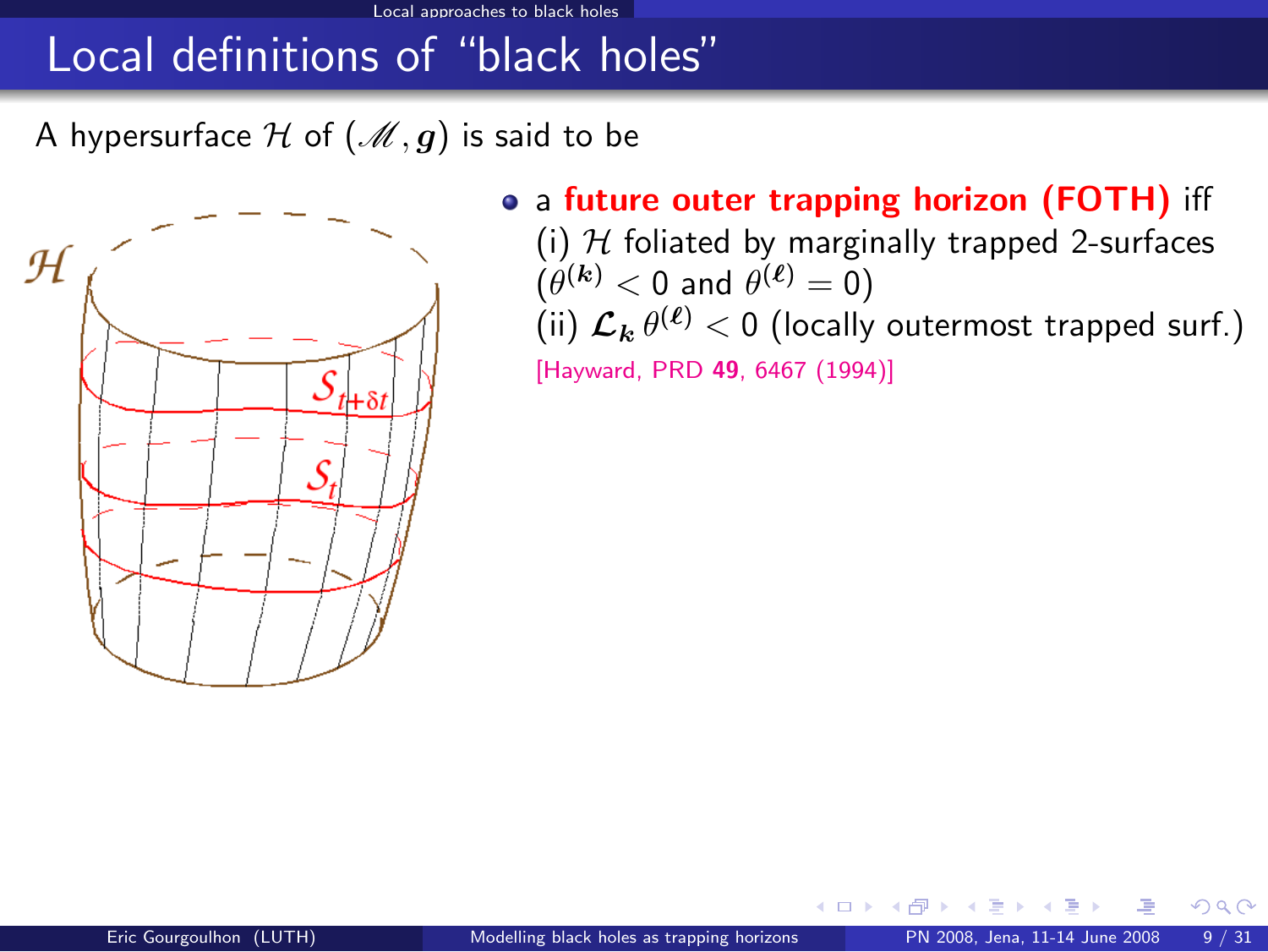#### Local approaches to black holes

# Local definitions of "black holes"

A hypersurface H of  $(M, g)$  is said to be



• a future outer trapping horizon (FOTH) iff (i)  $H$  foliated by marginally trapped 2-surfaces  $(\theta^{(\bm{k})} < 0$  and  $\theta^{(\bm{\ell})} = 0)$ (ii)  $\mathcal{L}_{\bm{k}} \, \theta^{(\bm{\ell})} < 0$  (locally outermost trapped surf.)

[\[Hayward, PRD](http://link.aps.org/abstract/PRD/v49/p6467) 49, 6467 (1994)]

- a dynamical horizon (DH) iff
	- (i)  $H$  foliated by marginally trapped 2-surfaces (ii)  $H$  spacelike

4 D F

[\[Ashtekar & Krishnan, PRL](http://link.aps.org/abstract/PRL/v89/e261101) 89 261101 (2002)]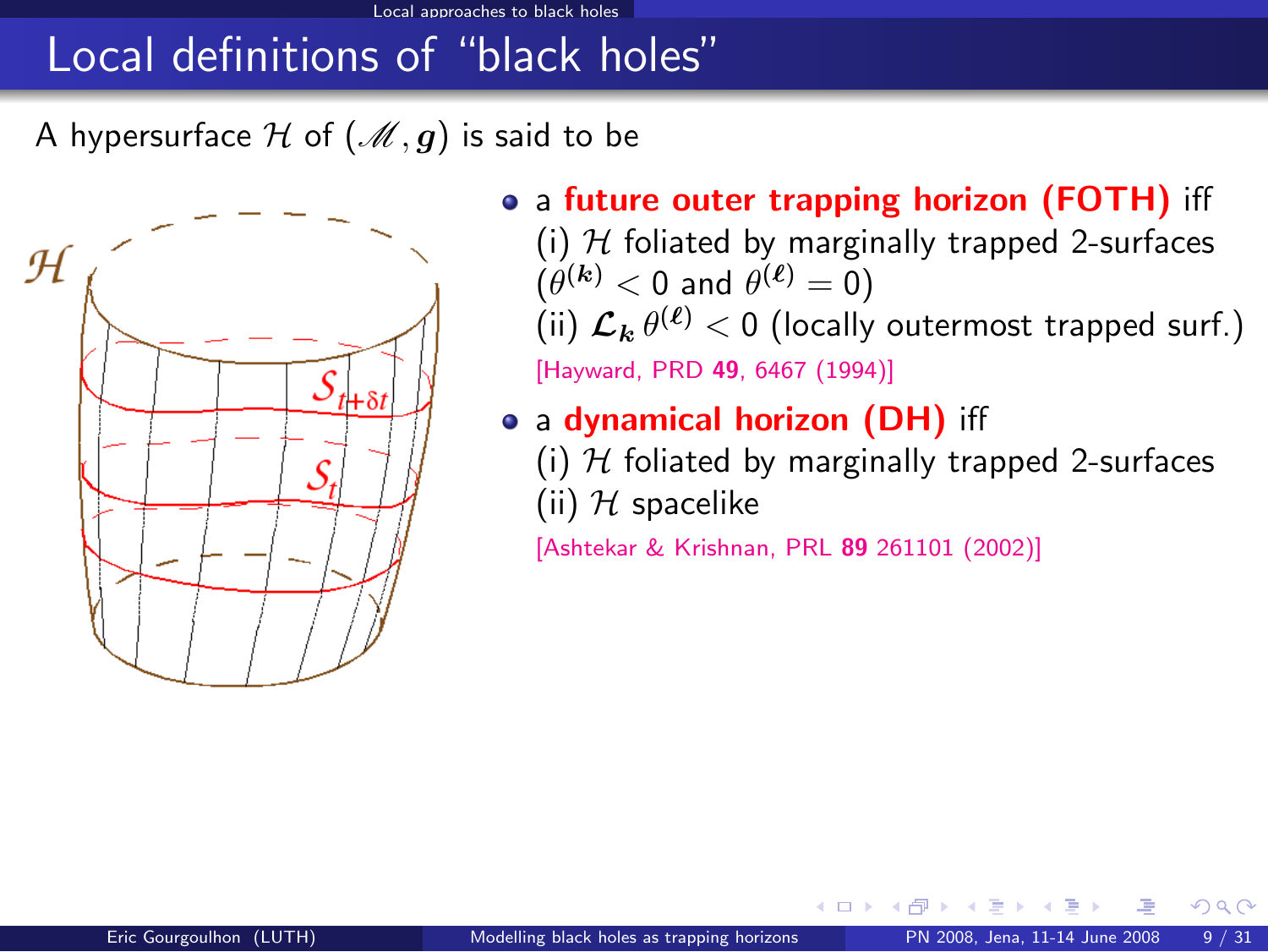A hypersurface H of  $(\mathcal{M}, g)$  is said to be



• a future outer trapping horizon (FOTH) iff (i)  $H$  foliated by marginally trapped 2-surfaces  $(\theta^{(\bm{k})} < 0$  and  $\theta^{(\bm{\ell})} = 0)$ 

(ii)  $\mathcal{L}_{\bm{k}} \, \theta^{(\bm{\ell})} < 0$  (locally outermost trapped surf.) [\[Hayward, PRD](http://link.aps.org/abstract/PRD/v49/p6467) 49, 6467 (1994)]

- a dynamical horizon (DH) iff
	- (i)  $H$  foliated by marginally trapped 2-surfaces (ii)  $H$  spacelike

[\[Ashtekar & Krishnan, PRL](http://link.aps.org/abstract/PRL/v89/e261101) 89 261101 (2002)]

a non-expanding horizon (NEH) iff

<span id="page-19-0"></span>4 D F

(i)  $H$  is null (null normal  $\ell$ )  $(iii) \theta^{(\ell)} = 0$  [Hájiček (1973)]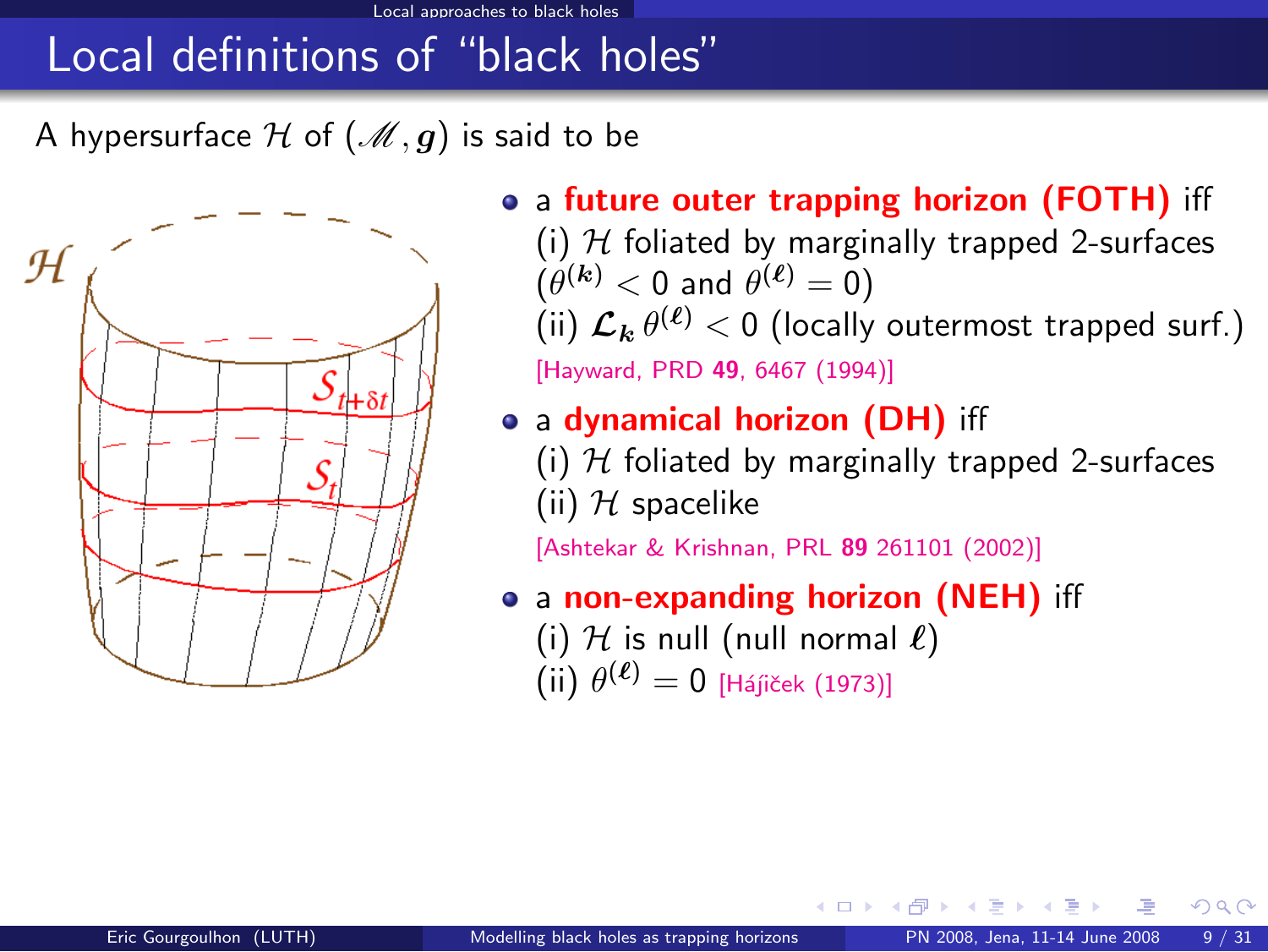A hypersurface H of  $(\mathcal{M}, g)$  is said to be



• a future outer trapping horizon (FOTH) iff (i)  $H$  foliated by marginally trapped 2-surfaces  $(\theta^{(\bm{k})} < 0$  and  $\theta^{(\bm{\ell})} = 0)$ (ii)  $\mathcal{L}_{\bm{k}} \, \theta^{(\bm{\ell})} < 0$  (locally outermost trapped surf.)

[\[Hayward, PRD](http://link.aps.org/abstract/PRD/v49/p6467) 49, 6467 (1994)]

#### • a dynamical horizon (DH) iff

(i)  $H$  foliated by marginally trapped 2-surfaces (ii)  $H$  spacelike

[\[Ashtekar & Krishnan, PRL](http://link.aps.org/abstract/PRL/v89/e261101) 89 261101 (2002)]

- a non-expanding horizon (NEH) iff
	- (i)  $H$  is null (null normal  $\ell$ )
	- $(iii) \theta^{(\ell)} = 0$  [Hájiček (1973)]
- an isolated horizon (IH) iff
	- (i)  $H$  is a non-expanding horizon

(ii)  $H$ 's full geometry is not evolving along the null generators:  $[\mathcal{L}_\ell, \hat{\nabla}] = 0$ 

<span id="page-20-0"></span>[\[Ashtekar, Beetle & Fairh](http://stacks.iop.org/0264-9381/16/L1)[ur](#page-19-0)[st,](http://stacks.iop.org/0264-9381/16/L1)[C](http://stacks.iop.org/0264-9381/16/L1)[Q](#page-16-0)[G](#page-17-0) [16](#page-22-0)[,](#page-1-0) [L1](#page-2-0) [\(1](#page-29-0)[99](#page-1-0)[9](#page-2-0)[\)\]](#page-28-0)  $\Omega$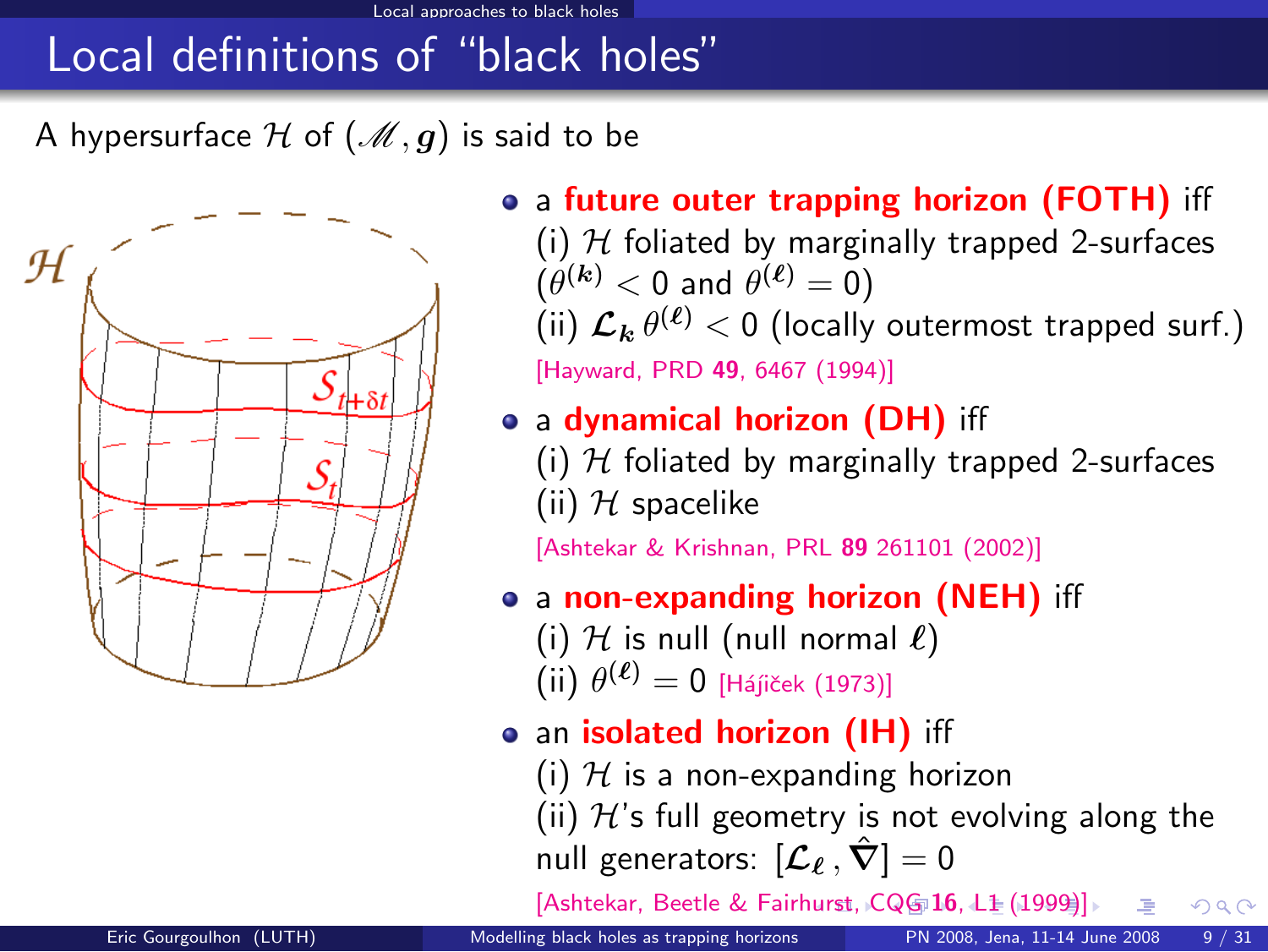A hypersurface H of  $(\mathcal{M}, g)$  is said to be



 $BH$  in equilibrium  $= IH$ (e.g. Kerr)  $BH$  out of equilibrium  $= DH$ generic  $BH = FOTH$ 

- a future outer trapping horizon (FOTH) iff (i)  $H$  foliated by marginally trapped 2-surfaces
	- $(\theta^{(\bm{k})} < 0$  and  $\theta^{(\bm{\ell})} = 0)$ (ii)  $\mathcal{L}_{\bm{k}} \, \theta^{(\bm{\ell})} < 0$  (locally outermost trapped surf.)

[\[Hayward, PRD](http://link.aps.org/abstract/PRD/v49/p6467) 49, 6467 (1994)]

- a dynamical horizon (DH) iff
	- (i)  $H$  foliated by marginally trapped 2-surfaces (ii)  $H$  spacelike

[\[Ashtekar & Krishnan, PRL](http://link.aps.org/abstract/PRL/v89/e261101) 89 261101 (2002)]

- a non-expanding horizon (NEH) iff
	- (i)  $H$  is null (null normal  $\ell$ )  $(iii) \theta^{(\ell)} = 0$  [Hájiček (1973)]
	-
- an isolated horizon (IH) iff (i)  $H$  is a non-expanding horizon
	- (ii)  $H$ 's full geometry is not evolving along the null generators:  $[\mathcal{L}_\ell, \hat{\nabla}] = 0$

<span id="page-21-0"></span>[\[Ashtekar, Beetle & Fairh](http://stacks.iop.org/0264-9381/16/L1)[ur](#page-20-0)[st,](http://stacks.iop.org/0264-9381/16/L1)[C](http://stacks.iop.org/0264-9381/16/L1)[Q](#page-16-0)[G](#page-17-0) [16](#page-22-0)[,](#page-1-0) [L1](#page-2-0)[\(1](#page-29-0)[99](#page-1-0)[9](#page-2-0)[\)\]](#page-28-0)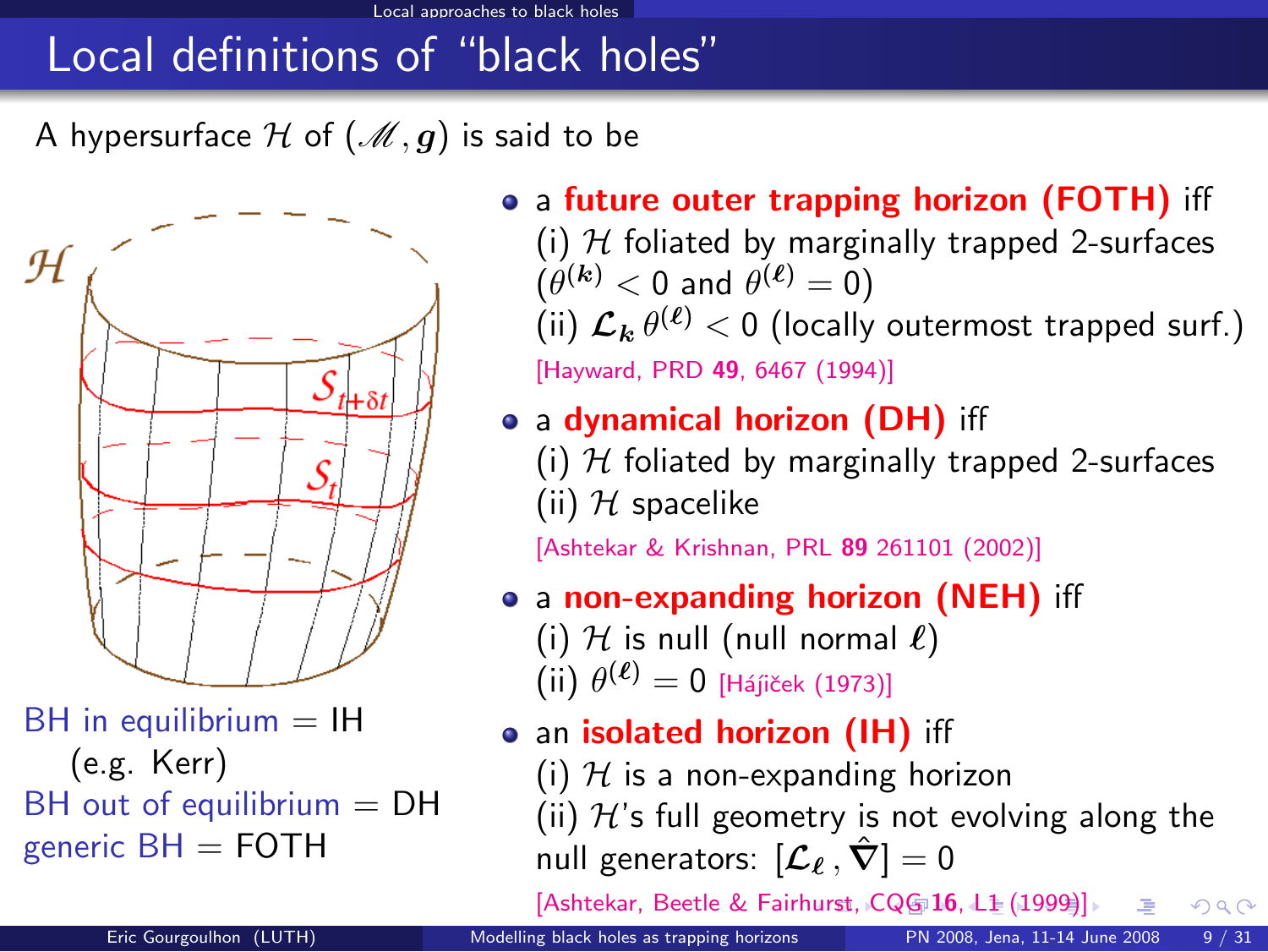# Dynamics of these new horizons

The *trapping horizons* and *dynamical horizons* have their **own dynamics**, ruled by Einstein equations.

In particular, one can establish for them

• existence and (partial) uniqueness theorems

[\[Andersson, Mars & Simon, PRL](http://link.aps.org/abstract/PRL/v95/e111102) <sup>95</sup>, 111102 (2005)],

[\[Ashtekar & Galloway, Adv. Theor. Math. Phys.](http://arxiv.org/abs/gr-qc/0503109) 9, 1 (2005)]

**•** first and second laws of black hole mechanics [\[Ashtekar & Krishnan, PRD](http://link.aps.org/abstract/PRD/v68/e104030) <sup>68</sup>, 104030 (2003)], [Hayward, PRD <sup>70</sup>[, 104027 \(2004\)\]](http://link.aps.org/abstract/PRD/v70/e104027)

a viscous fluid bubble analogy ("membrane paradigm", as for the event horizon) [EG, PRD <sup>72</sup>[, 104007 \(2005\)\]](http://link.aps.org/abstract/PRD/v72/e104007), [\[EG & Jaramillo, PRD](http://link.aps.org/abstract/PRD/v74/e087502) <sup>74</sup>, 087502 (2006)]

Reviews: [\[Ashtekar & Krishnan, Liv. Rev. Relat.](http://www.livingreviews.org/lrr-2004-10) <sup>7</sup>, 10 (2004)], [\[Booth, Can. J. Phys.](http://arxiv.org/abs/gr-qc/0508107) <sup>83</sup>, 1073 (2005)], [\[EG & Jaramillo, Phys. Rep.](http://authors.elsevier.com/sd/article/S0370157305004394) <sup>423</sup>, 159 (2006)], [Krishnan, CQG <sup>25</sup>[, 114005 \(2008\)\]](http://www.iop.org/EJ/abstract/0264-9381/25/11/114005)

<span id="page-22-0"></span> $\Omega$ 

イロト イ押ト イヨト イ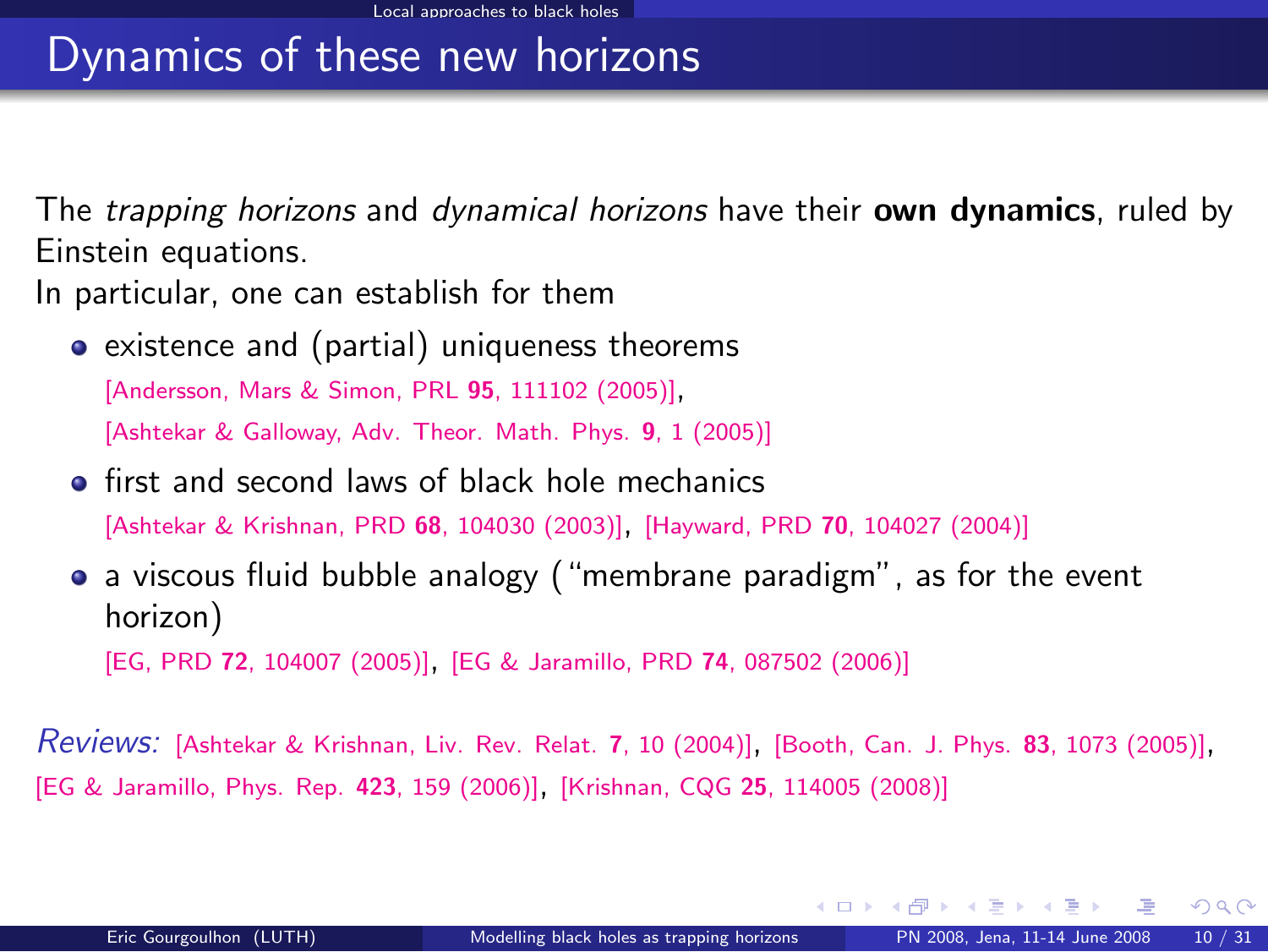# Foliation of a hypersurface by spacelike 2-surfaces



hypersurface  $H =$  submanifold of spacetime  $(\mathcal{M}, g)$  of codimension 1  ${\cal H}$  can be  $\sqrt{ }$ Į  $\mathcal{L}$ spacelike null timelike  $\mathcal{H} = \bigcup \mathcal{S}_t$ t∈R  $S_t$  = spacelike 2-surface

そロト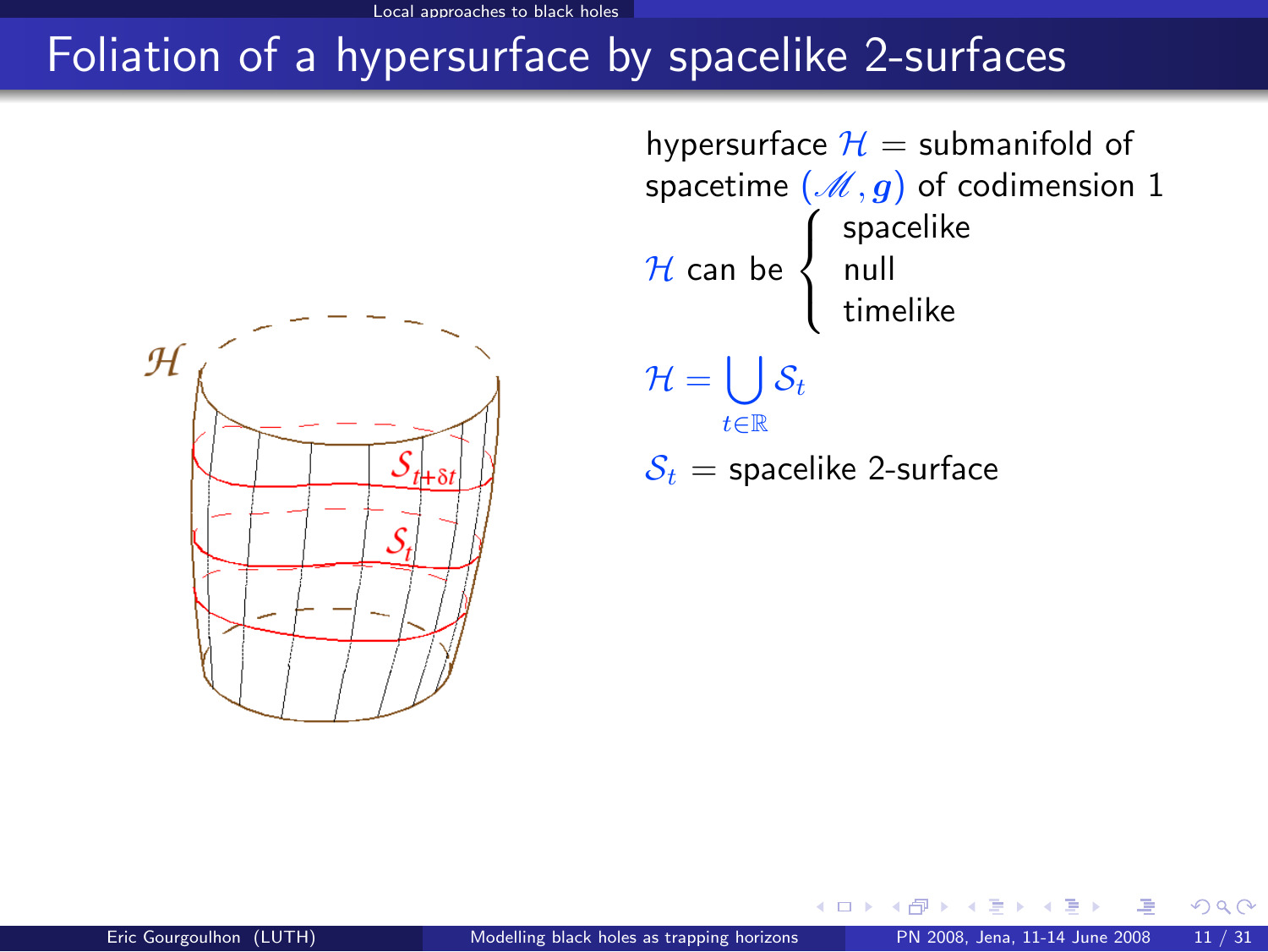# Foliation of a hypersurface by spacelike 2-surfaces



hypersurface  $H =$  submanifold of spacetime  $(\mathcal{M}, g)$  of codimension 1  ${\cal H}$  can be  $\sqrt{ }$ Į  $\mathcal{L}$ spacelike null timelike  $\mathcal{H} = \bigcup \mathcal{S}_t$ t∈R  $S_t$  = spacelike 2-surface  $\xleftarrow{ } 3+1$  perspective

4 **D F**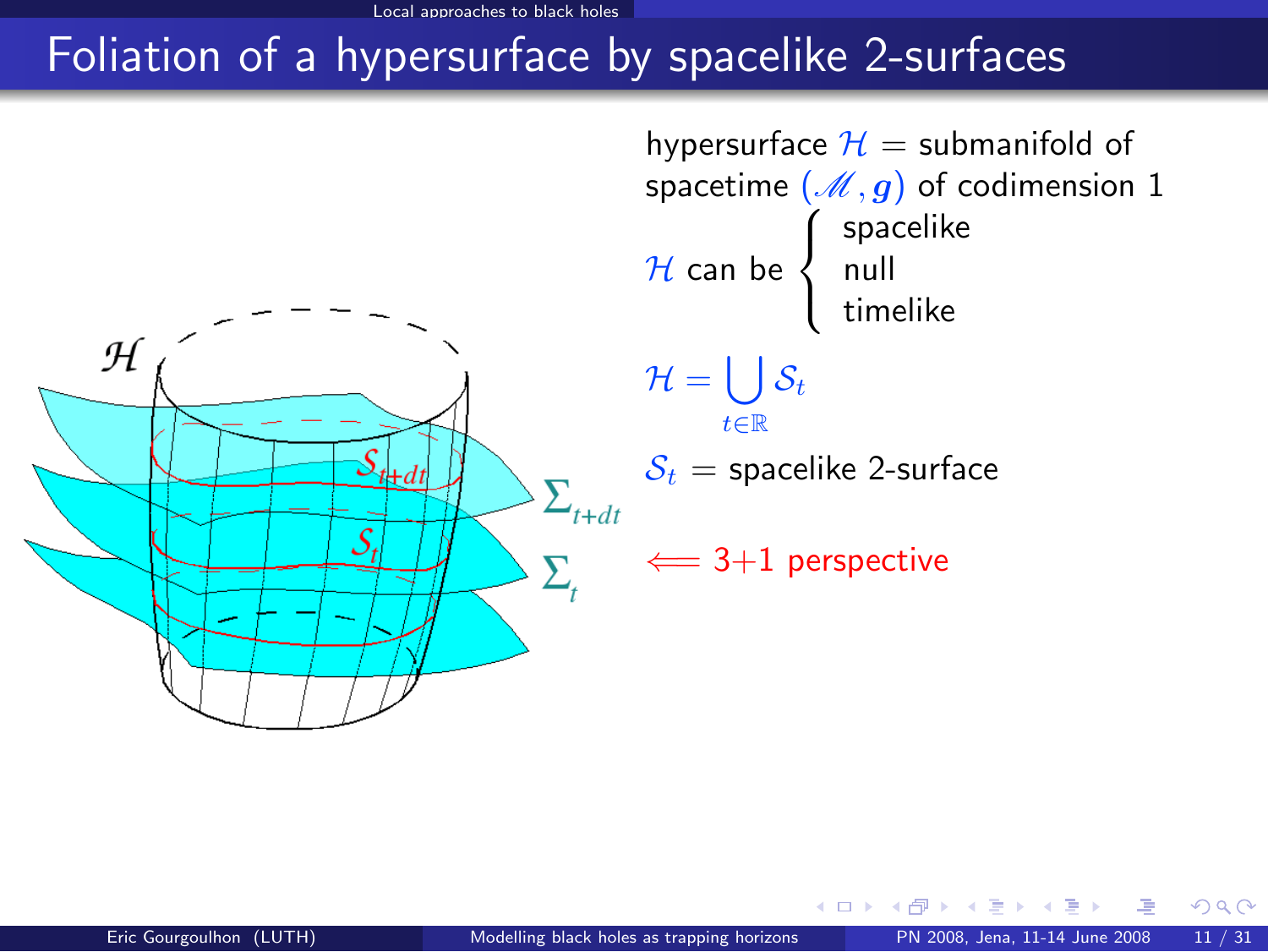# Foliation of a hypersurface by spacelike 2-surfaces



hypersurface  $H =$  submanifold of spacetime  $(\mathcal{M}, g)$  of codimension 1  ${\cal H}$  can be  $\sqrt{ }$ Į  $\mathcal{L}$ spacelike null timelike  $\mathcal{H} = \bigcup \mathcal{S}_t$ t∈R  $S_t$  = spacelike 2-surface

intrinsic viewpoint adopted here (i.e. not relying on extra-structure such as a  $3+1$ foliation)

 $q$  : induced metric on  $S_t$  (positive definite)

 $\mathcal{D}$  : connection associated with  $q$ **K ロ ▶ | K 何 ▶ | K 日**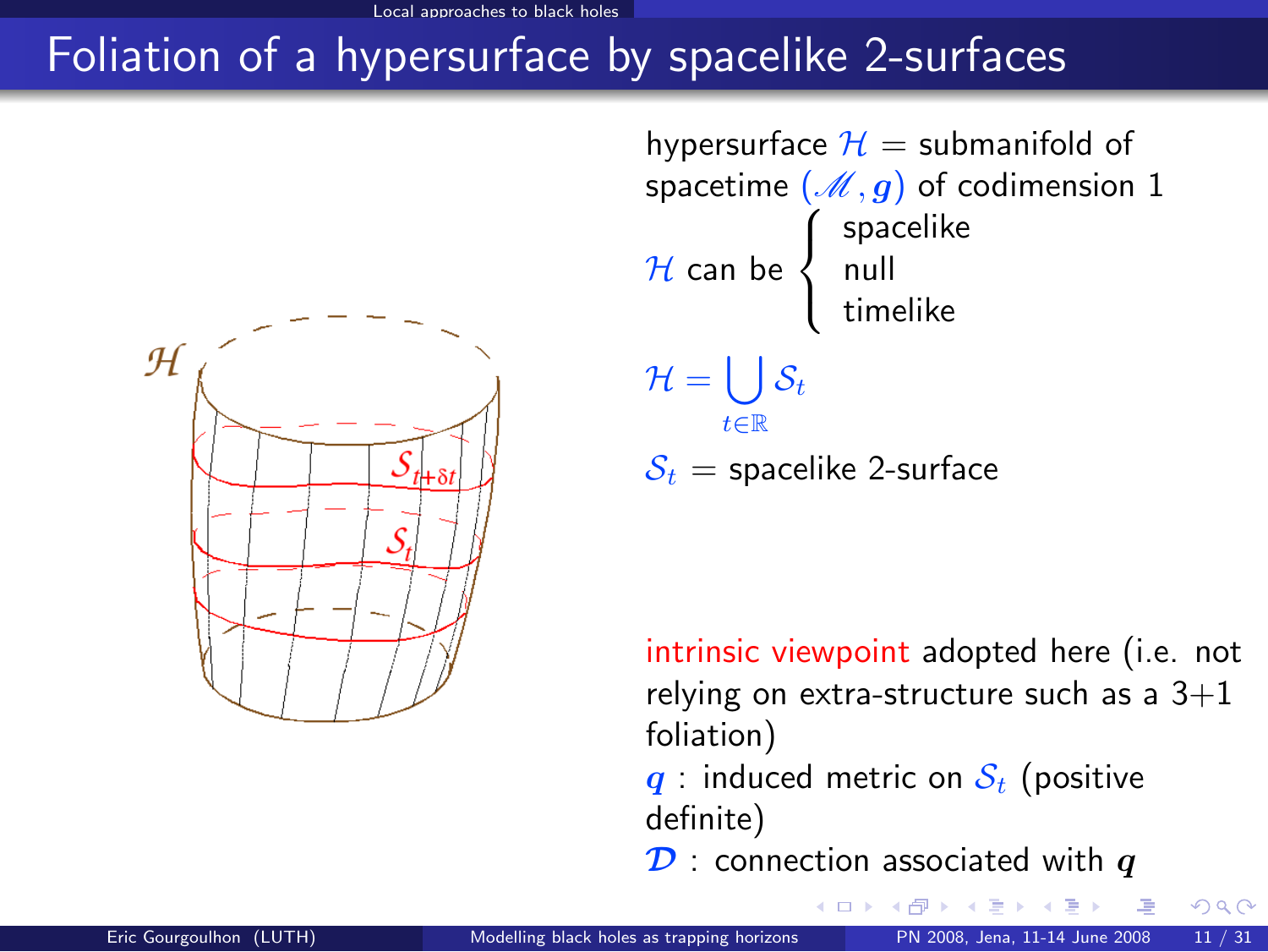## Evolution vector on the horizon



Vector field  $h$  on  $H$  defined by

- (i)  $h$  is tangent to  $H$
- (ii)  $h$  is orthogonal to  $S_t$

• (iii) 
$$
\mathcal{L}_{h} t = h^{\mu} \partial_{\mu} t = \langle \mathbf{d} t, h \rangle = 1
$$

NB: (iii)  $\implies$  the 2-surfaces  $S_t$  are Lie-dragged by  $h$ 

そロト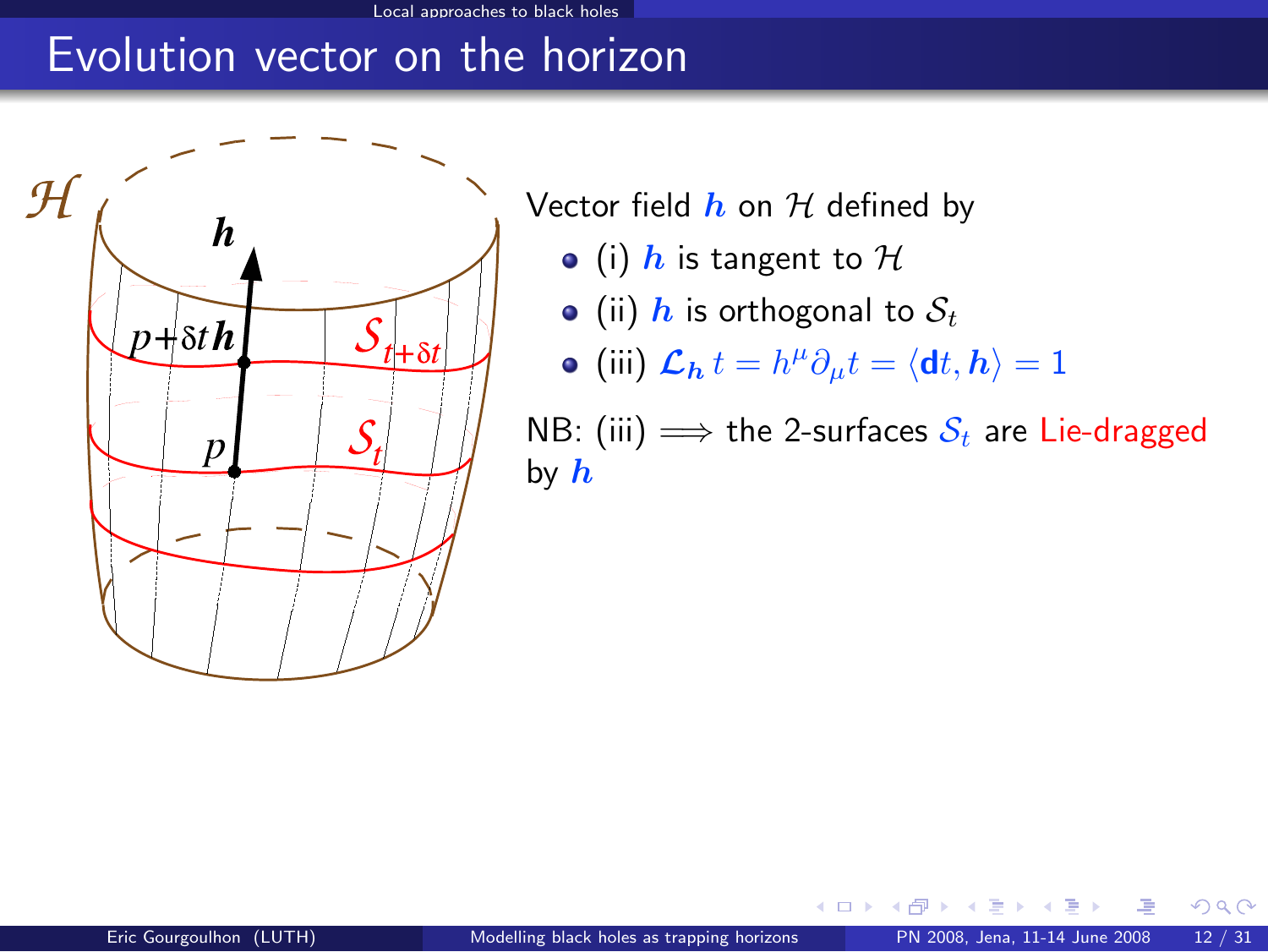## Evolution vector on the horizon



Vector field  $h$  on  $H$  defined by

- (i) h is tangent to  $H$
- (ii) h is orthogonal to  $S_t$

• (iii) 
$$
\mathcal{L}_{h} t = h^{\mu} \partial_{\mu} t = \langle \mathbf{d} t, h \rangle = 1
$$

NB: (iii)  $\implies$  the 2-surfaces  $S_t$  are Lie-dragged by  $h$ 

Define 
$$
C := \frac{1}{2} h \cdot h
$$



4 0 8 1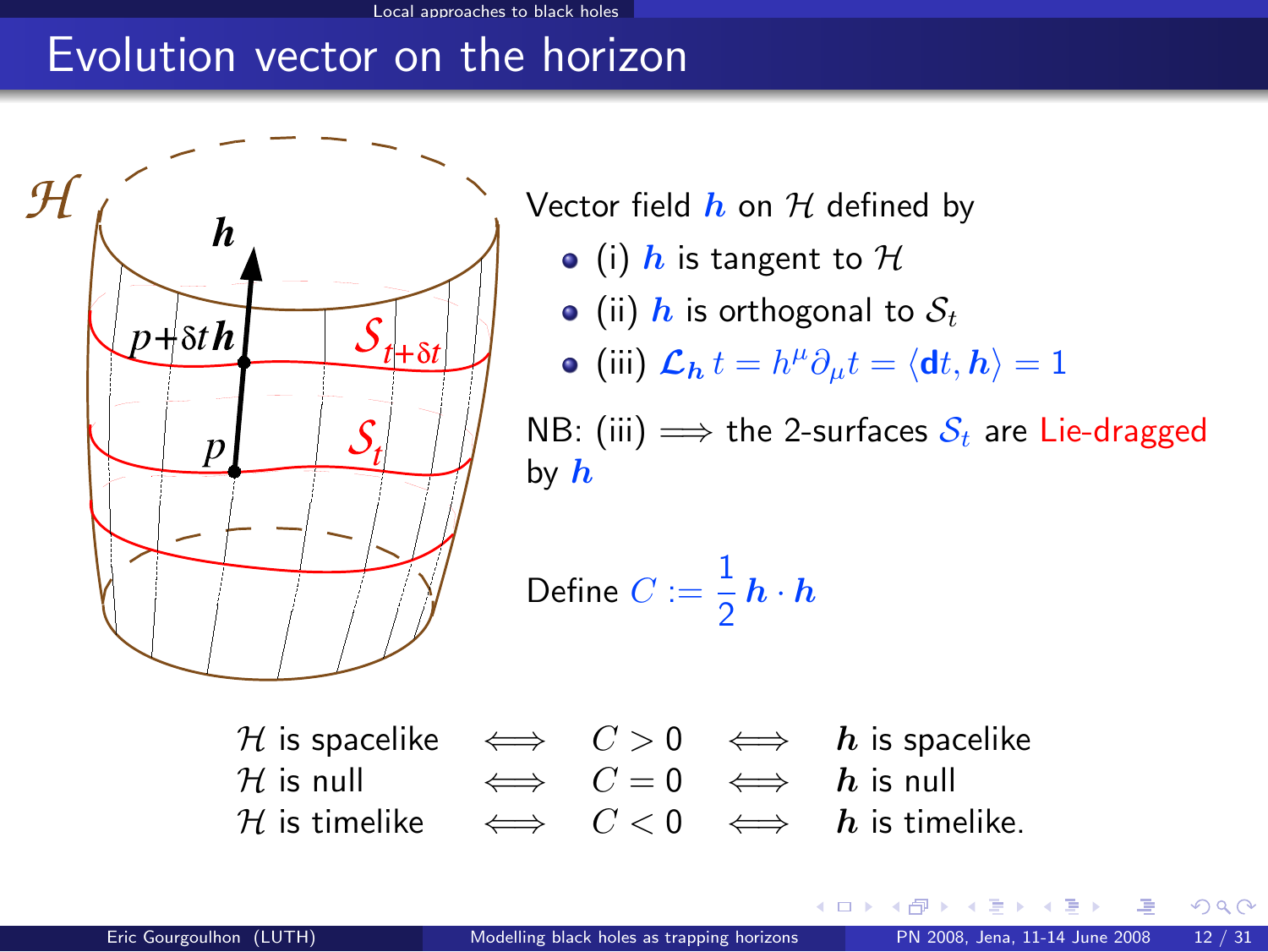## Normal null frame associated with the evolution vector

<span id="page-28-0"></span>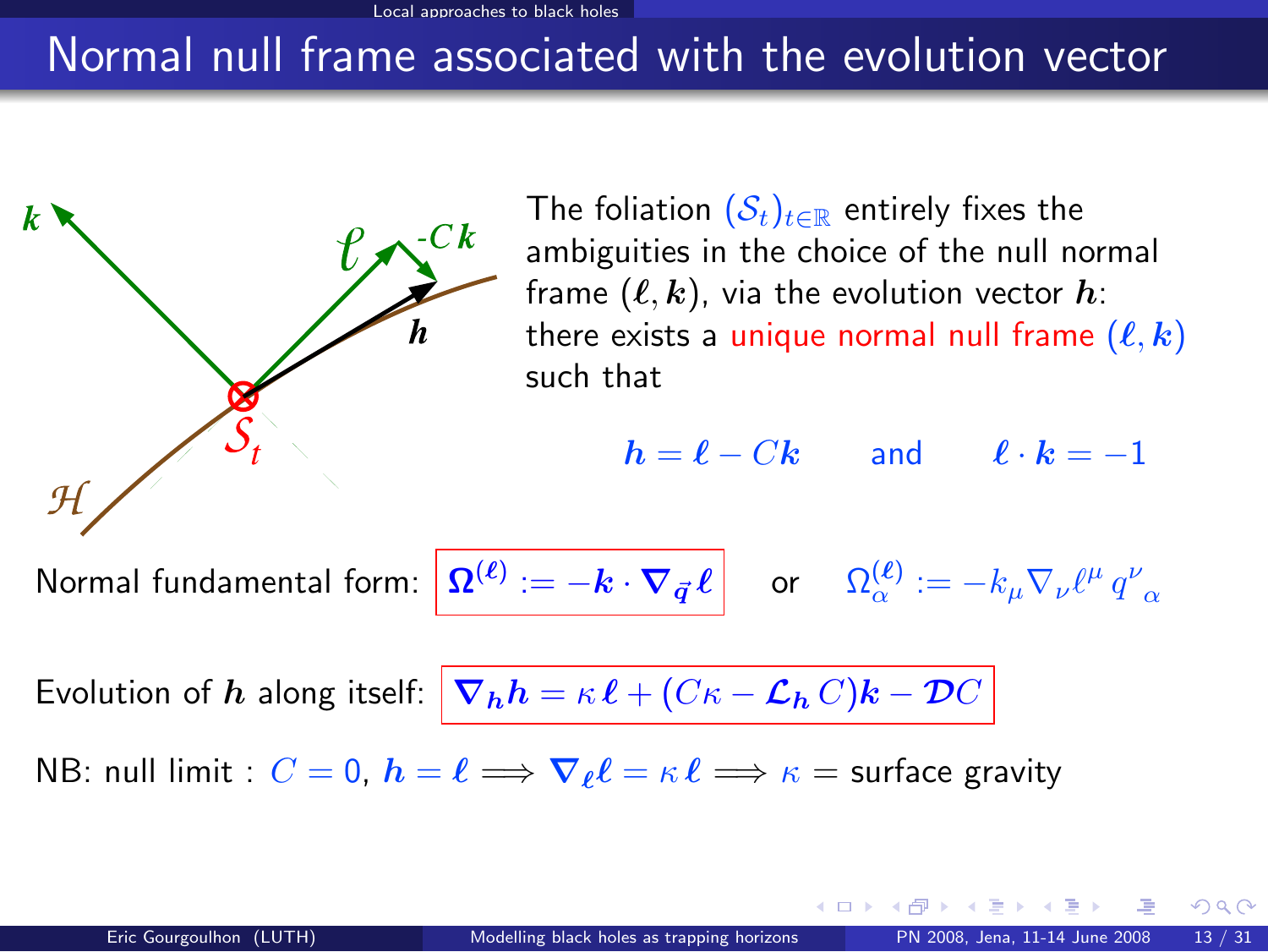## **Outline**

<sup>1</sup> [Local approaches to black holes](#page-2-0)

#### 2 [Viscous fluid analogy](#page-29-0)

<sup>3</sup> [Angular momentum and area evolution laws](#page-45-0)



<span id="page-29-0"></span> $\Omega$ 

4 0 8 1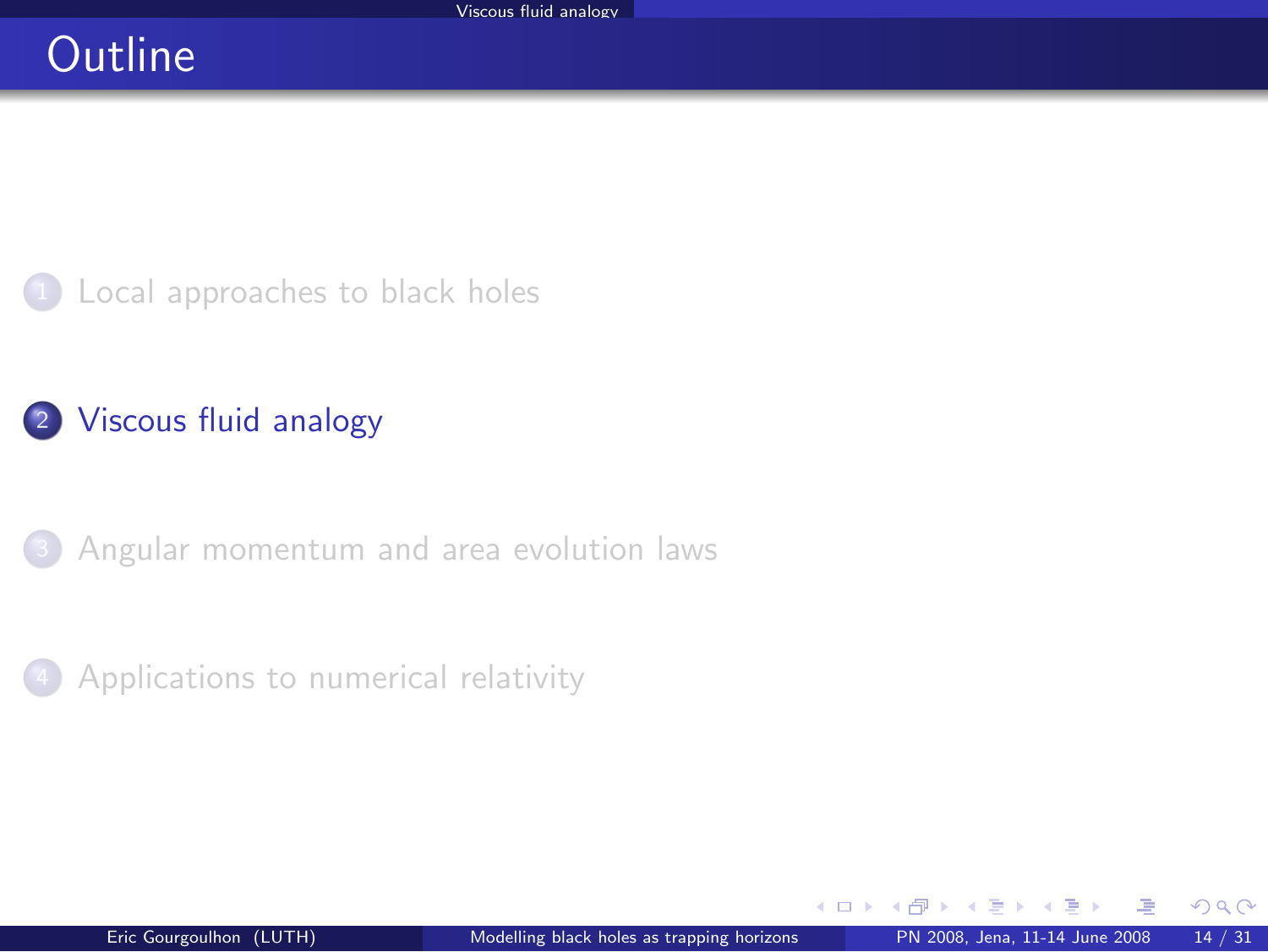# Concept of black hole viscosity

- Hartle and Hawking (1972, 1973): introduced the concept of **black hole** viscosity when studying the response of the event horizon to external perturbations
- Damour (1979): 2-dimensional **Navier-Stokes** like equation for the event horizon  $\implies$  shear viscosity and bulk viscosity
- Thorne and Price (1986): membrane paradigm for black holes

 $\Omega$ 

**K ロ ▶ K 何 ▶ K**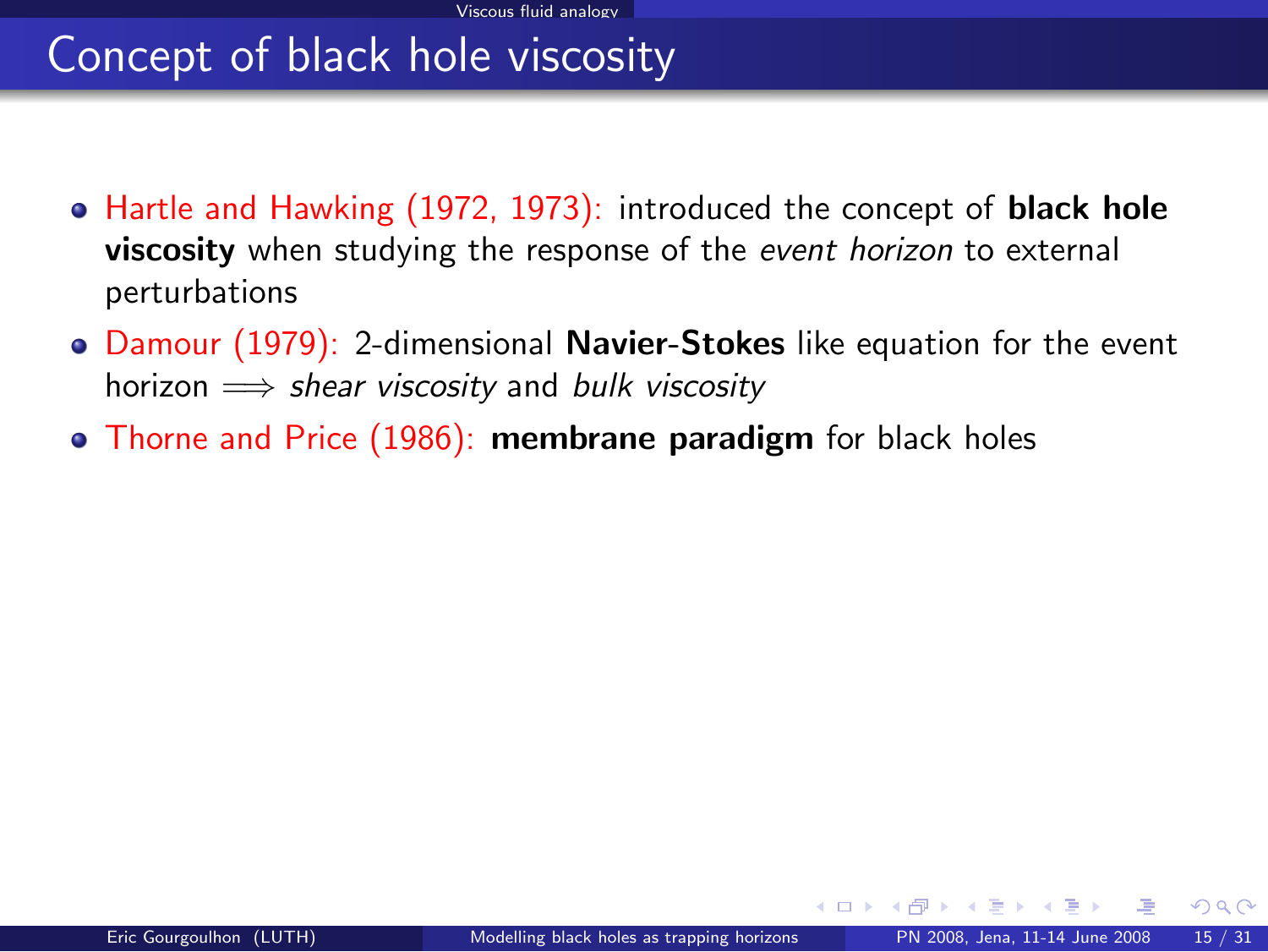# Concept of black hole viscosity

- Hartle and Hawking (1972, 1973): introduced the concept of **black hole** viscosity when studying the response of the event horizon to external perturbations
- Damour (1979): 2-dimensional Navier-Stokes like equation for the event horizon  $\implies$  shear viscosity and bulk viscosity
- Thorne and Price (1986): membrane paradigm for black holes

Shall we restrict the analysis to the event horizon ?

Can we extend the concept of viscosity to the local characterizations of black hole recently introduced, i.e. future outer trapping horizons and dynamical horizons ?

 $NB:$  event horizon  $=$  null hypersurface future outer trapping horizon  $=$  null or spacelike hypersurface  $d$ ynamical horizon = spacelike hypersurface

 $\Omega$ 

イロト イ押 トイヨ トイヨ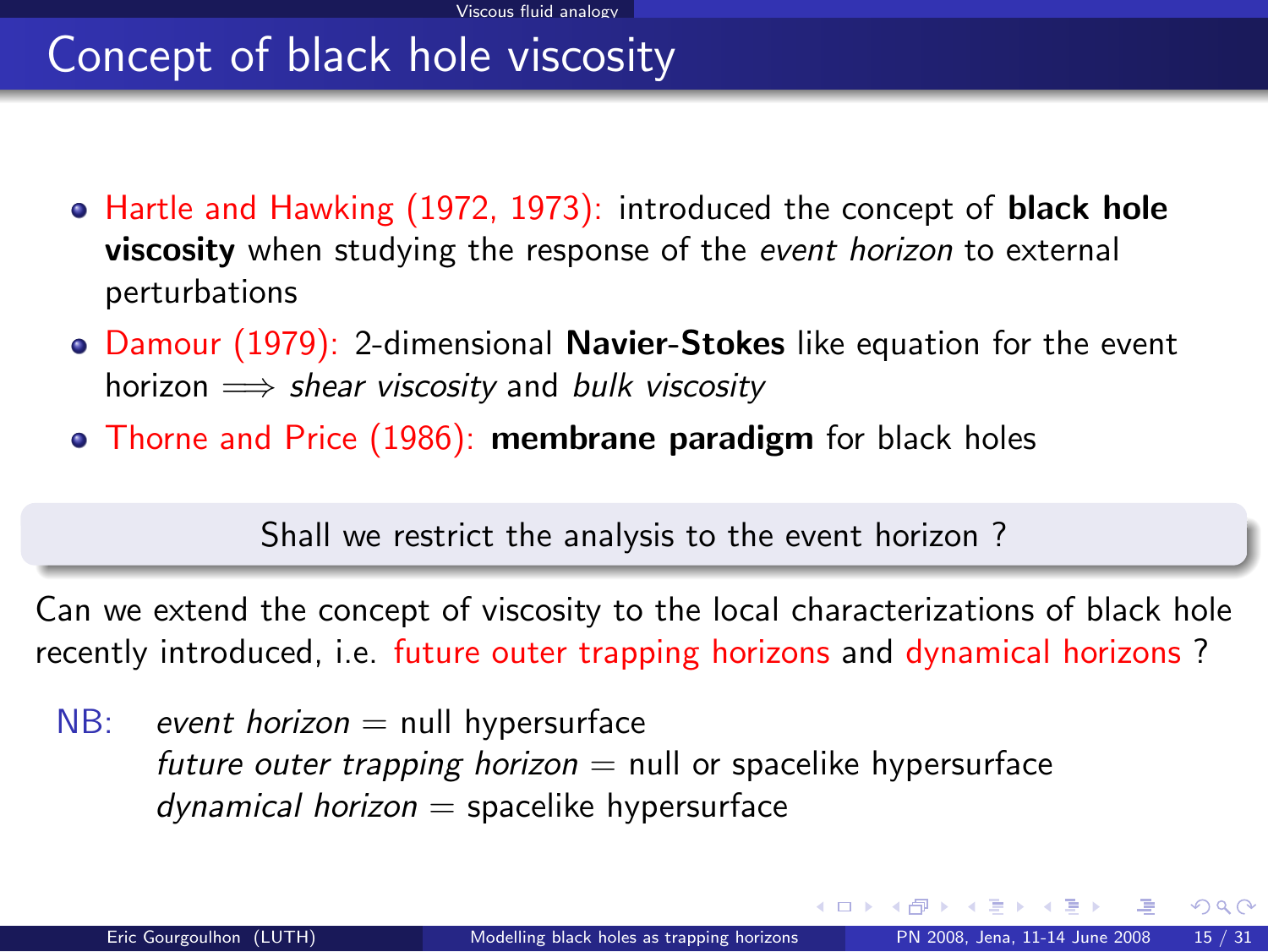# Original Damour-Navier-Stokes equation

 $Hyp: H = null$  hypersurface (particular case: black hole event horizon) Then  $h = \ell$   $(C = 0)$ 

Damour (1979) has derived from Einstein equation the relation

$$
{}^{\mathcal{S}}\! \mathcal{L}_{\boldsymbol{\ell}}\,\boldsymbol{\Omega}^{(\boldsymbol{\ell})} + \theta^{(\boldsymbol{\ell})}\boldsymbol{\Omega}^{(\boldsymbol{\ell})} = \mathcal{D}\kappa - \mathcal{D}\cdot\boldsymbol{\sigma}^{(\boldsymbol{\ell})} + \frac{1}{2}\mathcal{D}\theta^{(\boldsymbol{\ell})} + 8\pi\vec{\boldsymbol{q}}^*\boldsymbol{T}\cdot\boldsymbol{\ell}
$$

or equivalently

$$
\left| \,^{\mathcal{S}}\mathcal{L}_{\ell}\,\pi + \theta^{(\ell)}\pi = -\mathcal{D}P + 2\mu\mathcal{D}\cdot\boldsymbol{\sigma}^{(\ell)} + \zeta\mathcal{D}\theta^{(\ell)} + \boldsymbol{f} \,\right|(*)
$$

with  $\pi:=-\frac{1}{2}$  $\frac{1}{8\pi}\Omega^{(\ell)}$  momentum surface density  $P := \frac{\kappa}{2}$  $rac{1}{8\pi}$  pressure  $\mu := \frac{1}{16}$  $\frac{1}{16\pi}$  shear viscosity  $\zeta := -\frac{1}{16}$  $\frac{1}{16\pi}$  bulk viscosity  $\bar{f}:=-\vec{q}^*\bar{T}\cdot\ell$  external force surface density  $(\bar{T}=$  stress-energy tensor)

 $\Omega$ 

∢ ロ ▶ 《 何 ▶ 《 三 ▶ 《 三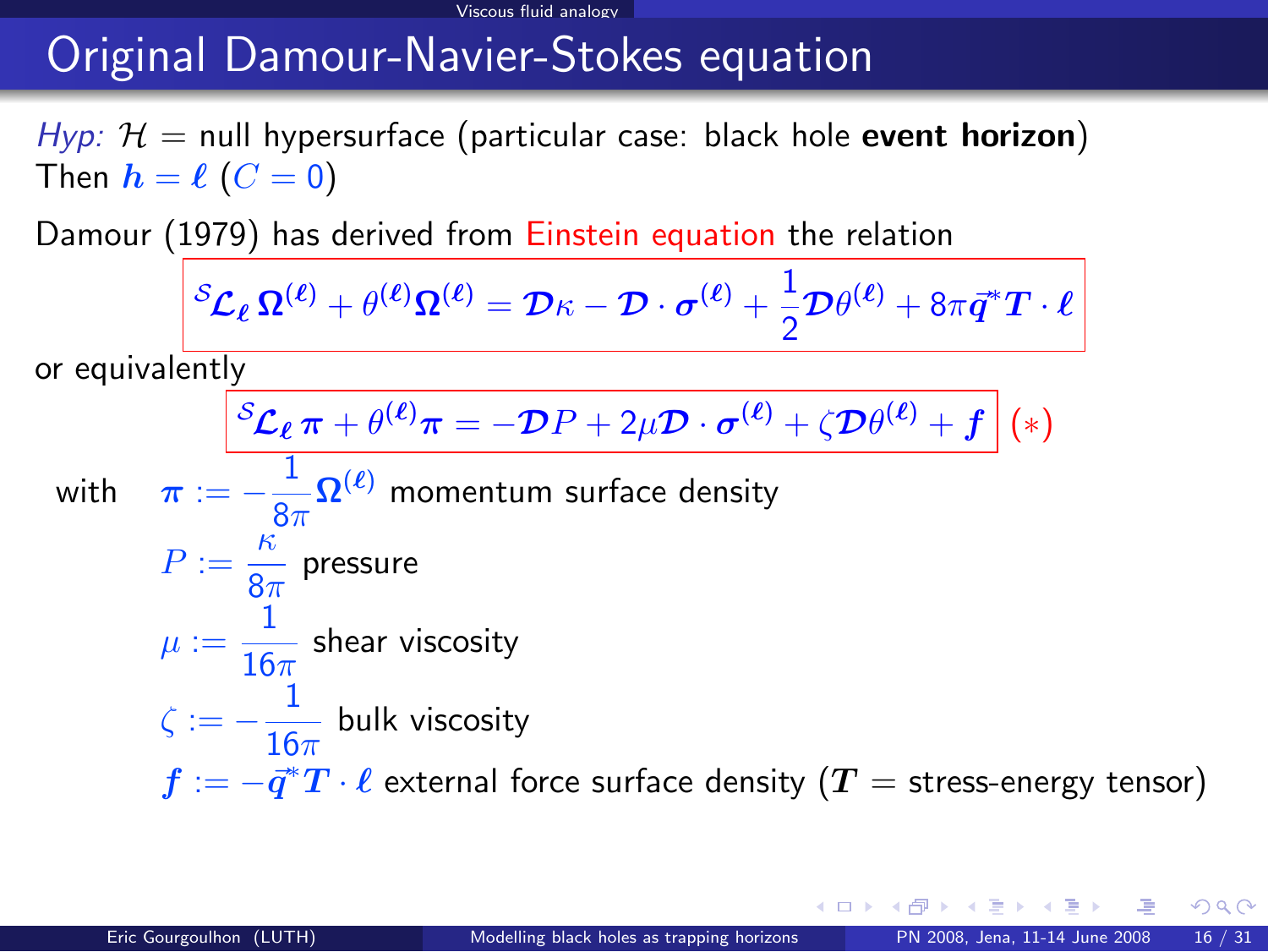# Original Damour-Navier-Stokes equation

 $Hyp: H = null$  hypersurface (particular case: black hole event horizon) Then  $h = \ell$   $(C = 0)$ 

Damour (1979) has derived from Einstein equation the relation

$$
{}^{\mathcal{S}}\! \mathcal{L}_{\boldsymbol{\ell}}\,\boldsymbol{\Omega}^{(\boldsymbol{\ell})} + \theta^{(\boldsymbol{\ell})}\boldsymbol{\Omega}^{(\boldsymbol{\ell})} = \mathcal{D}\kappa - \mathcal{D}\cdot\boldsymbol{\sigma}^{(\boldsymbol{\ell})} + \frac{1}{2}\mathcal{D}\theta^{(\boldsymbol{\ell})} + 8\pi\vec{\boldsymbol{q}}^*\boldsymbol{T}\cdot\boldsymbol{\ell}
$$

or equivalently

$$
\left| \,^{\mathcal{S}}\mathcal{L}_{\ell}\,\pi + \theta^{(\ell)}\pi = -\mathcal{D}P + 2\mu\mathcal{D}\cdot\boldsymbol{\sigma}^{(\ell)} + \zeta\mathcal{D}\theta^{(\ell)} + \boldsymbol{f} \,\right|(*)
$$

with  $\pi:=-\frac{1}{2}$  $\frac{1}{8\pi}\Omega^{(\ell)}$  momentum surface density  $P := \frac{\kappa}{2}$ 

$$
P := \frac{1}{8\pi} \text{ pressure}
$$
  

$$
\mu := \frac{1}{16\pi} \text{ shear viscosity}
$$
  

$$
\zeta := -\frac{1}{16\pi} \text{ bulk viscosity}
$$

 $\bar{f}:=-\vec{q}^*\bar{T}\cdot\ell$  external force surface density  $(\bar{T}=$  stress-energy tensor)

#### (∗) is identical to a 2-dimensional Navier-Stokes equation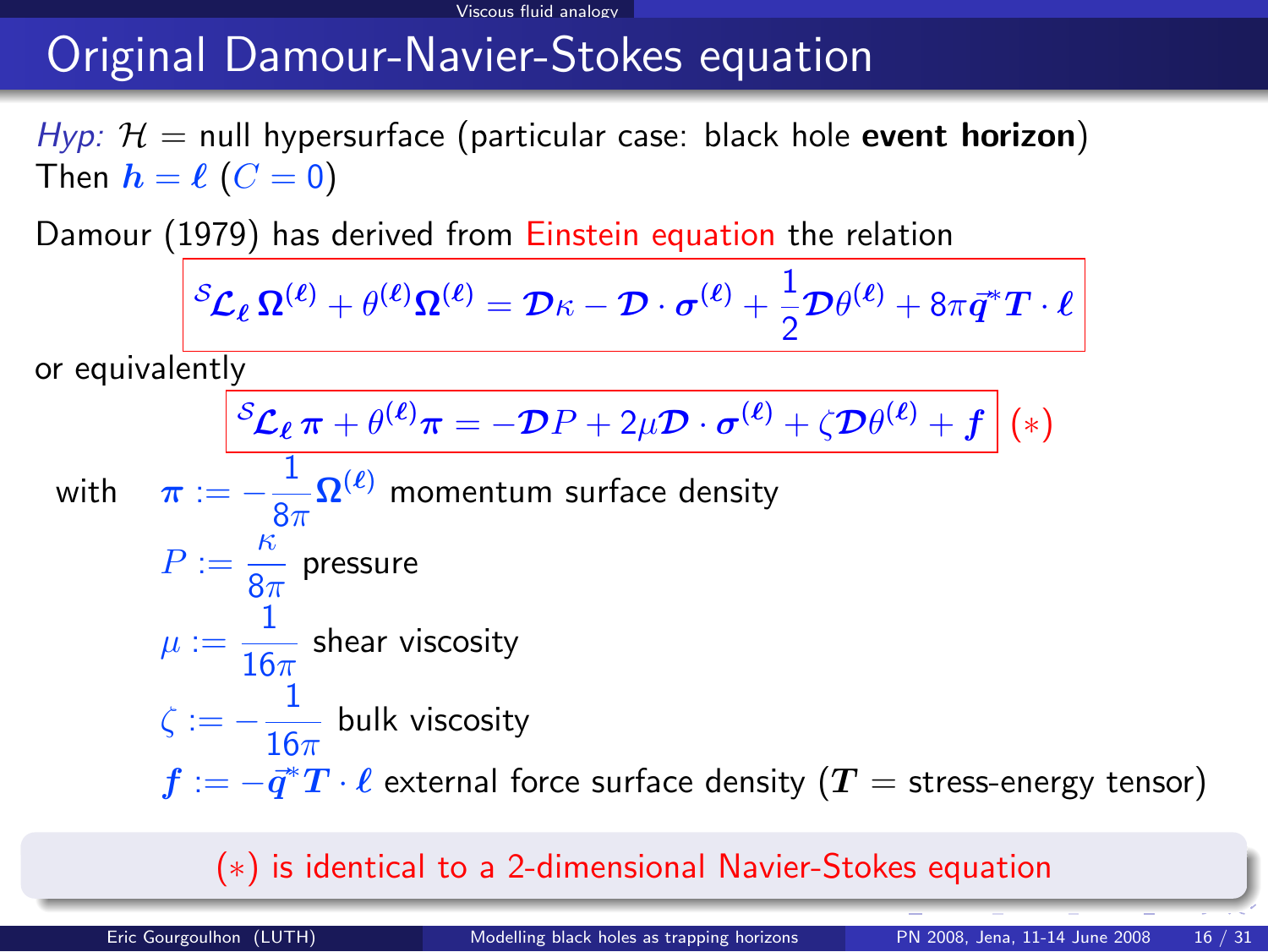## to avoid any misunderstanding...

#### This is only an analogy with hydrodynamics

э  $\sim$ 

**K ロ ト イ ト** 

 $299$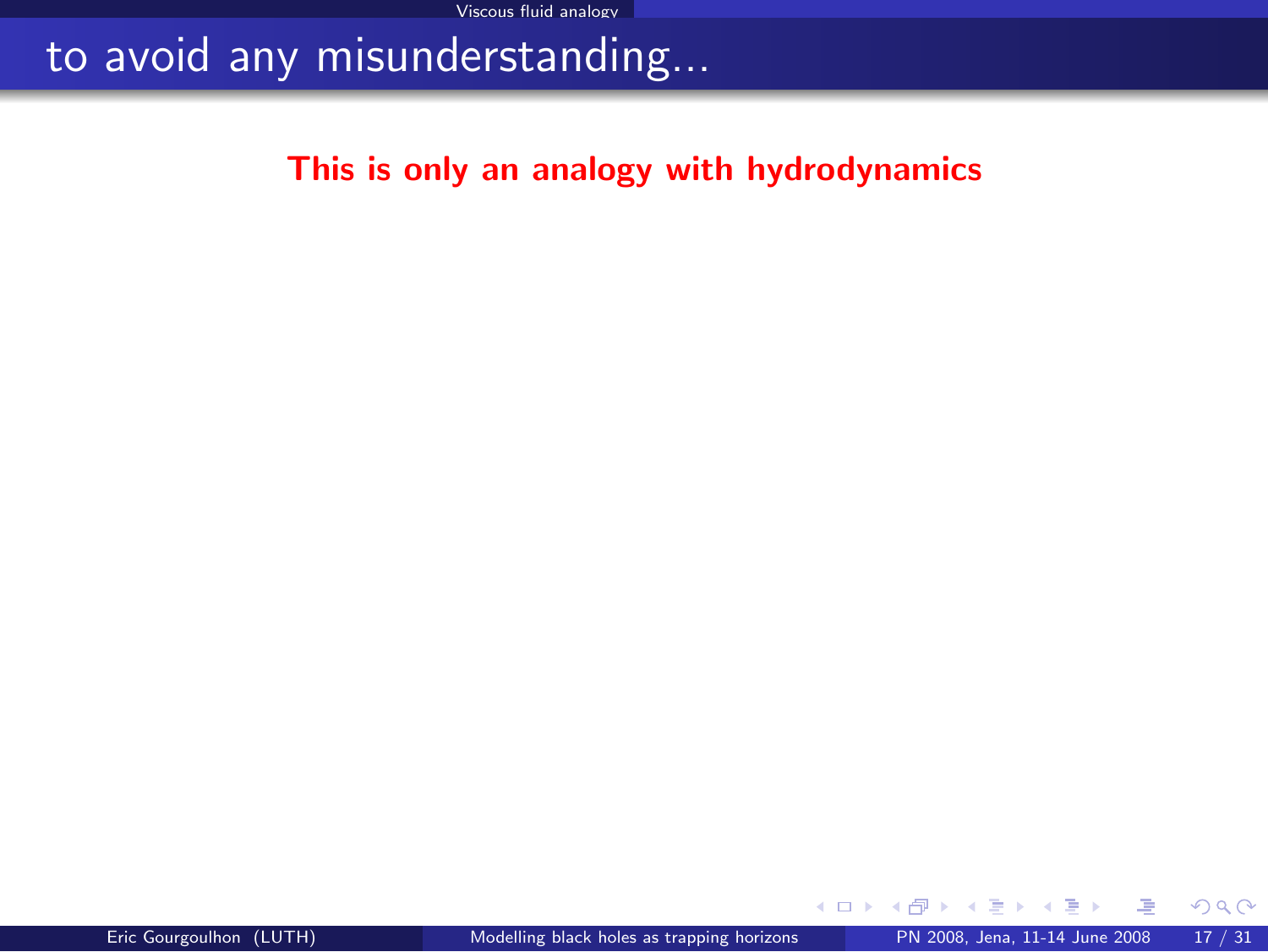## to avoid any misunderstanding...

# This is only an analogy with hydrodynamics because

#### "A black hole is not a water fall" (Clifford Will)



 $QQ$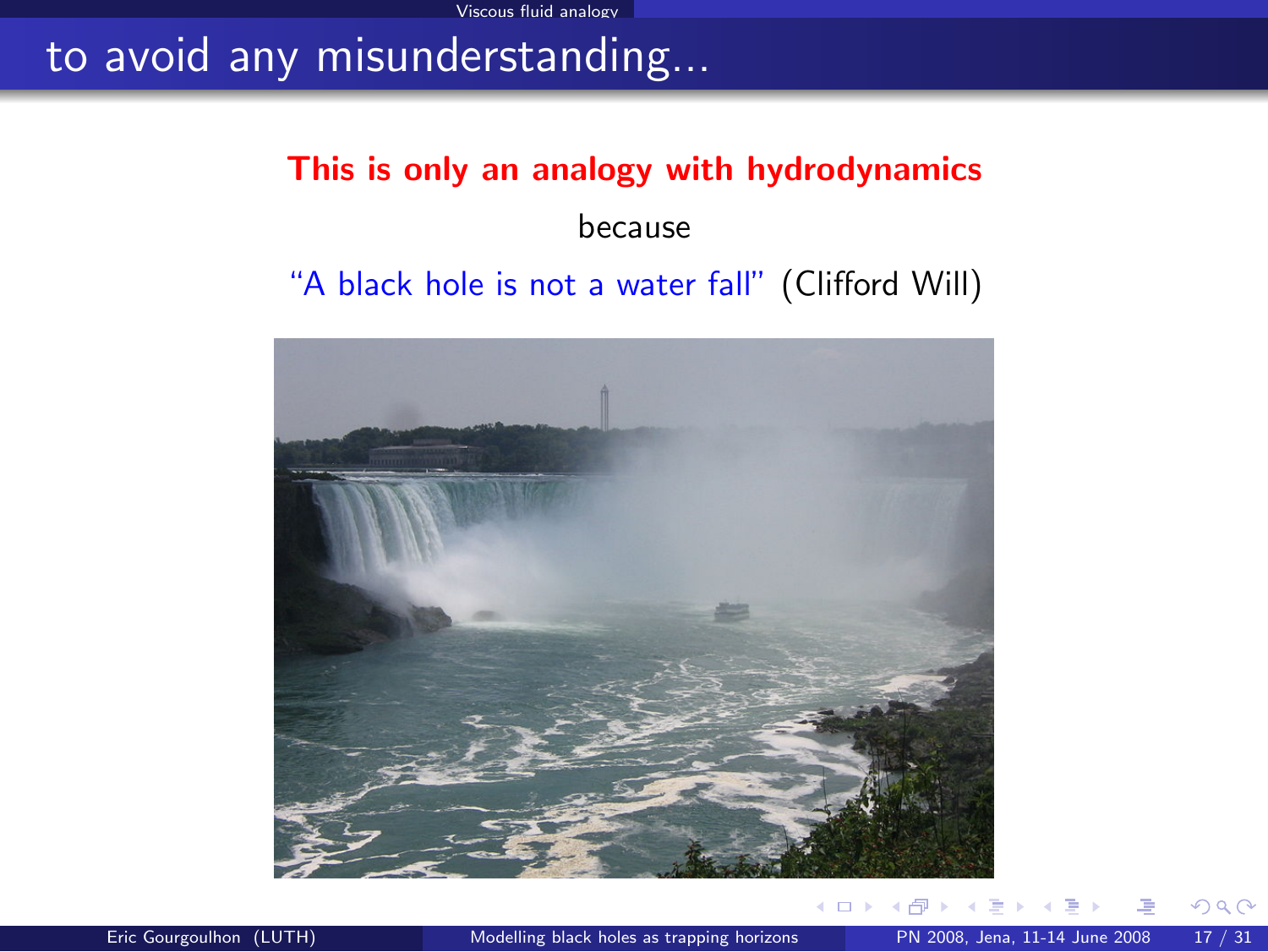# Negative bulk viscosity of event horizons

From the Damour-Navier-Stokes equation,  $\zeta = -\frac{1}{16}$  $\frac{1}{16\pi} < 0$ 

This negative value would yield to a *dilation or contraction instability* in an ordinary fluid

It is in agreement with the tendency of a null hypersurface to continually contract or expand

The event horizon is stabilized by the teleological condition imposing its expansion to vanish in the far future (equilibrium state reached)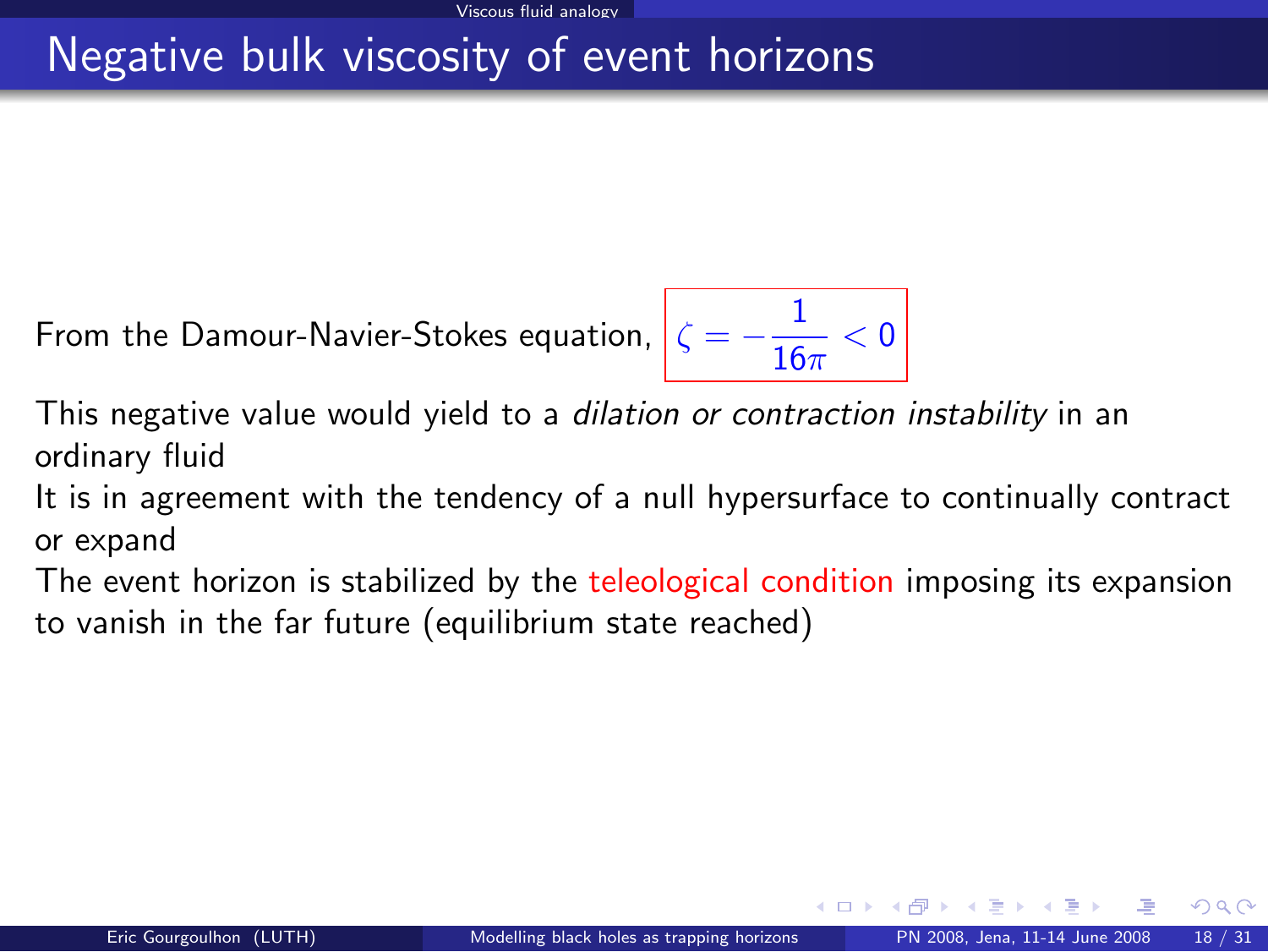# Generalization to the non-null case

#### Starting remark: in the null case (event horizon),  $\ell$  plays two different roles:

- evolution vector along  $H$  (e.g. term  ${}^S{\cal L}_\ell$  )
- normal to  $\mathcal H$  (e.g. term  $\vec{q}^*T\cdot \ell)$

When  $H$  is no longer null, these two roles have to be taken by two different vectors:

- evolution vector: obviously  $h$
- vector normal to H: a natural choice is  $\vert m := \ell + Ck \vert$

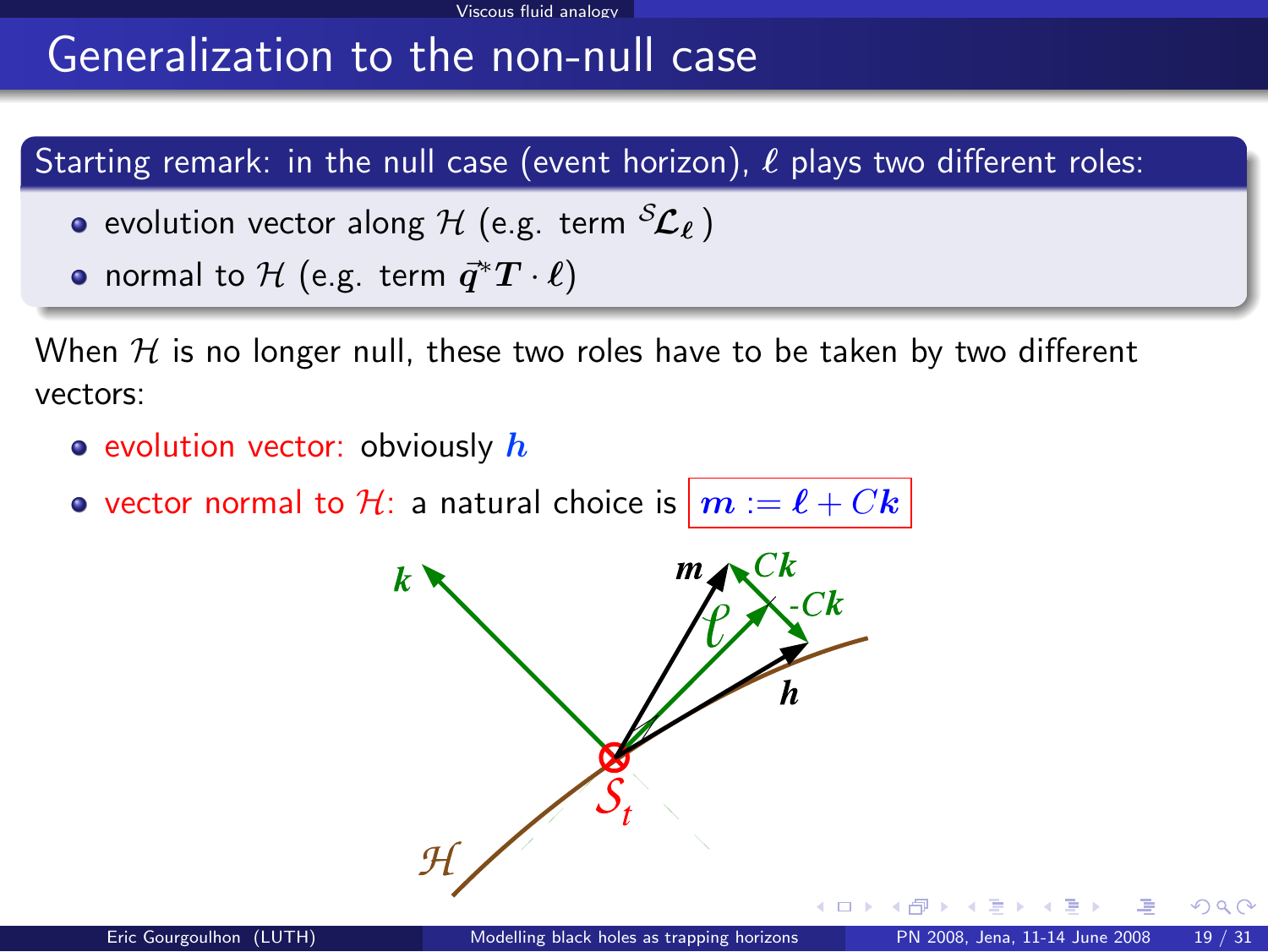## Generalized Damour-Navier-Stokes equation

From the contracted Ricci identity applied to the vector  $m$  and projected onto  $S_t$ :  $\left(\nabla_\mu\nabla_\nu m^\mu-\nabla_\nu\nabla_\mu m^\mu\right)q^\nu_{\;\;\alpha}=R_{\mu\nu}m^\mu q^\nu_{\;\;\alpha}$  and using Einstein equation to express  $R_{\mu\nu}$ , one gets an evolution equation for  $\mathbf{\Omega}^{(\bm{\ell})}$  along  $\mathcal{H}$ :

$$
{}^S\!{\cal L}_h\,\mathbf{\Omega}^{(\ell)} + \theta^{(h)}\,\mathbf{\Omega}^{(\ell)} = \mathcal{D}\kappa - \mathcal{D}\cdot\boldsymbol{\sigma}^{(m)} + \frac{1}{2}\mathcal{D}\theta^{(m)} - \theta^{(k)}\mathcal{D}C + 8\pi\vec{q}^*T\cdot m
$$

- $\mathbf{\Omega}^{(\ell)}$  : normal fundamental form of  $\mathcal{S}_t$  associated with null normal  $\ell$
- $\theta^{(\bm{h})}$ ,  $\theta^{(\bm{m})}$  and  $\theta^{(\bm{k})}$ : expansion scalars of  $\mathcal{S}_t$  along the vectors  $\bm{h}$ ,  $\bm{m}$  and  $\bm{k}$ respectively
- $\bullet$   $\mathcal{D}$  : covariant derivative within  $(\mathcal{S}_t, \boldsymbol{q})$
- $\kappa$  : component of  $\nabla_h h$  along  $\ell$
- $\sigma^{(m)}$  : shear tensor of  $\mathcal{S}_t$  along the vector  $m$
- $\bullet$  C : half the scalar square of  $\bm{h}$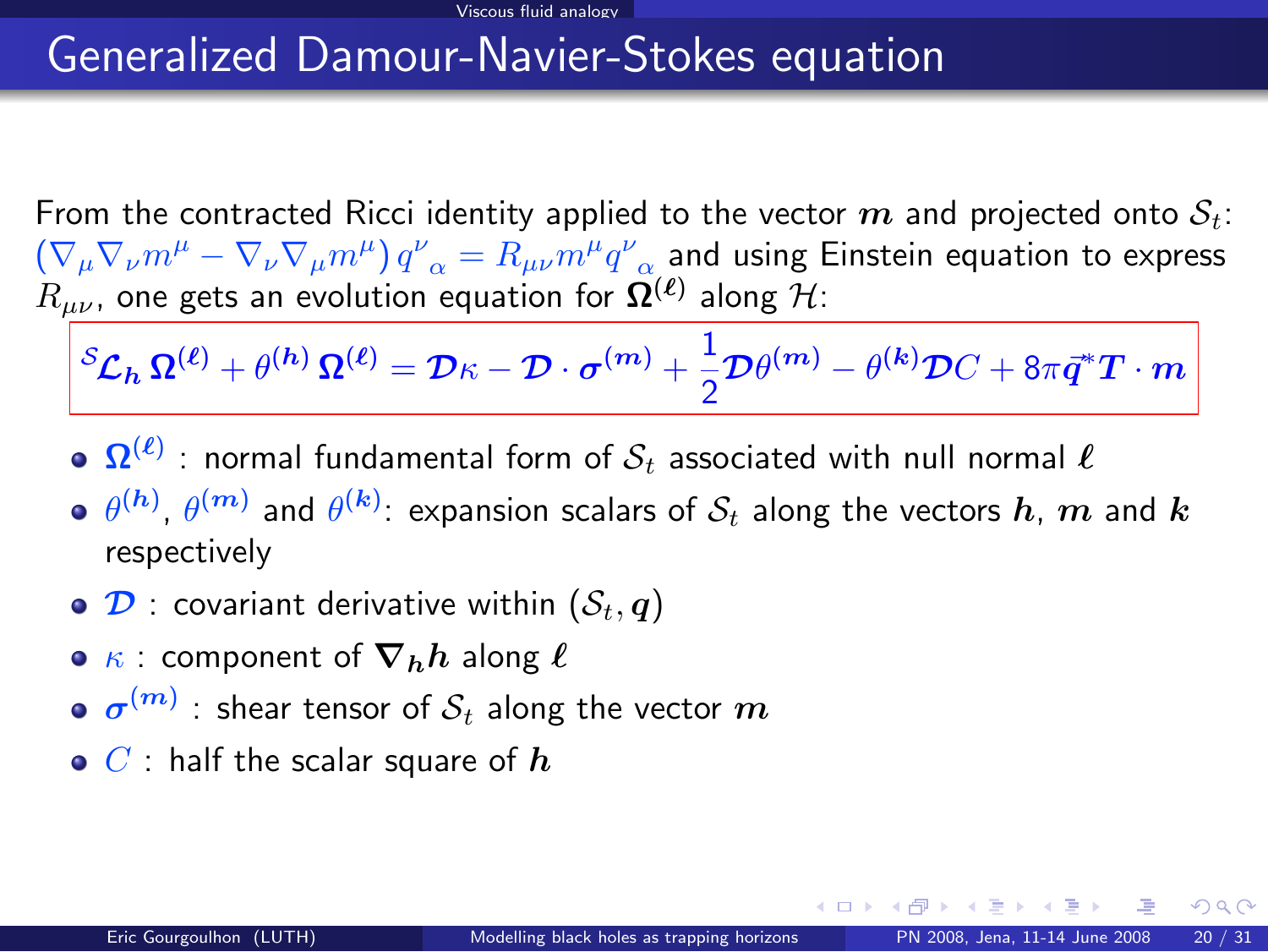# Null limit (event horizon)

If  $H$  is a null hypersurface,

 $h = m = \ell$  and  $C = 0$  $\mathcal{L}$  $m<sub>l</sub>$ k  $\mathcal H$ 

and we recover the original Damour-Navier-Stokes equation:

$$
{}^{\mathcal{S}}\! \mathcal{L}_{\ell} \, \Omega^{(\ell)} + \theta^{(\ell)} \Omega^{(\ell)} = \mathcal{D} \kappa - \mathcal{D} \cdot \sigma^{(\ell)} + \frac{1}{2} \mathcal{D} \theta^{(\ell)} + 8 \pi \vec{q}^* T \cdot \ell
$$

4 0 8 1

 $QQ$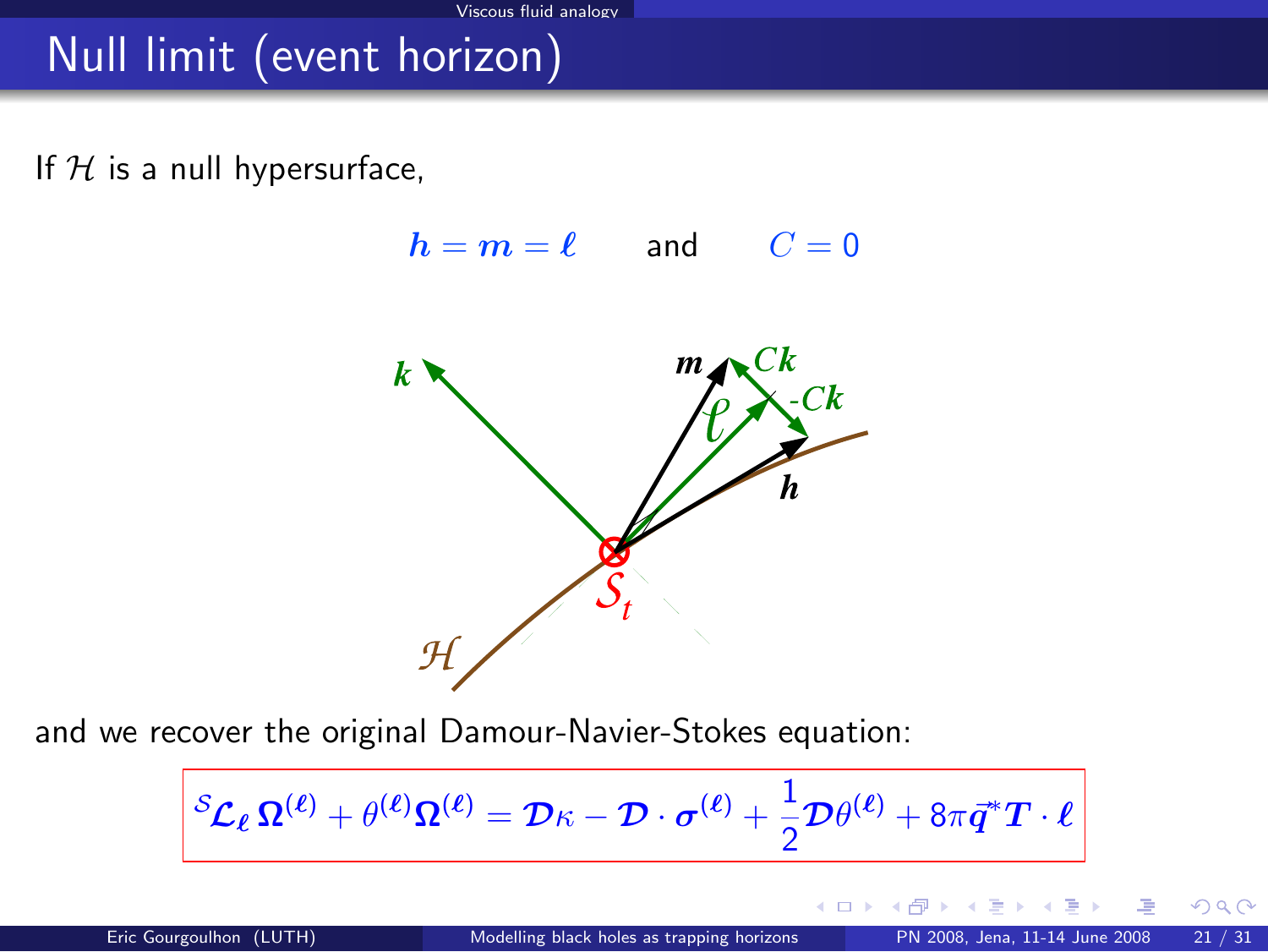# Case of future trapping horizons

#### Definition [\[Hayward, PRD](http://link.aps.org/abstract/PRD/v49/p6467) <sup>49</sup>, 6467 (1994)] :

 ${\cal H}$  is a future trapping horizon iff  $\theta^{(\bm{\ell})}=0$  and  $\theta^{(\bm{k})}< 0.$ 

The generalized Damour-Navier-Stokes equation reduces then to

$$
\left.\bm{\mathcal{S}_{L}}_{h} \, \bm{\Omega^{(\ell)}} + \theta^{(h)} \, \bm{\Omega^{(\ell)}} = \bm{\mathcal{D}}_{\mathcal{K}} - \bm{\mathcal{D}} \cdot \bm{\sigma^{(m)}} - \frac{1}{2} \bm{\mathcal{D}} \theta^{(h)} - \theta^{(k)} \bm{\mathcal{D}} C + 8 \pi \vec{\bm{q}}^* \bm{T} \cdot \bm{m} \right\}
$$

[EG, PRD 72[, 104007 \(2005\)\]](http://link.aps.org/abstract/PRD/v72/e104007)

*NB:* Notice the change of sign in the  $-\frac{1}{2}$  $\frac{1}{2}\mathcal{D}\theta^{(h)}$  term with respect to the original Damour-Navier-Stokes equation

 $\cap$   $\cap$ 

(□ ) (f)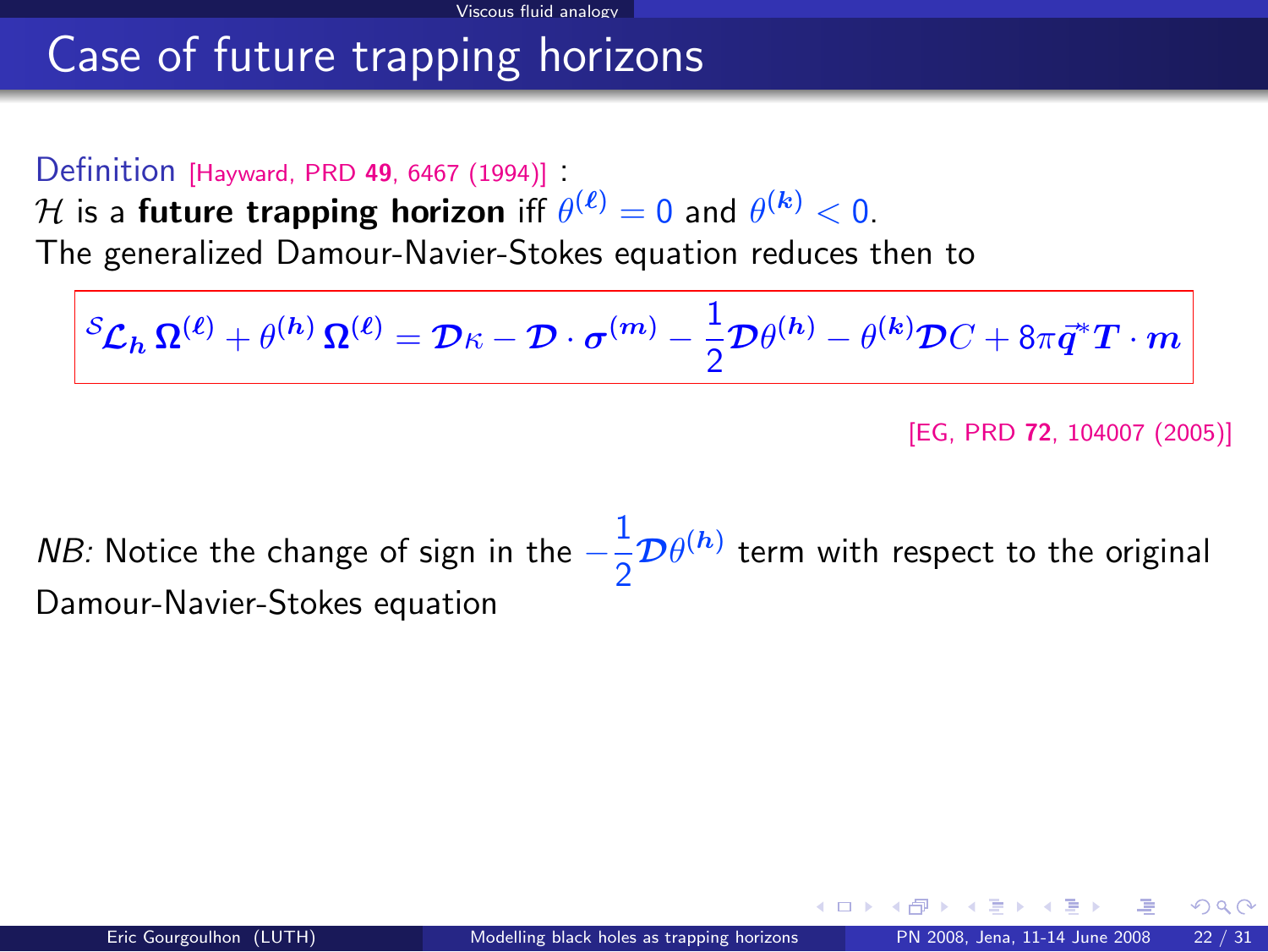# Case of future trapping horizons

#### Definition [\[Hayward, PRD](http://link.aps.org/abstract/PRD/v49/p6467) <sup>49</sup>, 6467 (1994)] :

 ${\cal H}$  is a future trapping horizon iff  $\theta^{(\bm{\ell})}=0$  and  $\theta^{(\bm{k})}< 0.$ 

The generalized Damour-Navier-Stokes equation reduces then to

$$
\left.\mathcal{S}_{\mathcal{L}_h} \,\Omega^{(\ell)} + \theta^{(h)}\,\Omega^{(\ell)} = \mathcal{D}\kappa - \mathcal{D}\cdot\boldsymbol{\sigma}^{(m)} - \frac{1}{2}\mathcal{D}\theta^{(h)} - \theta^{(k)}\mathcal{D}C + 8\pi\vec{q}^*T\cdot m\right|
$$

[EG, PRD 72[, 104007 \(2005\)\]](http://link.aps.org/abstract/PRD/v72/e104007)

*NB:* Notice the change of sign in the  $-\frac{1}{2}$  $\frac{1}{2}\mathcal{D}\theta^{(h)}$  term with respect to the original Damour-Navier-Stokes equation

The explanation: it is  $\theta^{(\bm{m})}$  which appears in the general equation and

 $\theta^{(m)} + \theta^{(h)} = 2\theta^{(\ell)} \Longrightarrow \begin{cases} \text{event horizon } (m = h) & \text{if } \theta^{(m)} = \theta^{(\ell)} \ \text{tension being } (\theta^{(\ell)} - \theta) & \text{if } \theta^{(m)} = \theta^{(\ell)} \end{cases}$ trapping horizon  $(\theta^{(\bm{\ell})}=0)$  :  $\theta^{(\bm{m})}=-\theta^{(\bm{h})}$ 

<span id="page-41-0"></span>K □ ▶ K 何 ▶ K ヨ ▶ K ヨ ▶ .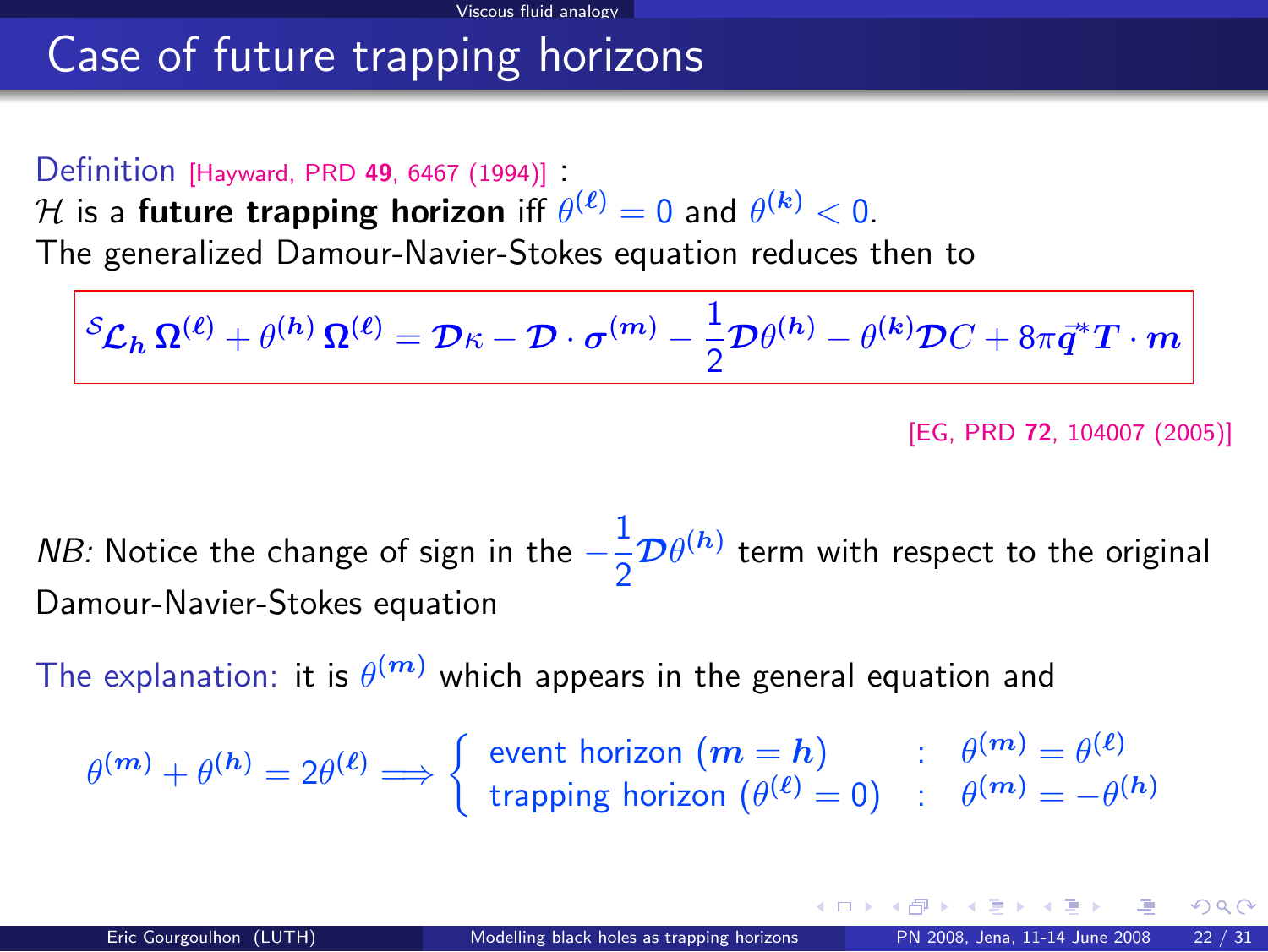# Viscous fluid form

$$
\mathcal{L}_{h} \pi + \theta^{(h)} \pi = -\mathcal{D}P + \frac{1}{8\pi} \mathcal{D} \cdot \sigma^{(m)} + \zeta \mathcal{D}\theta^{(h)} + f
$$
\nwith\n
$$
\pi := -\frac{1}{8\pi} \Omega^{(\ell)} \text{ momentum surface density}
$$
\n
$$
P := \frac{\kappa}{8\pi} \text{ pressure}
$$
\n
$$
\frac{1}{8\pi} \sigma^{(m)} \text{ shear stress tensor}
$$
\n
$$
\zeta := \frac{1}{16\pi} \text{ bulk viscosity}
$$
\n
$$
f := -\vec{q}^* T \cdot m + \frac{\theta^{(k)}}{8\pi} \mathcal{D}C \text{ external force surface density}
$$
\nSimilarly, Similar to the Damour-Navier-Stokes equation for an event horizon, except   
\n• the Newtonian-fluid relation between stress and strain does not hold: 
$$
\sigma^{(m)}/8\pi \neq 2\mu \sigma^{(h)}, \text{ rather } \sigma^{(m)}/8\pi = [\sigma^{(h)} + 2C\sigma^{(k)}]/8\pi
$$

<span id="page-42-0"></span> $299$ 

哇

◆ ロ ▶ → 伊

 $\sim$ ∍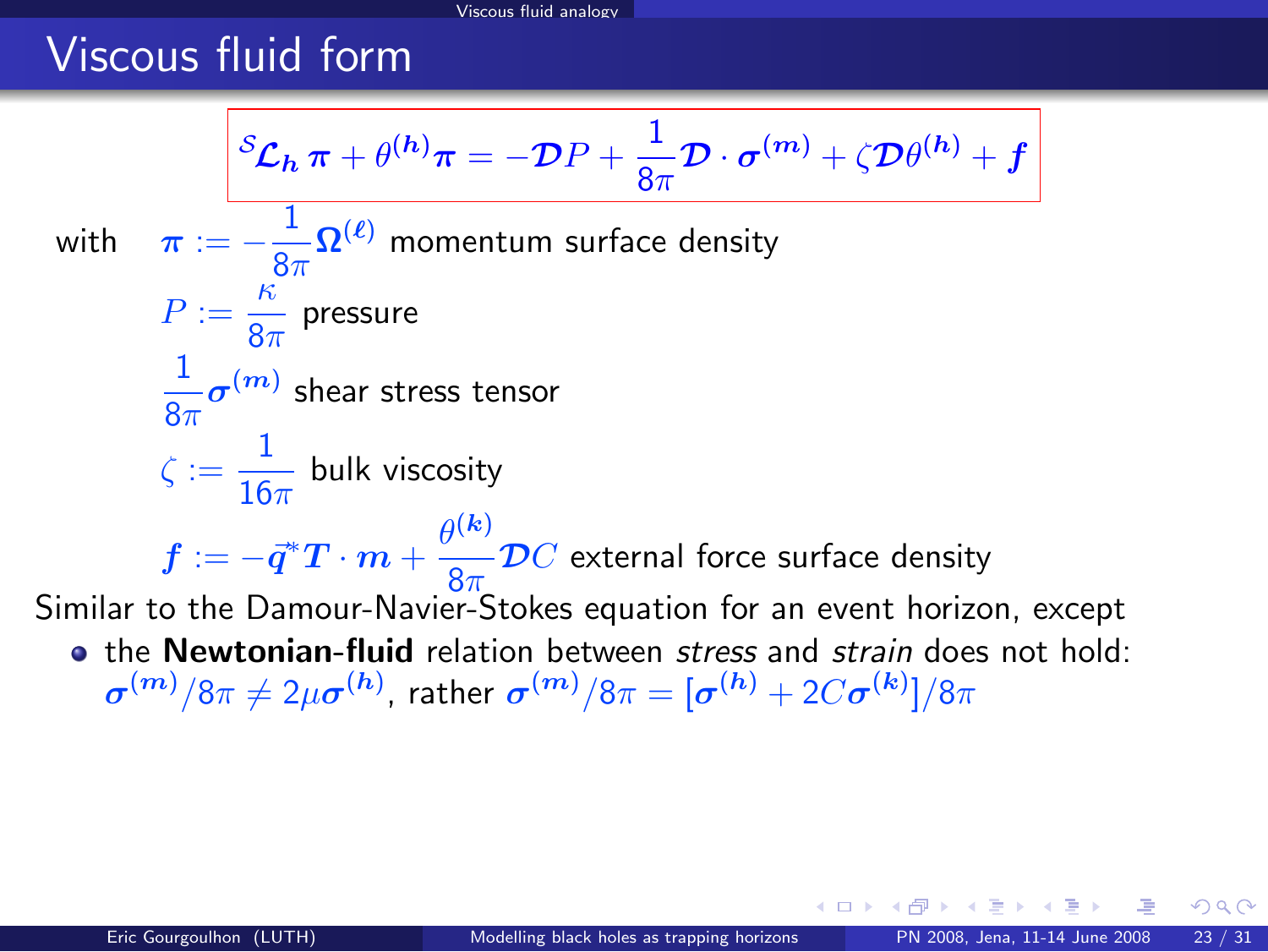# Viscous fluid form

$$
\mathcal{L}_{h} \pi + \theta^{(h)} \pi = -\mathcal{D}P + \frac{1}{8\pi} \mathcal{D} \cdot \sigma^{(m)} + \zeta \mathcal{D}\theta^{(h)} + f
$$
  
with 
$$
\pi := -\frac{1}{8\pi} \Omega^{(\ell)}
$$
 momentum surface density  

$$
P := \frac{\kappa}{8\pi}
$$
 pressure  

$$
\frac{1}{8\pi} \sigma^{(m)}
$$
 shear stress tensor  

$$
\zeta := \frac{1}{16\pi}
$$
 bulk viscosity  

$$
f := -\vec{q}^* T \cdot m + \frac{\theta^{(k)}}{8\pi} \mathcal{D}C
$$
 external force surface density  
Similar to the Danour-Navier-Stokes equation for an event horizon, except  
• the Newtonian-fluid relation between stress and strain does not hold:  

$$
\sigma^{(m)}/8\pi \neq 2\mu\sigma^{(h)}
$$
, rather 
$$
\sigma^{(m)}/8\pi = [\sigma^{(h)} + 2C\sigma^{(k)}]/8\pi
$$
  
(a post-Newtonian fluid ?)

∍ × <span id="page-43-0"></span> $299$ 

哇

**Kロト K包ト**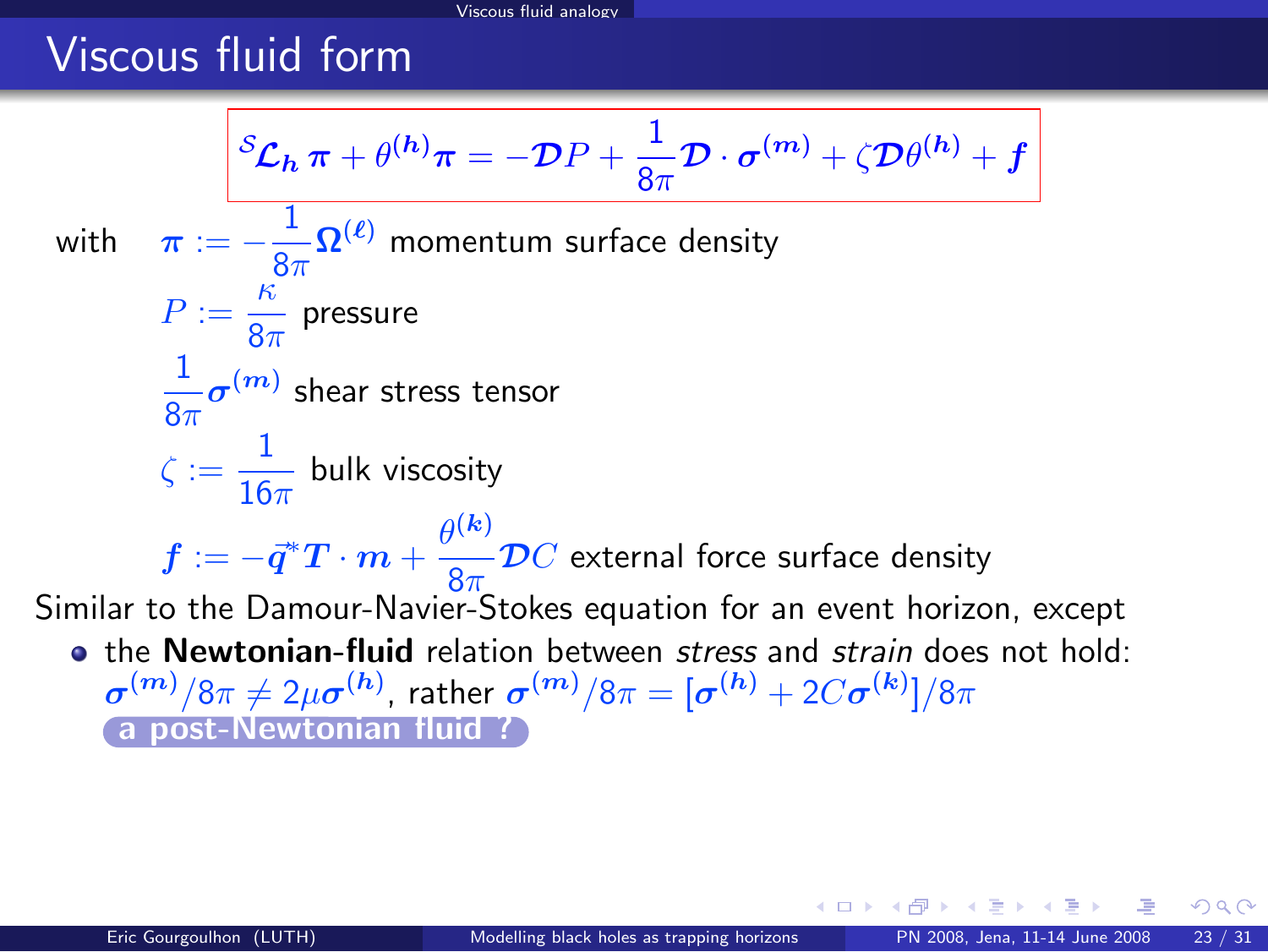# Viscous fluid form

$$
\mathcal{L}_{h} \pi + \theta^{(h)} \pi = -\mathcal{D}P + \frac{1}{8\pi} \mathcal{D} \cdot \sigma^{(m)} + \zeta \mathcal{D}\theta^{(h)} + f
$$
\nwith\n
$$
\pi := -\frac{1}{8\pi} \Omega^{(\ell)}
$$
\nmomentum surface density\n
$$
P := \frac{\kappa}{8\pi}
$$
\npressure\n
$$
\frac{1}{8\pi} \sigma^{(m)}
$$
\nshear stress tensor\n
$$
\zeta := \frac{1}{16\pi}
$$
\nbulk viscosity\n
$$
f := -\vec{q}^* T \cdot m + \frac{\theta^{(k)}}{8\pi} \mathcal{D}C
$$
\nexternal force surface density\nSimilar to the Danour-Navier-Stokes equation for an event horizon, except\n• the Newtonian-fluid relation between stress and strain does not hold:\n
$$
\sigma^{(m)}/8\pi \neq 2\mu\sigma^{(h)}
$$
\nrather\n
$$
\sigma^{(m)}/8\pi = [\sigma^{(h)} + 2C\sigma^{(k)}]/8\pi
$$
\n• positive bulk viscosity

This positive value of bulk viscosity shows that FOTHs and DHs behave as "ordinary" physical objects, in perfect agreement wit[h t](#page-43-0)[he](#page-45-0)[ir](#page-41-0) [l](#page-42-0)[o](#page-44-0)[c](#page-45-0)[al](#page-28-0)[n](#page-44-0)[at](#page-45-0)[u](#page-28-0)[r](#page-29-0)[e](#page-44-0)

<span id="page-44-0"></span>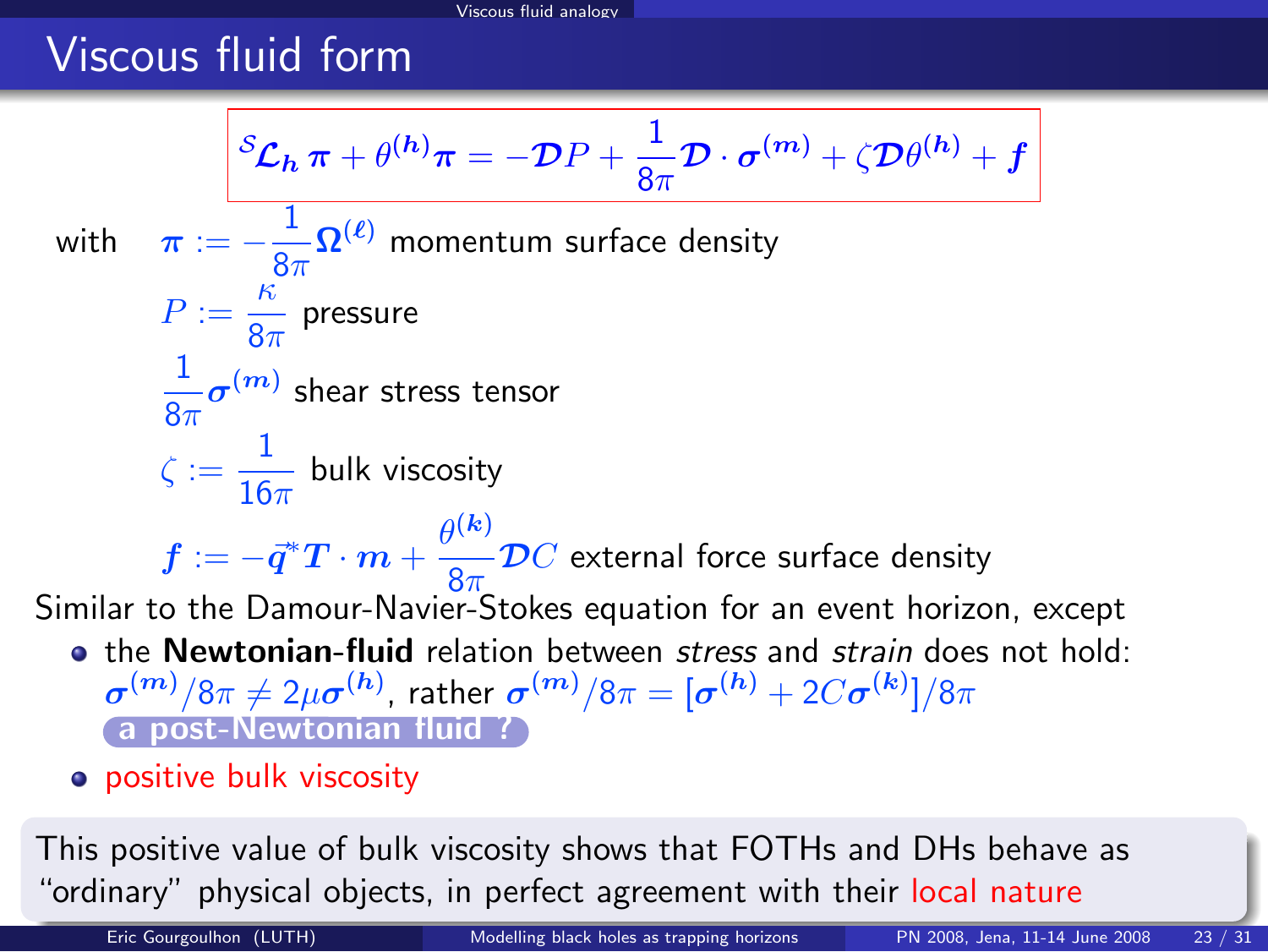# **Outline**

<sup>1</sup> [Local approaches to black holes](#page-2-0)

- [Viscous fluid analogy](#page-29-0)
- <sup>3</sup> [Angular momentum and area evolution laws](#page-45-0)
- <sup>4</sup> [Applications to numerical relativity](#page-56-0)

<span id="page-45-0"></span> $\Omega$ 

4 0 8 1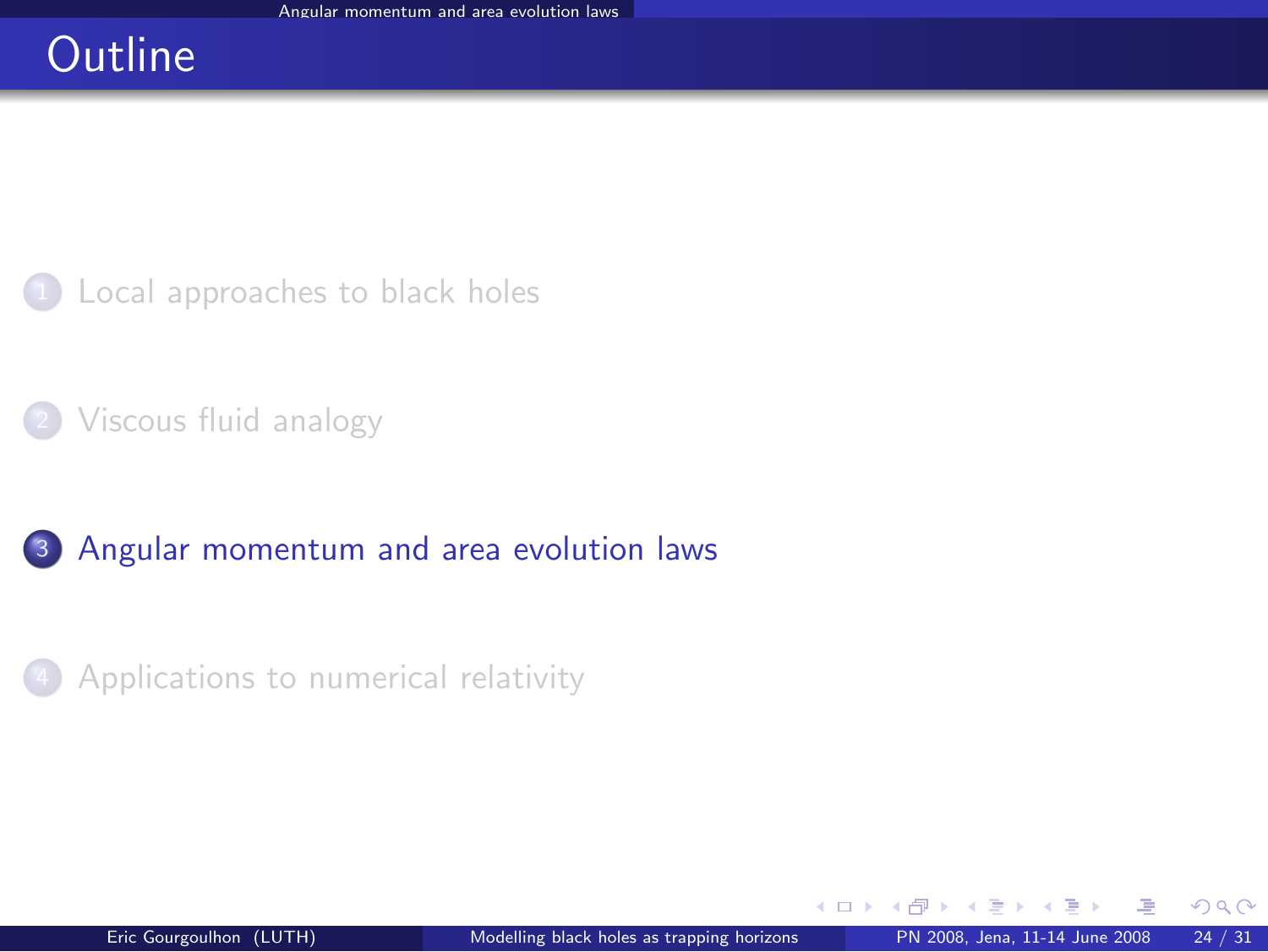# Angular momentum of trapping horizons

Definition [\[Booth & Fairhurst, CQG](http://arxiv.org/abs/gr-qc/0505049) 22, 4545 (2005)]: Let  $\varphi$  be a vector field on H which

- is tangent to  $S_t$
- **•** has closed orbits
- has vanishing divergence with respect to the induced metric:  $\mathcal{D} \cdot \varphi = 0$ (weaker than being a Killing vector of  $(S_t, q)$ !)

For dynamical horizons,  $\theta^{(\bm{h})}\neq 0$  and there is a unique choice of  $\bm{\varphi}$  as the generator (conveniently normalized) of the curves of constant  $\theta^{(\bm{h})}$ 

[Hayward, PRD 74[, 104013 \(2006\)\]](http://link.aps.org/abstract/PRD/v74/e104013)

The generalized angular momentum associated with  $\varphi$  is then defined by

$$
J(\boldsymbol{\varphi}):=-\frac{1}{8\pi}\oint_{\mathcal{S}_t}\langle \mathbf{\Omega}^{(\boldsymbol{\ell})},\boldsymbol{\varphi}\rangle^{s_{\boldsymbol{\epsilon}}},
$$

Remark 1: does not depend upon the choice of null vector  $\ell$ , thanks to the divergence-free property of  $\varphi$ Remark 2:

- **•** coincides with Ashtekar & Krishnan's definition for a dynamical horizon
- coincides with Brown-York angular momentum if H is timelike and  $\varphi$  a Killing vector **K ロ ▶ K 何 ▶ K ヨ ▶ K**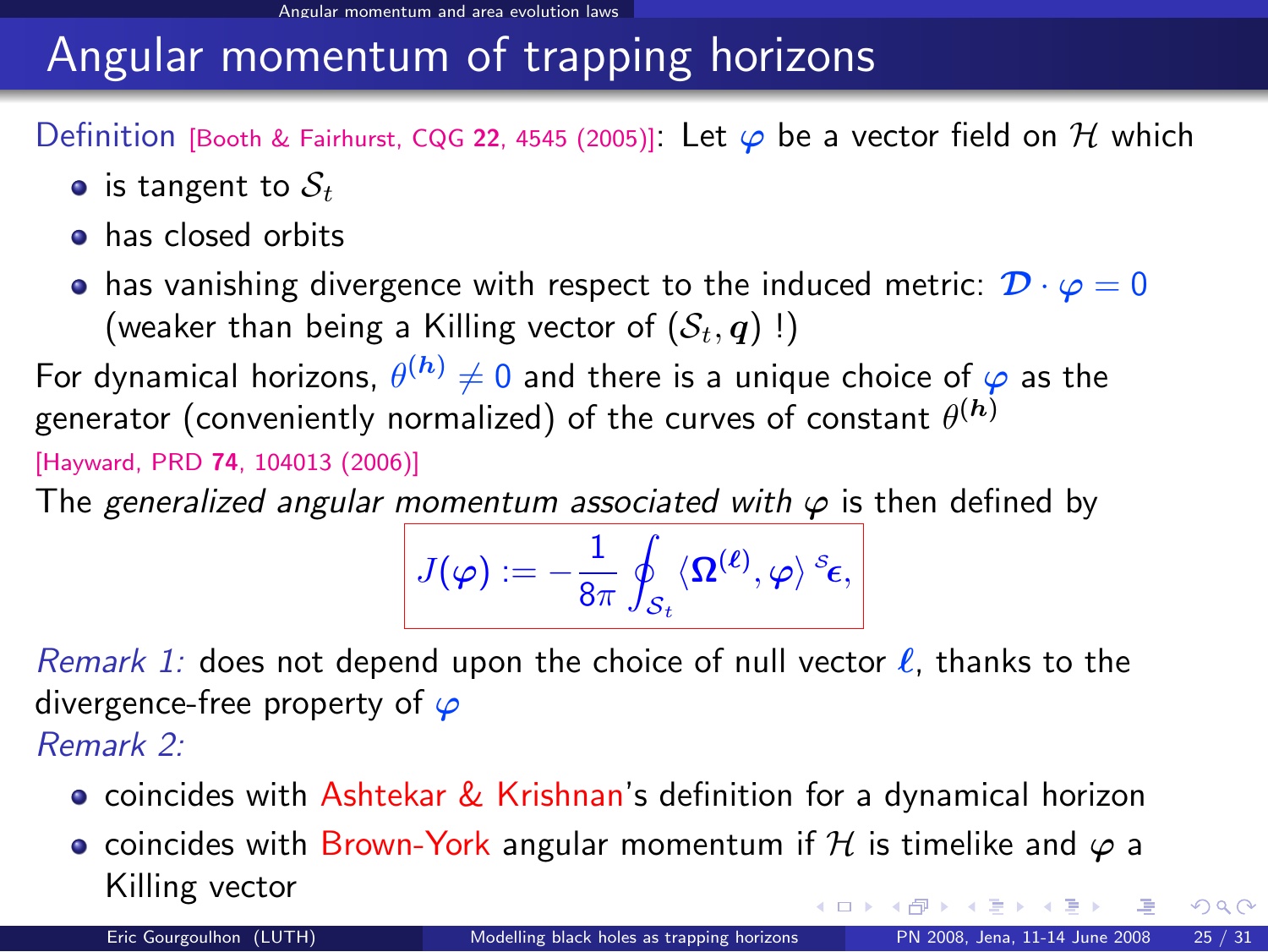#### Angular momentum and area evolution laws

# Angular momentum flux law

Under the supplementary hypothesis that  $\varphi$  is transported along the evolution vector  $h : \mathcal{L}_h \varphi = 0$ , the generalized Damour-Navier-Stokes equation leads to

$$
\frac{d}{dt}J(\varphi)=-\oint_{\mathcal{S}_t}T(m,\varphi)\,^s\epsilon-\frac{1}{16\pi}\oint_{\mathcal{S}_t}\left[\boldsymbol{\sigma}^{(m)}\colon\mathcal{L}_{\varphi}\,q-2\theta^{(k)}\varphi\cdot\mathcal{D}C\right]{}^s\epsilon
$$

[EG, PRD 72[, 104007 \(2005\)\]](http://link.aps.org/abstract/PRD/v72/e104007)

 $\Omega$ 

**← ロ ▶ → イ 同**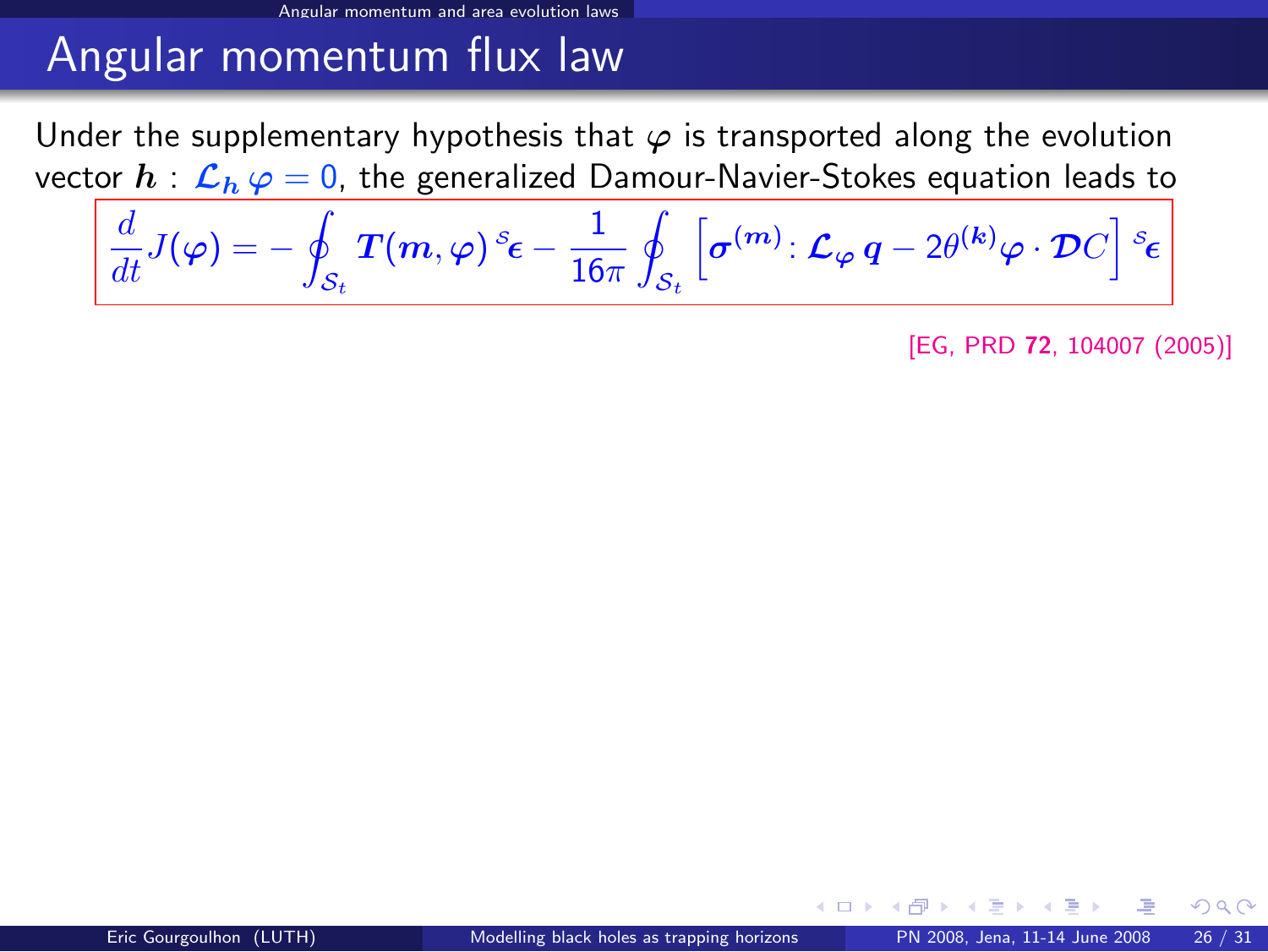#### Angular momentum and area evolution laws

# Angular momentum flux law

Under the supplementary hypothesis that  $\varphi$  is transported along the evolution vector  $h : \mathcal{L}_h \varphi = 0$ , the generalized Damour-Navier-Stokes equation leads to

$$
\frac{d}{dt}J(\varphi)=-\oint_{\mathcal{S}_t}T(m,\varphi)\,^s\epsilon-\frac{1}{16\pi}\oint_{\mathcal{S}_t}\left[\boldsymbol{\sigma}^{(m)}\colon\mathcal{L}_{\varphi}\,q-2\theta^{(k)}\varphi\cdot\mathcal{D}C\right]\,^s\epsilon
$$

[EG, PRD 72[, 104007 \(2005\)\]](http://link.aps.org/abstract/PRD/v72/e104007)

Two interesting limiting cases:

 $\Omega$ 

**← ロ ▶ → イ 同**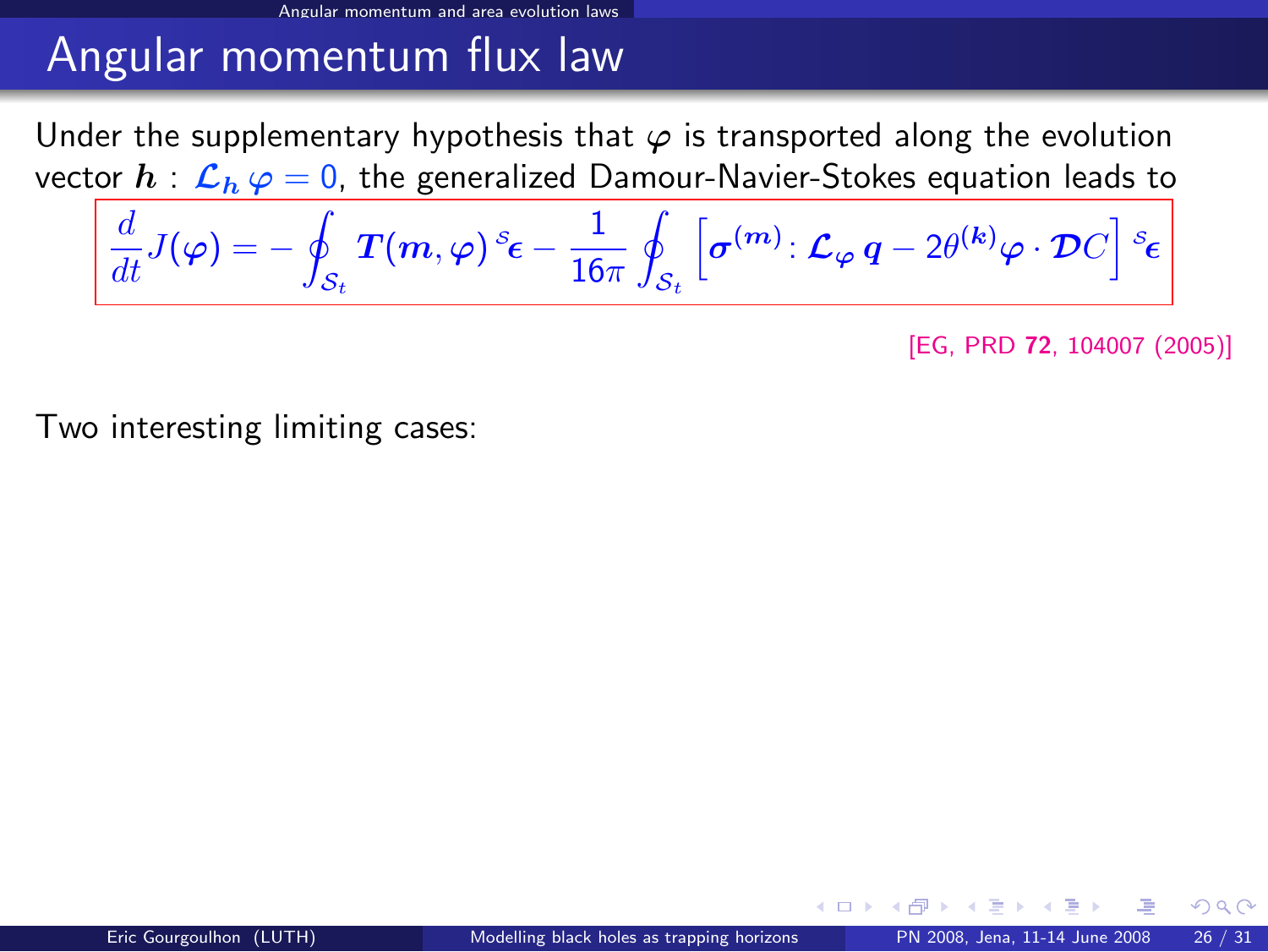# Angular momentum flux law

Angular momentum and area evolution laws

Under the supplementary hypothesis that  $\varphi$  is transported along the evolution vector  $h : \mathcal{L}_h \varphi = 0$ , the generalized Damour-Navier-Stokes equation leads to

$$
\frac{d}{dt}J(\varphi)=-\oint_{\mathcal{S}_t}T(m,\varphi)\,^s\epsilon-\frac{1}{16\pi}\oint_{\mathcal{S}_t}\left[\boldsymbol{\sigma}^{(m)}\colon\mathcal{L}_{\varphi}\,q-2\theta^{(k)}\varphi\cdot\mathcal{D}C\right]\,^s\epsilon
$$

[EG, PRD 72[, 104007 \(2005\)\]](http://link.aps.org/abstract/PRD/v72/e104007)

Two interesting limiting cases:

 $\bullet$   $\mathcal{H}$  = null hypersurface :  $C = 0$  and  $m = \ell$  :

$$
\frac{d}{dt}J(\boldsymbol\varphi)=-\oint_{\mathcal{S}_t} \boldsymbol{T}(\boldsymbol\ell,\boldsymbol\varphi)^s\boldsymbol\epsilon-\frac{1}{16\pi}\oint_{\mathcal{S}_t} \boldsymbol\sigma^{(\boldsymbol\ell)}\!: \boldsymbol{\mathcal{L}}_{\boldsymbol\varphi}\,q^s\boldsymbol\epsilon
$$

i.e. Eq. (6.134) of the Membrane Paradigm book (Thorne, Price & MacDonald 1986)

 $\Omega$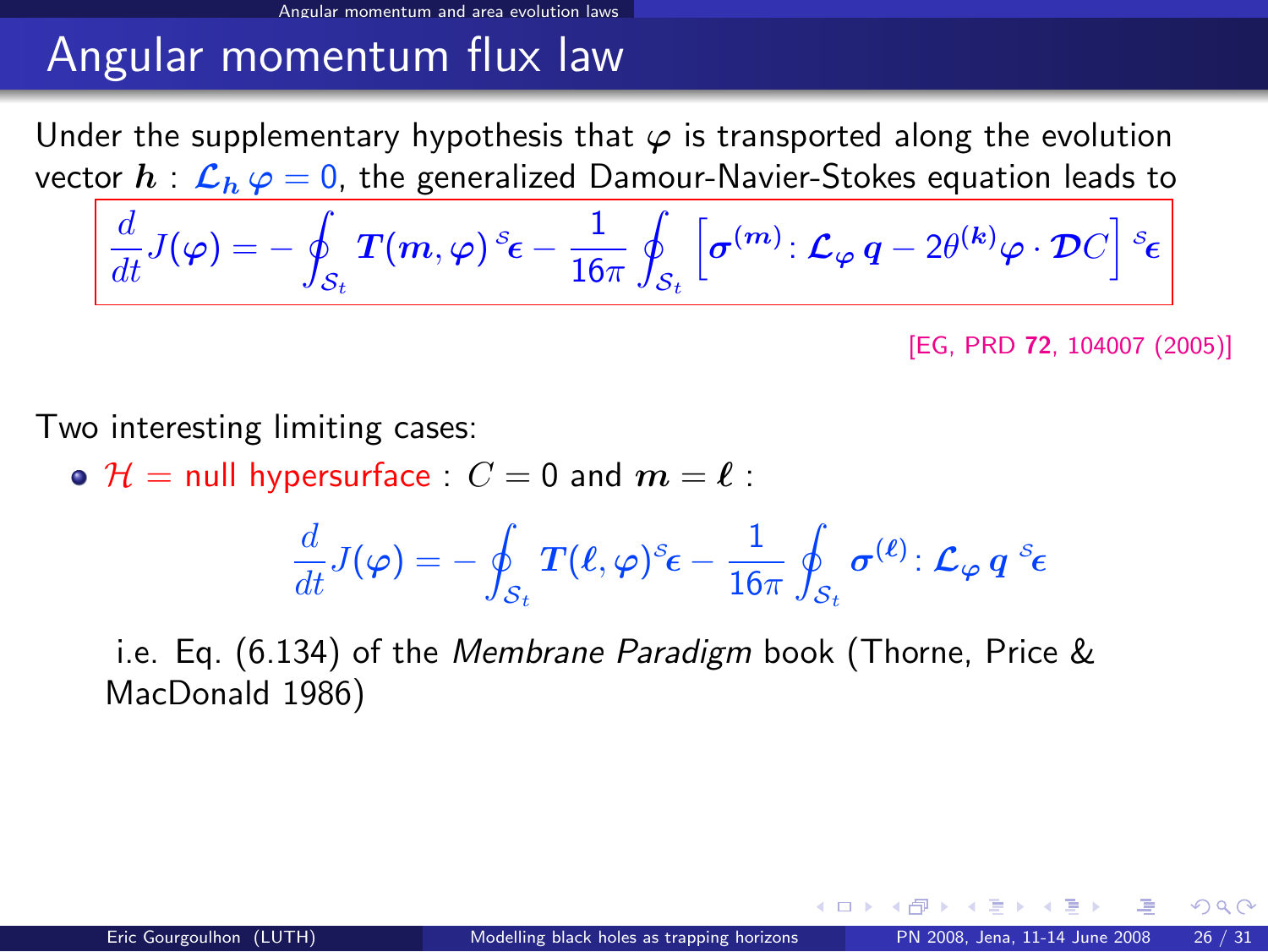# Angular momentum flux law

Angular momentum and area evolution laws

Under the supplementary hypothesis that  $\varphi$  is transported along the evolution vector  $h : \mathcal{L}_h \varphi = 0$ , the generalized Damour-Navier-Stokes equation leads to

$$
\frac{d}{dt}J(\varphi)=-\oint_{\mathcal{S}_t}T(m,\varphi)\,^s\epsilon-\frac{1}{16\pi}\oint_{\mathcal{S}_t}\left[\boldsymbol{\sigma}^{(m)}\colon\mathcal{L}_{\varphi}\,q-2\theta^{(k)}\varphi\cdot\mathcal{D}C\right]\,^s\epsilon
$$

[EG, PRD 72[, 104007 \(2005\)\]](http://link.aps.org/abstract/PRD/v72/e104007)

Two interesting limiting cases:

 $\bullet$   $\mathcal{H}$  = null hypersurface :  $C = 0$  and  $m = \ell$  :

$$
\frac{d}{dt}J(\bm\varphi)=-\oint_{\mathcal{S}_t}\bm{T}(\bm{\ell},\bm\varphi)^\mathcal{S}\bm\epsilon-\frac{1}{16\pi}\oint_{\mathcal{S}_t}\bm{\sigma}^{(\bm{\ell})}\colon\bm{\mathcal{L}}_{\bm\varphi}\,\bm{q}^{-\mathcal{S}}\bm\epsilon
$$

i.e. Eq. (6.134) of the Membrane Paradigm book (Thorne, Price & MacDonald 1986)

 $\bullet$   $\mathcal{H}$  = future trapping horizon :

$$
\frac{d}{dt}J(\varphi)=-\oint_{\mathcal{S}_t}T(m,\varphi)^\mathcal{\mathcal{E}}\epsilon-\frac{1}{16\pi}\oint_{\mathcal{S}_t}\sigma^{(m)}\colon\mathcal{L}_\varphi\,q^{\mathcal{S}}\epsilon
$$

 $\Omega$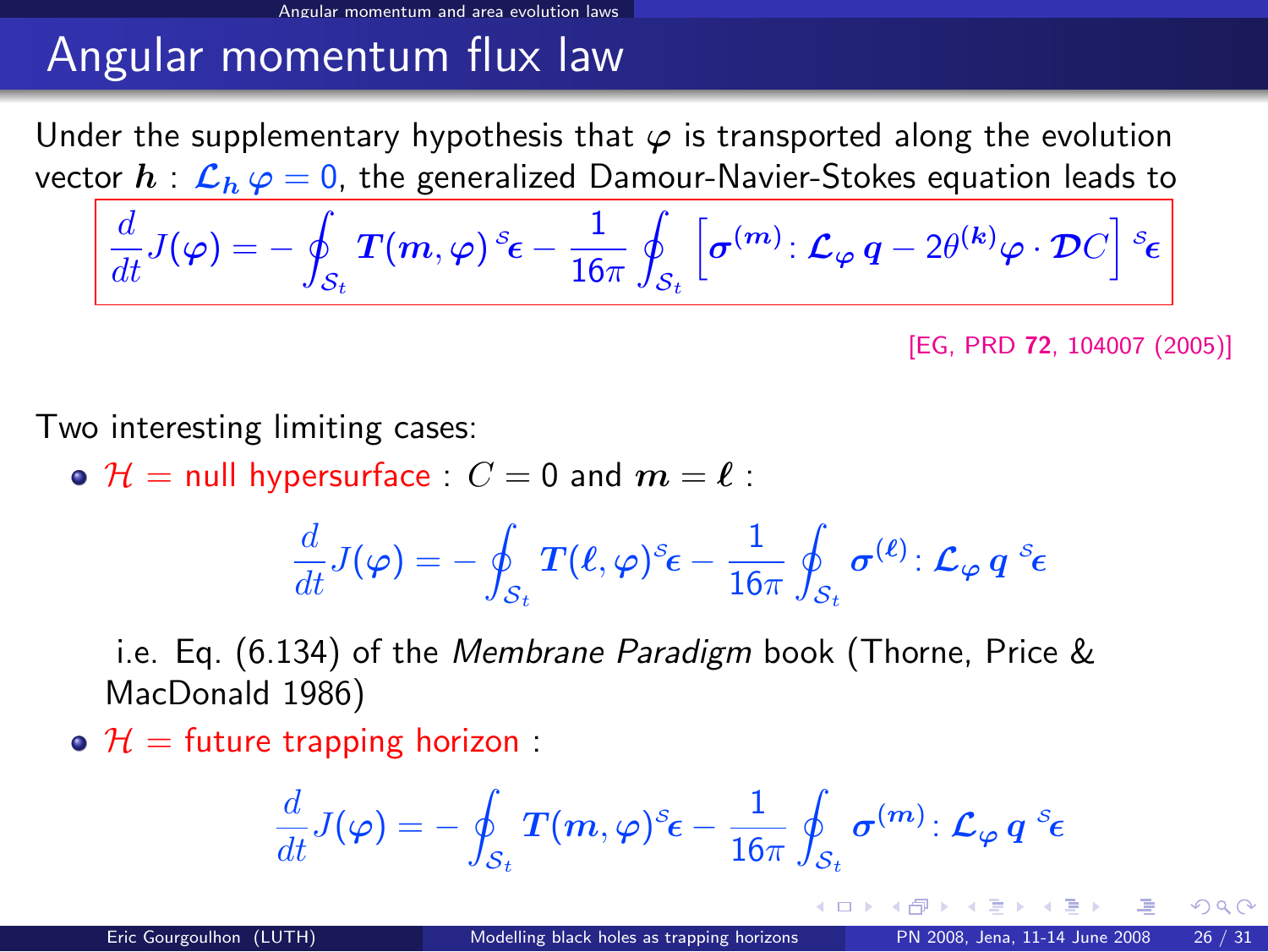## Area evolution law for an event horizon

 $A(t)$  : area of the 2-surface  $\mathcal{S}_t; \, {}^{\mathcal{S}_{\mathbf{\epsilon}}}$  : volume element of  $\mathcal{S}_t; \, \bar{\kappa}(t) := \dfrac{1}{A(t)}$ Z  $\mathcal{S}_t$  $\kappa$   $^s\epsilon$ 

Integrating the null Raychaudhuri equation on  $S_t$ , one gets

$$
\left|\frac{d^2A}{dt^2}-\bar{\kappa}\frac{dA}{dt}=-\int_{\mathcal{S}_t}\left[8\pi\boldsymbol{T}(\boldsymbol{\ell},\boldsymbol{\ell})+\boldsymbol{\sigma}^{(\boldsymbol{\ell})}\cdot\boldsymbol{\sigma}^{(\boldsymbol{\ell})}-\frac{(\theta^{(\boldsymbol{\ell})})^2}{2}+(\bar{\kappa}-\kappa)\theta^{(\boldsymbol{\ell})}\,\right]\,^s\boldsymbol{\epsilon}\right]\,\,(1)
$$

[\[Damour, 1979\]](#page-0-1)

 $\Omega$ 

**∢ ロ ▶ 《 何**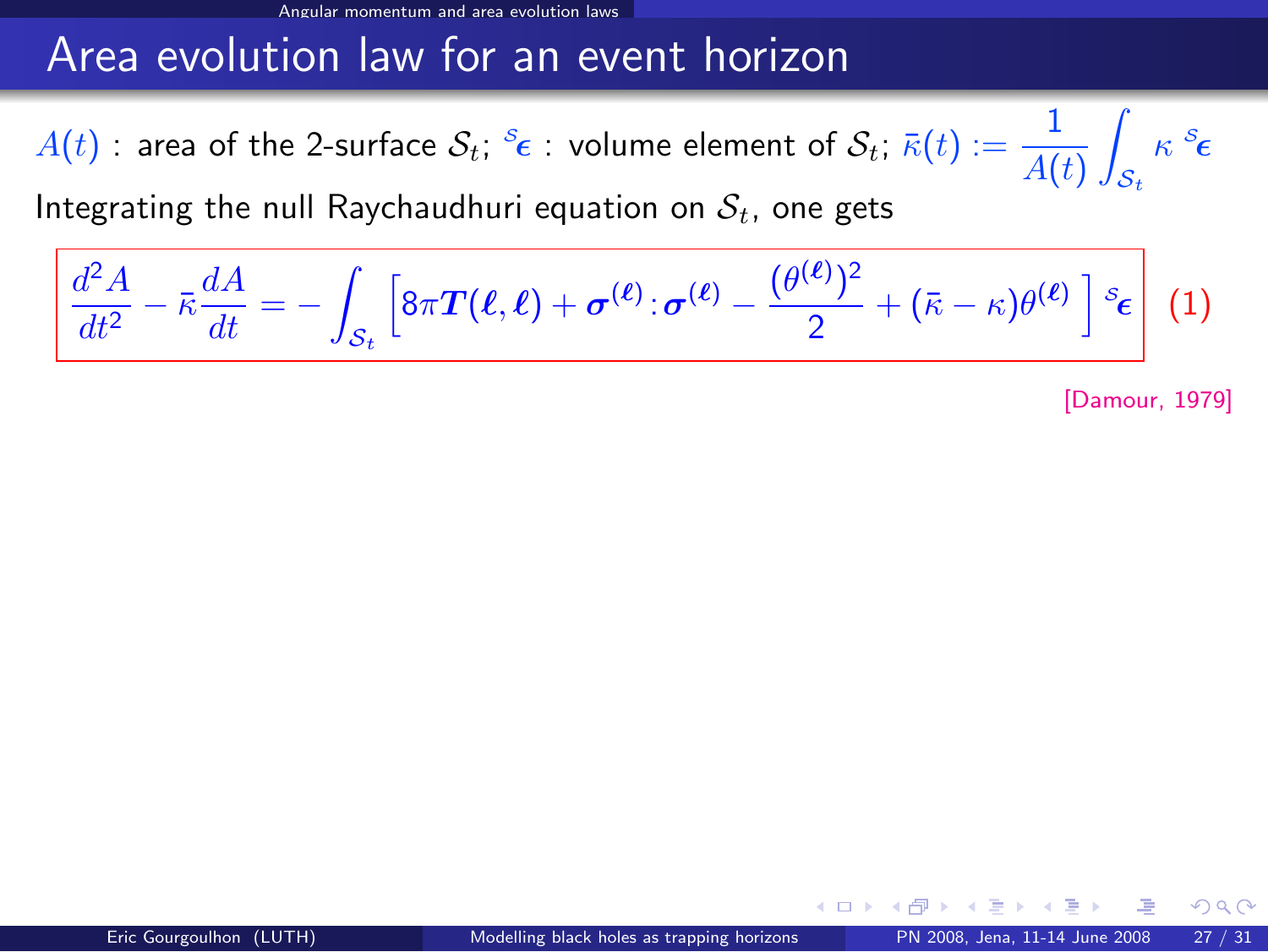## Area evolution law for an event horizon

 $A(t)$  : area of the 2-surface  $\mathcal{S}_t; \, {}^{\mathcal{S}_{\mathbf{\epsilon}}}$  : volume element of  $\mathcal{S}_t; \, \bar{\kappa}(t) := \dfrac{1}{A(t)}$ Z  $\mathcal{S}_t$  $\kappa$   $^s\epsilon$ 

Integrating the null Raychaudhuri equation on  $S_t$ , one gets

$$
\left[\frac{d^2A}{dt^2}-\bar{\kappa}\frac{dA}{dt}=-\int_{\mathcal{S}_t}\left[8\pi\boldsymbol{T}(\boldsymbol{\ell},\boldsymbol{\ell})+\boldsymbol{\sigma}^{(\boldsymbol{\ell})}\cdot\boldsymbol{\sigma}^{(\boldsymbol{\ell})}-\frac{(\theta^{(\boldsymbol{\ell})})^2}{2}+(\bar{\kappa}-\kappa)\theta^{(\boldsymbol{\ell})}\right]s_{\boldsymbol{\epsilon}}\right](1)
$$

[\[Damour, 1979\]](#page-0-1)

 $\Omega$ 

#### Simplified analysis : assume  $\bar{\kappa}$  = const > 0 :

 $\bullet$  Cauchy problem  $\Longrightarrow$  diverging solution of the homogeneous equation:  $\frac{dA}{dt} = \alpha \exp(\bar{\kappa}t)$  !

4 **D F**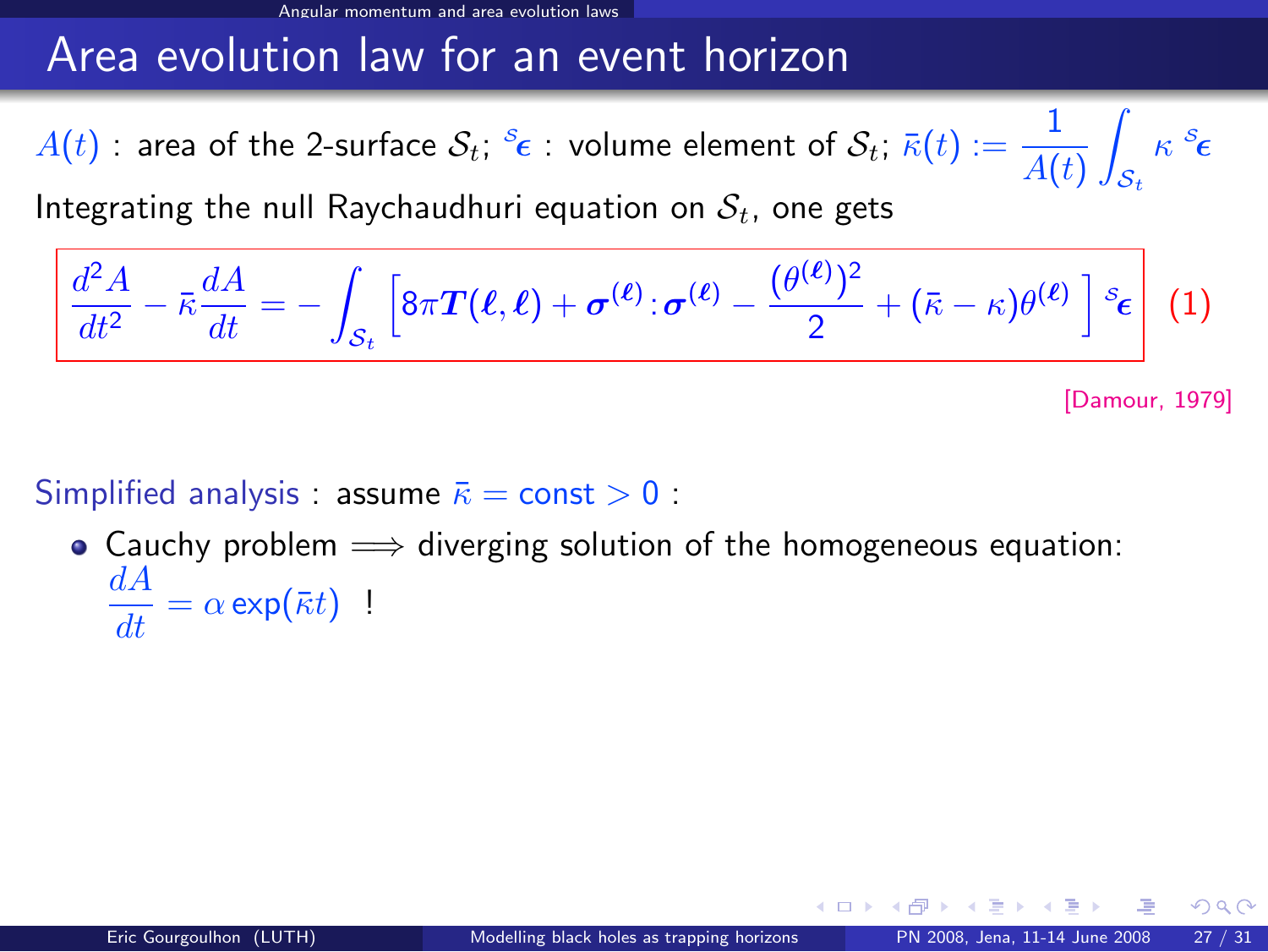## Area evolution law for an event horizon

 $A(t)$  : area of the 2-surface  $\mathcal{S}_t; \, {}^{\mathcal{S}_{\mathbf{\epsilon}}}$  : volume element of  $\mathcal{S}_t; \, \bar{\kappa}(t) := \dfrac{1}{A(t)}$ Z  $\mathcal{S}_t$  $\kappa$   $^s\epsilon$ 

Integrating the null Raychaudhuri equation on  $S_t$ , one gets

$$
\left[\frac{d^2A}{dt^2}-\bar{\kappa}\frac{dA}{dt}=-\int_{\mathcal{S}_t}\left[8\pi\boldsymbol{T}(\boldsymbol{\ell},\boldsymbol{\ell})+\boldsymbol{\sigma}^{(\boldsymbol{\ell})}\cdot\boldsymbol{\sigma}^{(\boldsymbol{\ell})}-\frac{(\theta^{(\boldsymbol{\ell})})^2}{2}+(\bar{\kappa}-\kappa)\theta^{(\boldsymbol{\ell})}\right]s_{\boldsymbol{\epsilon}}\right](1)
$$

[\[Damour, 1979\]](#page-0-1)

#### Simplified analysis : assume  $\bar{\kappa}$  = const > 0 :

• Cauchy problem  $\implies$  diverging solution of the homogeneous equation:  $\frac{dA}{dt} = \alpha \exp(\bar{\kappa}t)$  !

correct treatment: impose  $\dfrac{dA}{dt}=0$  at  $t=+\infty$  (teleological !)

$$
\frac{dA}{dt} = \int_{t}^{+\infty} D(u)e^{\bar{\kappa}(t-u)} du \qquad D(t) : \text{ r.h.s. of Eq. (1)}
$$

#### Non causal evolution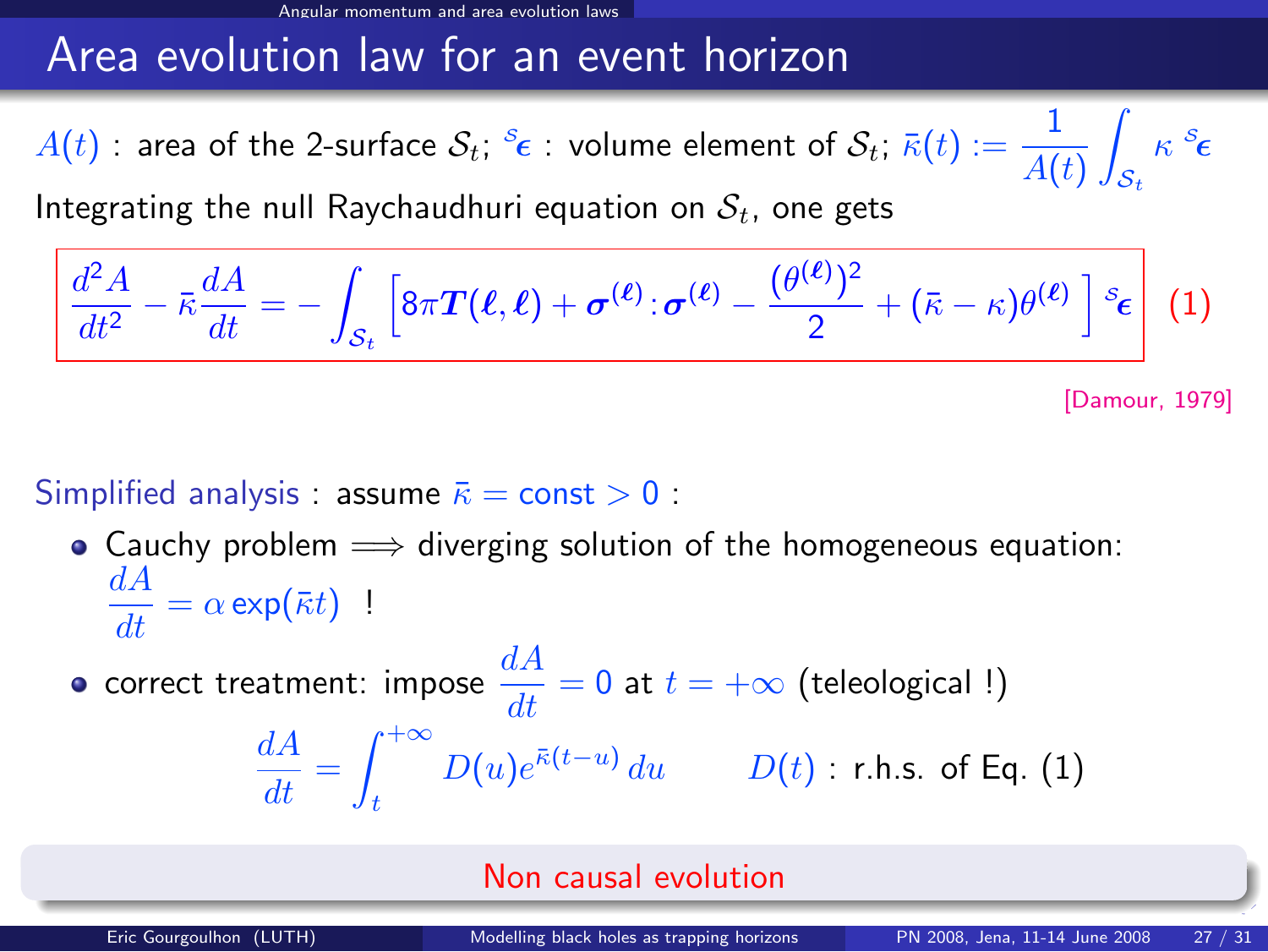## Area evolution law for a dynamical horizon

Dynamical horizon :  $C>0; \quad \kappa':=\kappa-\mathcal{L}_{\bm{h}}$  In  $C; \quad \bar{\kappa}'(t):=\dfrac{1}{A(t)}$ Z  $\mathcal{S}_t$  $\kappa'$   $^s$ ε

From the  $(m,h)$  component of Einstein equation, one gets

$$
\frac{d^2A}{dt^2} + \bar{\kappa}'\frac{dA}{dt} = \int_{\mathcal{S}_t} \left[ 8\pi \boldsymbol{T}(\boldsymbol{m}, \boldsymbol{h}) + \boldsymbol{\sigma}^{(\boldsymbol{h})}\cdot \boldsymbol{\sigma}^{(\boldsymbol{m})} + \frac{(\theta^{(\boldsymbol{h})})^2}{2} + (\bar{\kappa}' - \kappa')\theta^{(\boldsymbol{h})} \right] \,^s \boldsymbol{\epsilon} \, \bigg| \, (2)
$$

[\[EG & Jaramillo, PRD](http://link.aps.org/abstract/PRD/v74/e087502) 74, 087502 (2006)]

 $\Omega$ 

**∢ ロ ▶ 《 何**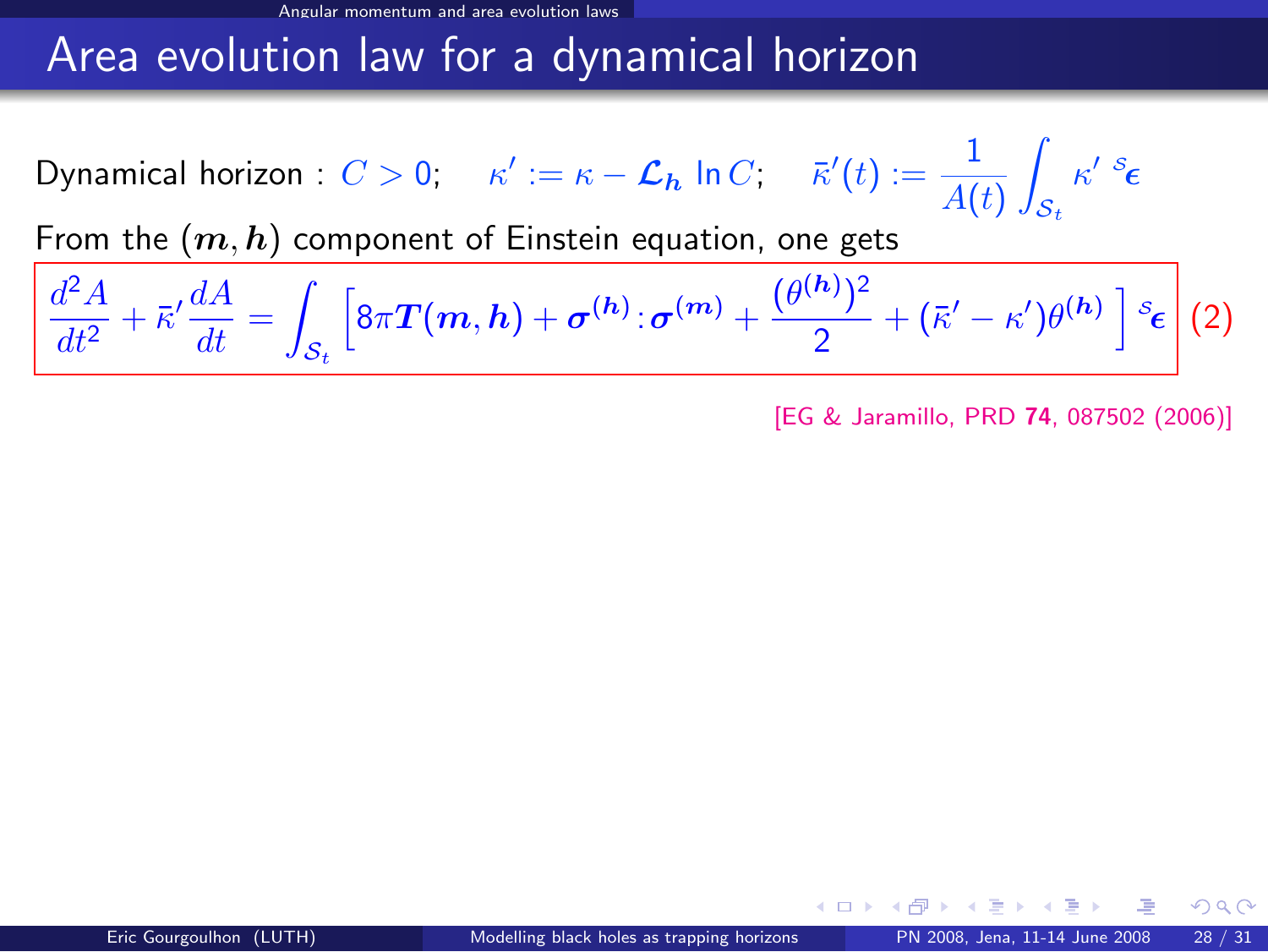## Area evolution law for a dynamical horizon

Dynamical horizon :  $C>0; \quad \kappa':=\kappa-\mathcal{L}_{\bm{h}}$  In  $C; \quad \bar{\kappa}'(t):=\dfrac{1}{A(t)}$ Z  $\mathcal{S}_t$  $\kappa'$   $^s$ ε

From the  $(m,h)$  component of Einstein equation, one gets

$$
\frac{d^2A}{dt^2} + \bar{\kappa}'\frac{dA}{dt} = \int_{\mathcal{S}_t} \left[ 8\pi \boldsymbol{T}(\boldsymbol{m}, \boldsymbol{h}) + \boldsymbol{\sigma}^{(\boldsymbol{h})}\cdot \boldsymbol{\sigma}^{(\boldsymbol{m})} + \frac{(\theta^{(\boldsymbol{h})})^2}{2} + (\bar{\kappa}' - \kappa')\theta^{(\boldsymbol{h})} \right] \cdot \varepsilon_{\boldsymbol{\epsilon}} \right] (2)
$$

[\[EG & Jaramillo, PRD](http://link.aps.org/abstract/PRD/v74/e087502) 74, 087502 (2006)]

#### Simplified analysis : assume  $\bar{\kappa}' = \mathsf{const} > 0$

(OK for small departure from equilibrium [\[Booth & Fairhurst, PRL](#page-0-1) <sup>92</sup>, 011102 (2004)]): Standard Cauchy problem :

$$
\frac{dA}{dt} = \left. \frac{dA}{dt} \right|_{t=0} + \int_0^t D(u) e^{\bar{\kappa}'(u-t)} du \qquad D(t) : \text{ r.h.s. of Eq. (2)}
$$

Causal evolution, in agreement with local nature of dynamical horizons

 $\Omega$ 

**K ロ ト K 何 ト K ヨ ト**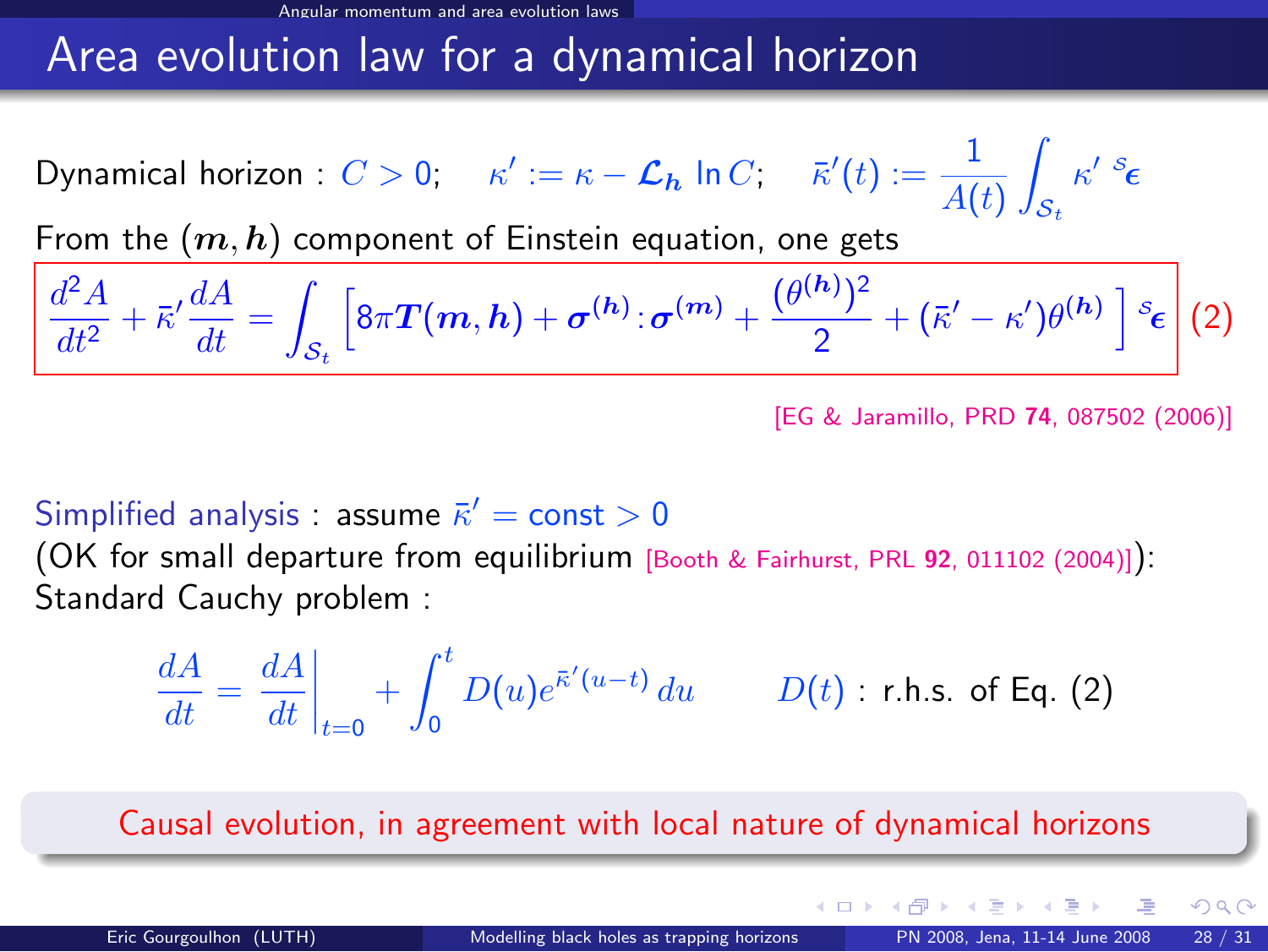# **Outline**

<sup>1</sup> [Local approaches to black holes](#page-2-0)

<sup>2</sup> [Viscous fluid analogy](#page-29-0)

<sup>3</sup> [Angular momentum and area evolution laws](#page-45-0)



<span id="page-56-0"></span> $\Omega$ 

э  $\sim$ 

**← ロ ▶ → イ 同**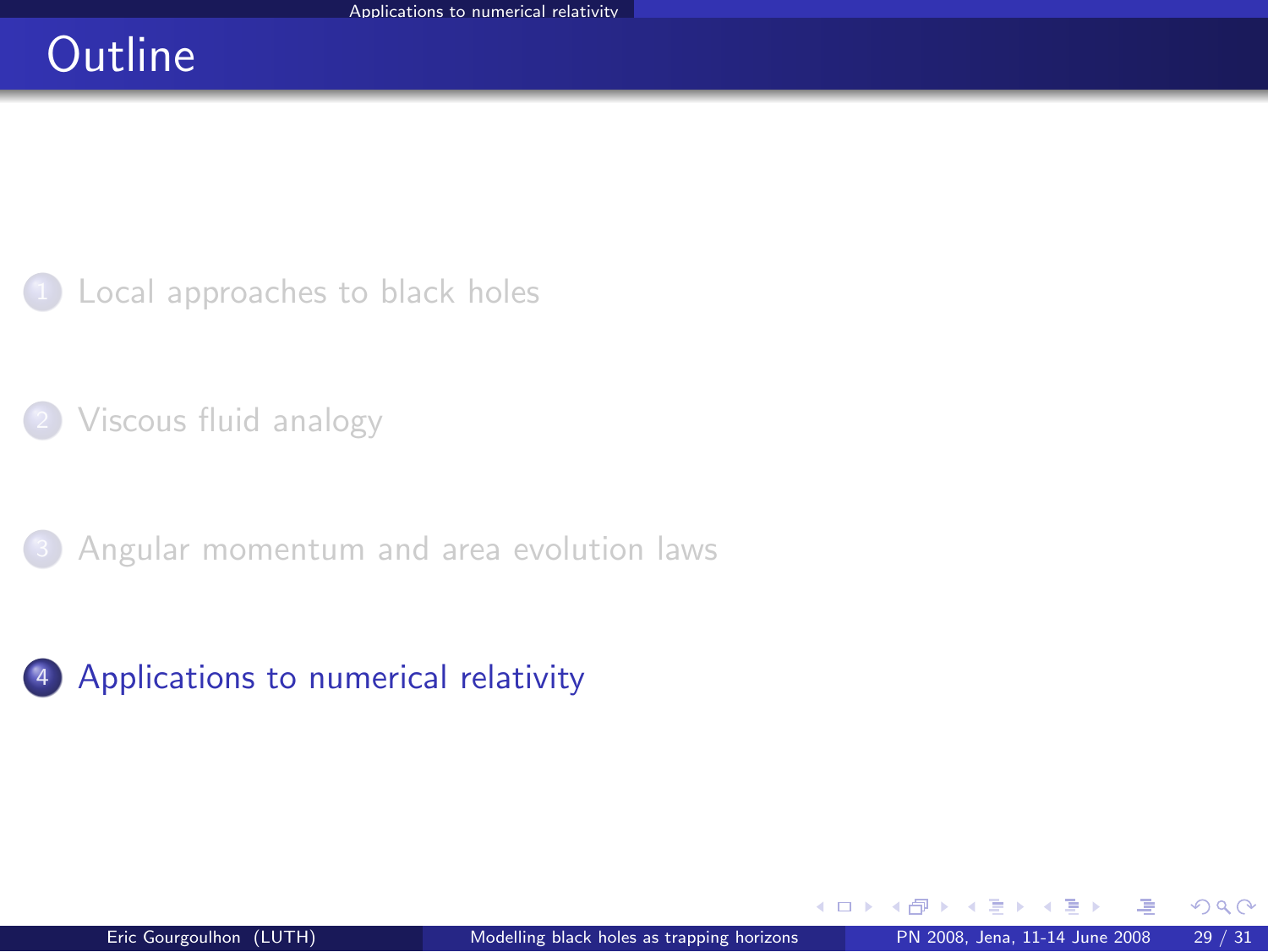# Applications to numerical relativity

#### • Initial data: isolated horizons (helical symmetry)

[EG, Grandclément & Bonazzola, PRD 65, 044020 (2002)] [Grandclément, EG & Bonazzola, PRD 65, 044021 (2002)] [\[Cook & Pfeiffer, PRD](#page-0-1) 70, 104016 (2004)]

A posteriori analysis: estimating mass, linear and angular momentum of formed black holes [\[Schnetter, Krishnan & Beyer, PRD](#page-0-1) 74, 024028 (2006)] [\[Cook & Whiting, PRD](#page-0-1) 76, 041501 (2007)] [\[Krishnan, Lousto & Zlochower, PRD](#page-0-1) 76, 081501(R) (2007)]

• Numerical construction of spacetime: inner boundary conditions for a constrained scheme with "black hole excision" [Jaramillo, EG, Cordero-Carrión, & J.M. Ibáñez, PRD 77, 047501 (2008)]

 $\Omega$ 

**K ロ ト K 何 ト K ヨ ト K**